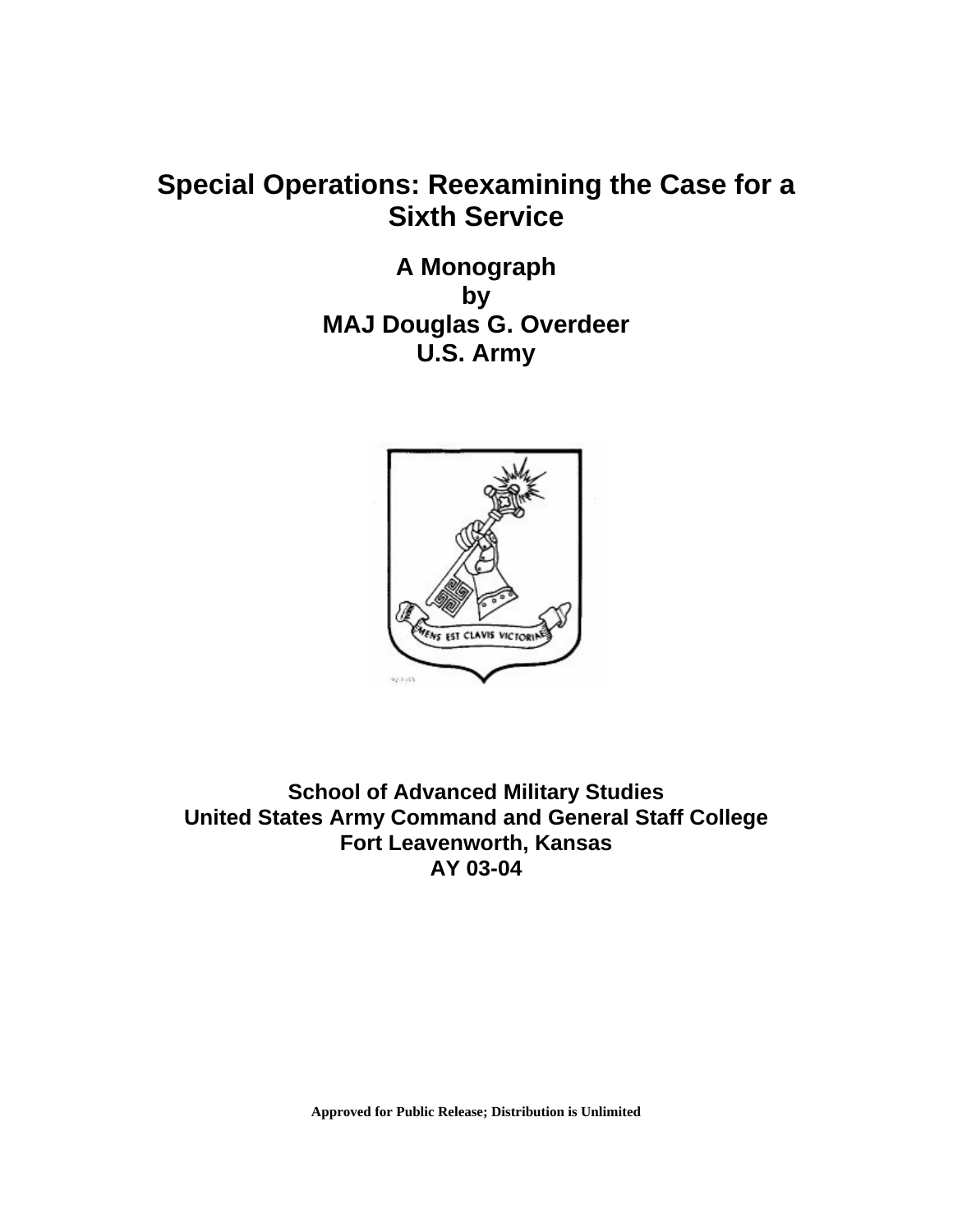# SCHOOL OF ADVANCED MILITARY STUDIES MONOGRAPH APPROVAL

## MAJ Douglas G. Overdeer

Title of Monograph: Special Operations: Reexaming a Case for a Sixth Service

Approved by:

Richard D. Newton, MMAS

Monograph Director

Kevin C.M. Benson, COL, AR

Director,<br>School of Advanced Military Studies

Robert F. Baumann, Ph.D.

Director,<br>Graduate Degree Programs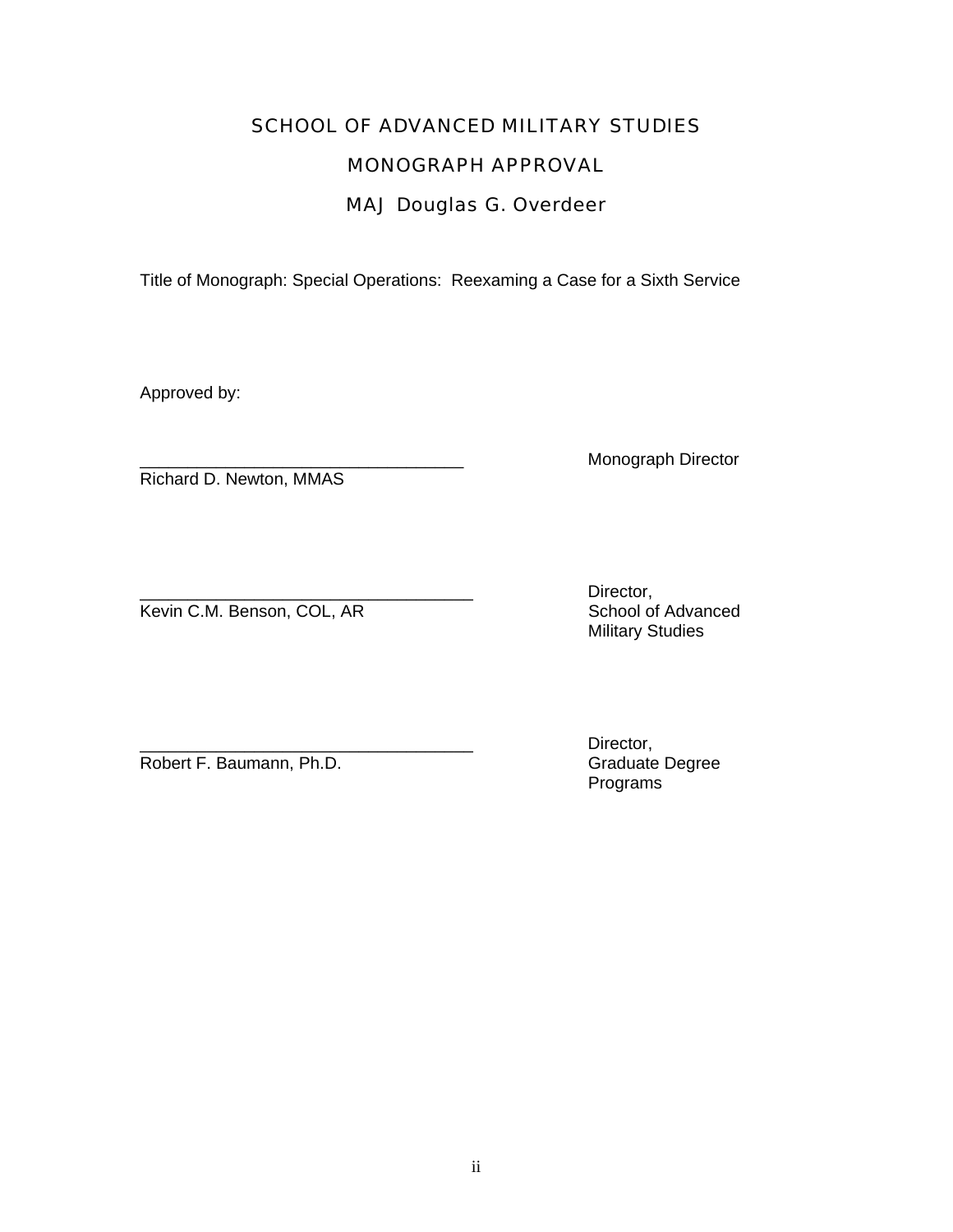| <b>Report Documentation Page</b>                                                                                                                                                                                                                                                                                                                                                                                                                                                                                                                                                                                                                                                                                                                                                                                                                                   | Form Approved<br>OMB No. 0704-0188 |                                                                       |  |  |
|--------------------------------------------------------------------------------------------------------------------------------------------------------------------------------------------------------------------------------------------------------------------------------------------------------------------------------------------------------------------------------------------------------------------------------------------------------------------------------------------------------------------------------------------------------------------------------------------------------------------------------------------------------------------------------------------------------------------------------------------------------------------------------------------------------------------------------------------------------------------|------------------------------------|-----------------------------------------------------------------------|--|--|
| Public reporting burden for the collection of information is estimated to average 1 hour per response, including the time for reviewing instructions, searching existing data sources, gathering and<br>maintaining the data needed, and completing and reviewing the collection of information. Send comments regarding this burden estimate or any other aspect of this collection of information,<br>including suggestions for reducing this burden, to Washington Headquarters Services, Directorate for Information Operations and Reports, 1215 Jefferson Davis Highway, Suite 1204, Arlington<br>VA 22202-4302. Respondents should be aware that notwithstanding any other provision of law, no person shall be subject to a penalty for failing to comply with a collection of information if it<br>does not display a currently valid OMB control number. |                                    |                                                                       |  |  |
| 1. REPORT DATE<br>26 MAY 2004                                                                                                                                                                                                                                                                                                                                                                                                                                                                                                                                                                                                                                                                                                                                                                                                                                      | 2. REPORT TYPE                     | <b>3. DATES COVERED</b>                                               |  |  |
| 4. TITLE AND SUBTITLE<br>Special operations: reexamining the case for a sixth service                                                                                                                                                                                                                                                                                                                                                                                                                                                                                                                                                                                                                                                                                                                                                                              |                                    | 5a. CONTRACT NUMBER                                                   |  |  |
|                                                                                                                                                                                                                                                                                                                                                                                                                                                                                                                                                                                                                                                                                                                                                                                                                                                                    |                                    | 5b. GRANT NUMBER                                                      |  |  |
|                                                                                                                                                                                                                                                                                                                                                                                                                                                                                                                                                                                                                                                                                                                                                                                                                                                                    |                                    | 5c. PROGRAM ELEMENT NUMBER                                            |  |  |
| 6. AUTHOR(S)<br><b>Douglas Overdeer</b>                                                                                                                                                                                                                                                                                                                                                                                                                                                                                                                                                                                                                                                                                                                                                                                                                            |                                    | 5d. PROJECT NUMBER                                                    |  |  |
|                                                                                                                                                                                                                                                                                                                                                                                                                                                                                                                                                                                                                                                                                                                                                                                                                                                                    |                                    | 5e. TASK NUMBER                                                       |  |  |
|                                                                                                                                                                                                                                                                                                                                                                                                                                                                                                                                                                                                                                                                                                                                                                                                                                                                    |                                    | <b>5f. WORK UNIT NUMBER</b>                                           |  |  |
| 7. PERFORMING ORGANIZATION NAME(S) AND ADDRESS(ES)<br>US Army School for Advanced Military Studies, 250 Gibbon Ave, Fort<br>Leavenworth, KS, 66027                                                                                                                                                                                                                                                                                                                                                                                                                                                                                                                                                                                                                                                                                                                 |                                    | 8. PERFORMING ORGANIZATION<br><b>REPORT NUMBER</b><br><b>ATZL-SWV</b> |  |  |
| 9. SPONSORING/MONITORING AGENCY NAME(S) AND ADDRESS(ES)                                                                                                                                                                                                                                                                                                                                                                                                                                                                                                                                                                                                                                                                                                                                                                                                            |                                    | 10. SPONSOR/MONITOR'S ACRONYM(S)                                      |  |  |
|                                                                                                                                                                                                                                                                                                                                                                                                                                                                                                                                                                                                                                                                                                                                                                                                                                                                    |                                    | 11. SPONSOR/MONITOR'S REPORT<br>NUMBER(S)                             |  |  |
| 12. DISTRIBUTION/AVAILABILITY STATEMENT<br>Approved for public release; distribution unlimited                                                                                                                                                                                                                                                                                                                                                                                                                                                                                                                                                                                                                                                                                                                                                                     |                                    |                                                                       |  |  |
| 13. SUPPLEMENTARY NOTES                                                                                                                                                                                                                                                                                                                                                                                                                                                                                                                                                                                                                                                                                                                                                                                                                                            |                                    |                                                                       |  |  |
| 14. ABSTRACT<br>The end of communism changed the global strategic environment marked by a bipolar world and replaced<br>it with uncertainty and a readily defined threat. Over a relatively short period of time, a multipolar world<br>began to emerge while academia and the military continued to debate the identity of the future threat. The<br>military began to transform to meet the uncertainty of the future while attempting to maintain a capability<br>to meet conventional threats. As tension continued in the Middle East and attacks continued against U.S.                                                                                                                                                                                                                                                                                      |                                    |                                                                       |  |  |

**to meet conventional threats. As tension continued in the Middle East and attacks continued against U.S. interests, the events of 11 September 2001 presented a clear and present danger to the United States and punctuated the identity of the threat in the new strategic environment. To frame the problem of how to transform the Department of Defense, meeting the competing demands on the military required a review of change theory, history of changes, and doctrine to assist with this challenging new environment. It is clearly evident that the Cold War military was not trained or organized for success to meet its future requirements. Changing the military meant characterizing the types of change and choosing the one most suited for this situation. The last time the global strategic environment shifted was at the end of the Second World War when a bipolar world emerged with the United States on one side and the Soviet Union on the other. The Air Force was created as a separate Service from the Army Air Corps as its final evolutionary step towards autonomy. Looking at the historical evolution of the Air Force as a case study presented evidence that special operations was also an evolution of a force with the unique capability to meet the strategy needs in the Global War on Terrorism, and other global insurgency threats in the new multipolar environmental setting. The answer to the requirements for the future does not exist in current or previous doctrine. The solution requires a new Service that is trained, manned, and equipped to lead the strategy requirements that the United States faces for the foreseeable future.** 

15. SUBJECT TERMS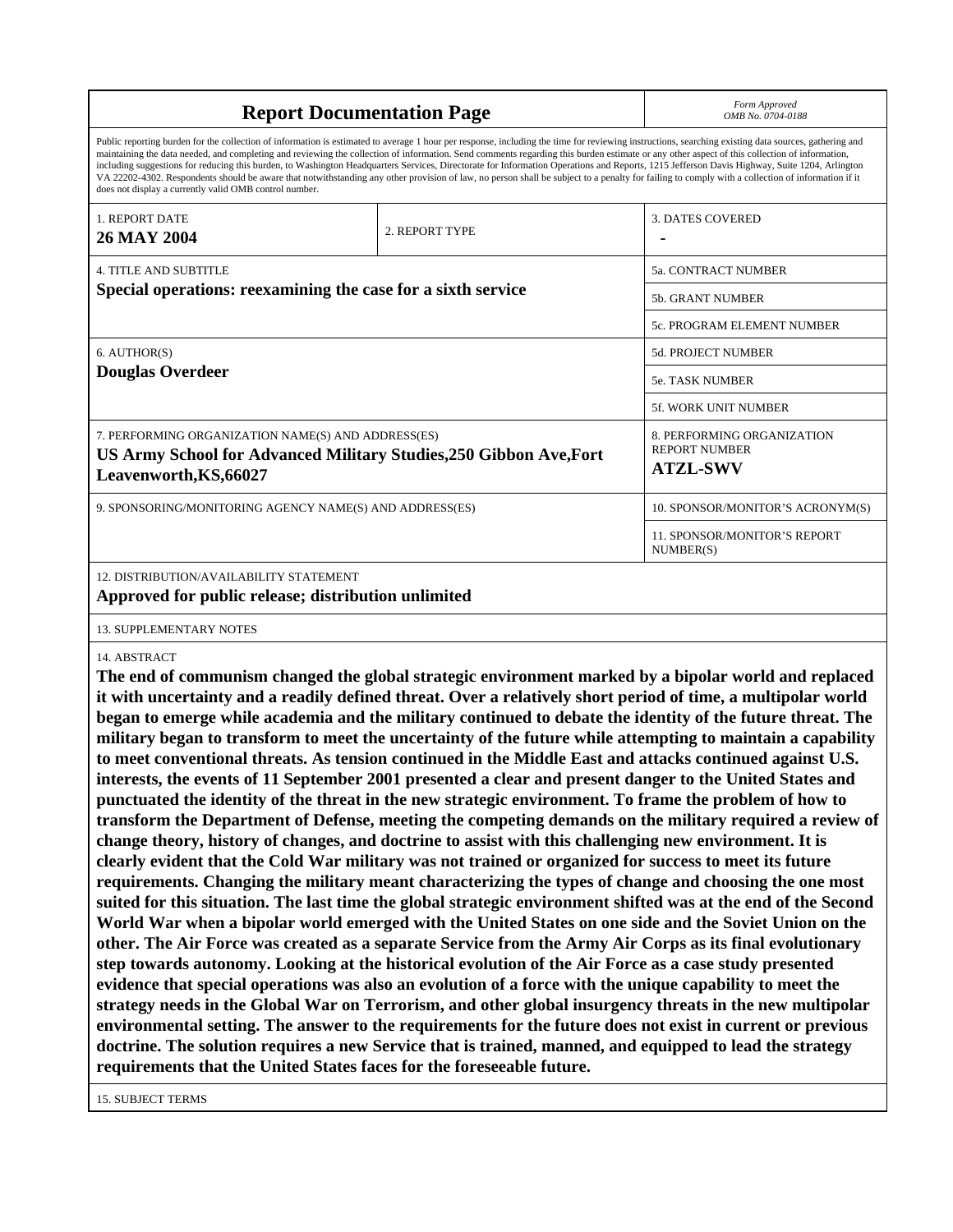| 16. SECURITY CLASSIFICATION OF: |                             | 17. LIMITATION OF            | 18. NUMBER | 19a. NAME OF              |  |
|---------------------------------|-----------------------------|------------------------------|------------|---------------------------|--|
|                                 |                             | <b>ABSTRACT</b>              | OF PAGES   | <b>RESPONSIBLE PERSON</b> |  |
| a. REPORT<br>unclassified       | b. ABSTRACT<br>unclassified | c. THIS PAGE<br>unclassified |            | 62                        |  |

**Standard Form 298 (Rev. 8-98)**<br>Prescribed by ANSI Std Z39-18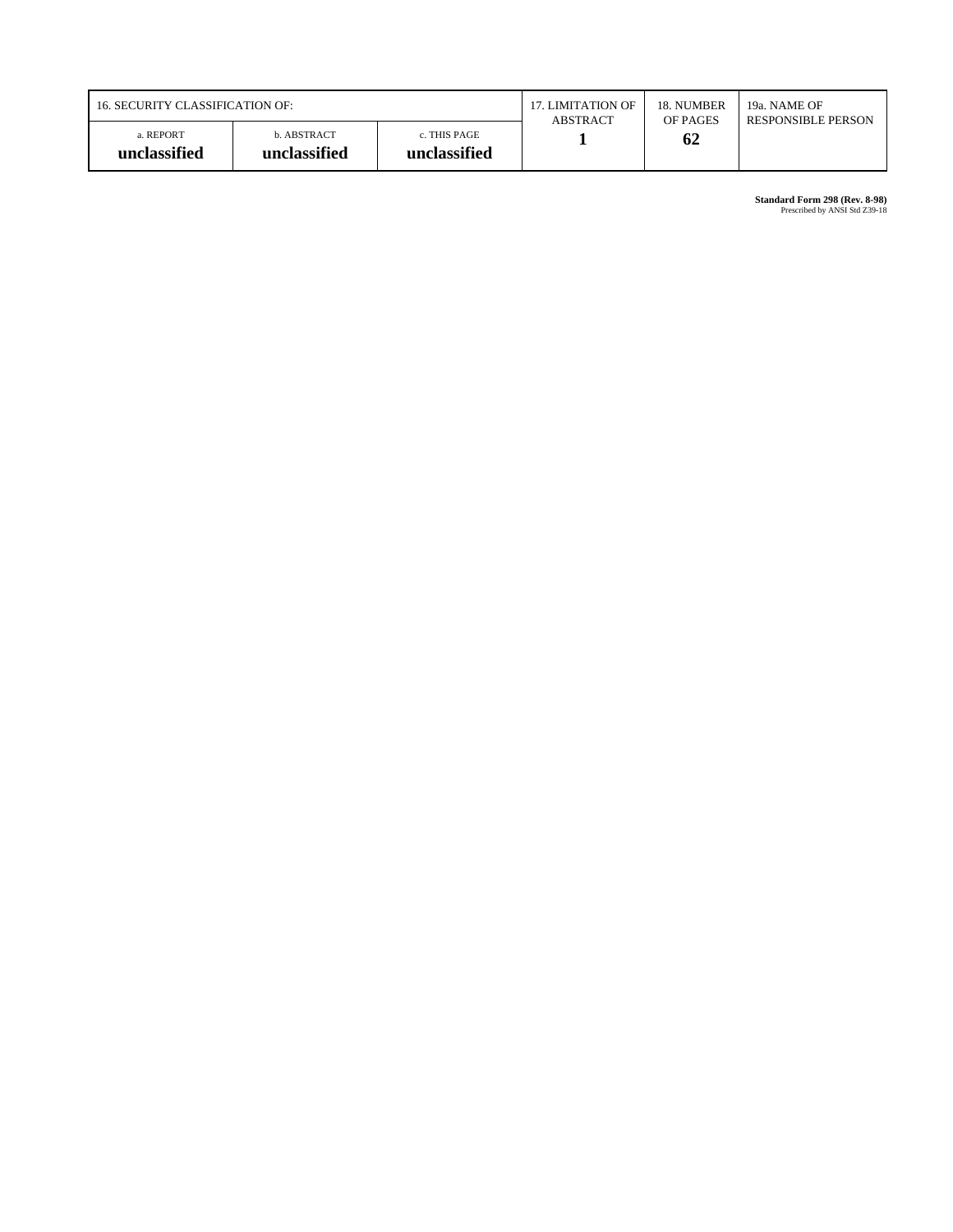### **Abstract**

SPECIAL OPERATIONS: REEXAMINING THE CASE FOR A SIXTH SERVICE by MAJ Douglas G. Overdeer, 53 pages.

The end of communism changed the global strategic environment marked by a bipolar world and replaced it with uncertainty and a readily defined threat. Over a relatively short period of time, a multipolar world began to emerge while academia and the military continued to debate the identity of the future threat. The military began to transform to meet the uncertainty of the future while attempting to maintain a capability to meet conventional threats. As tension continued in the Middle East and attacks continued against U.S. interests, the events of 11 September 2001 presented a clear and present danger to the United States and punctuated the identity of the threat in the new strategic environment.

To frame the problem of how to transform the Department of Defense, meeting the competing demands on the military required a review of change theory, history of changes, and doctrine to assist with this challenging new environment. It is clearly evident that the Cold War military was not trained or organized for success to meet its future requirements. Changing the military meant characterizing the types of change and choosing the one most suited for this situation. The last time the global strategic environment shifted was at the end of the Second World War when a bipolar world emerged with the United States on one side and the Soviet Union on the other. The Air Force was created as a separate Service from the Army Air Corps as its final evolutionary step towards autonomy.

Looking at the historical evolution of the Air Force as a case study presented evidence that special operations was also an evolution of a force with the unique capability to meet the strategy needs in the Global War on Terrorism, and other global insurgency threats in the new multipolar environmental setting. The answer to the requirements for the future does not exist in current or previous doctrine. The solution requires a new Service that is trained, manned, and equipped to lead the strategy requirements that the United States faces for the foreseeable future.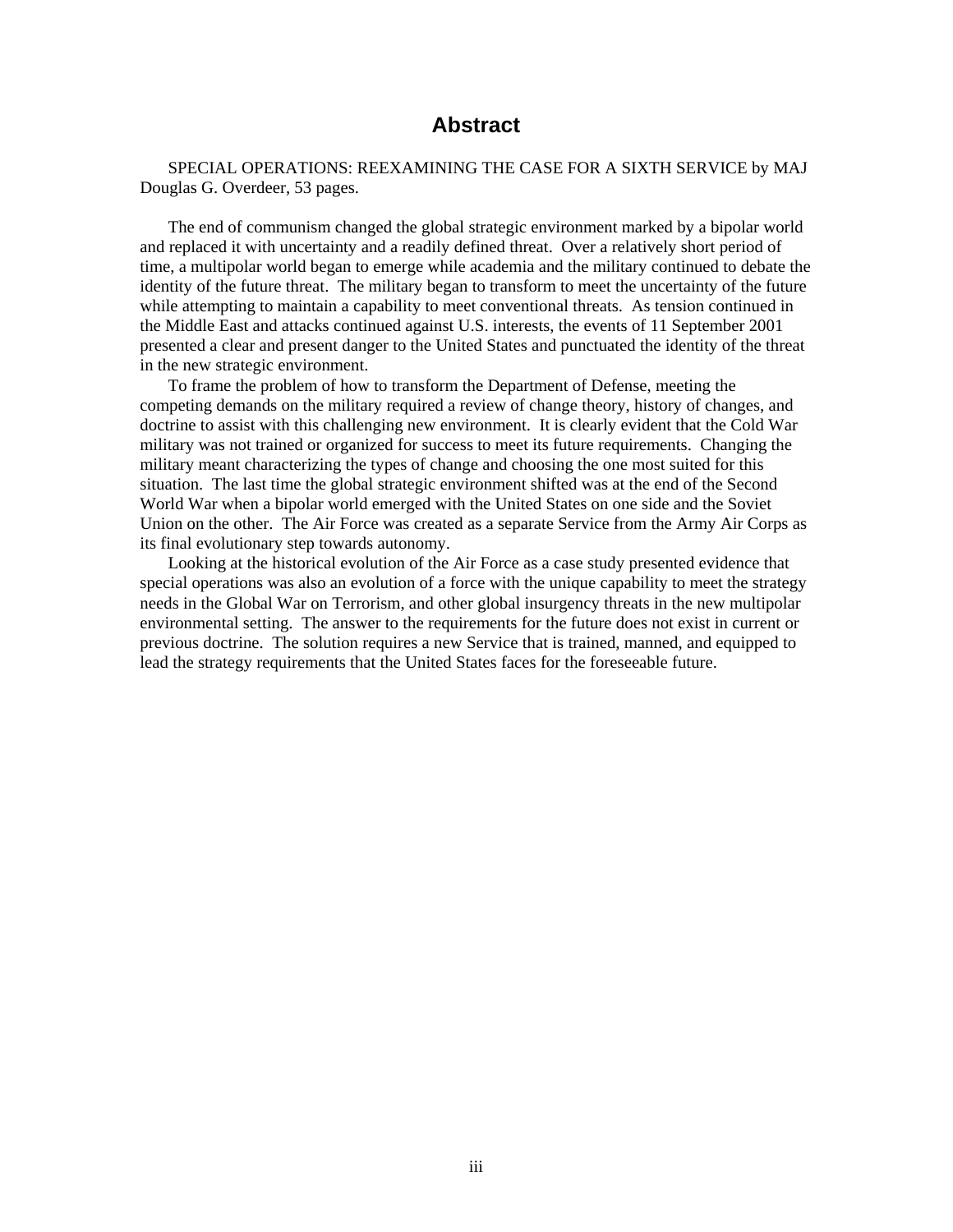## **Acknowlegements**

I would like to thank Billy Napier for planting the seed in his presentation, "USSOCOM Legacy," at Joint Special Operations University in April 2002. To my monograph director Lt. Col (ret.) Rick Newton, my deepest appreciation for your patience, assistance and guidance during the year as I worked on this. Finally, I want to thank my wife Melissa and daughters Sydney and Kinsey for enduring while I worked on this and supporting me along the way even when it meant less time for the family.

Dedicated in memory of Colonel (retired) Aaron Bank, the "Father of Special Forces" – 23 November 1902 – 1 April 2004.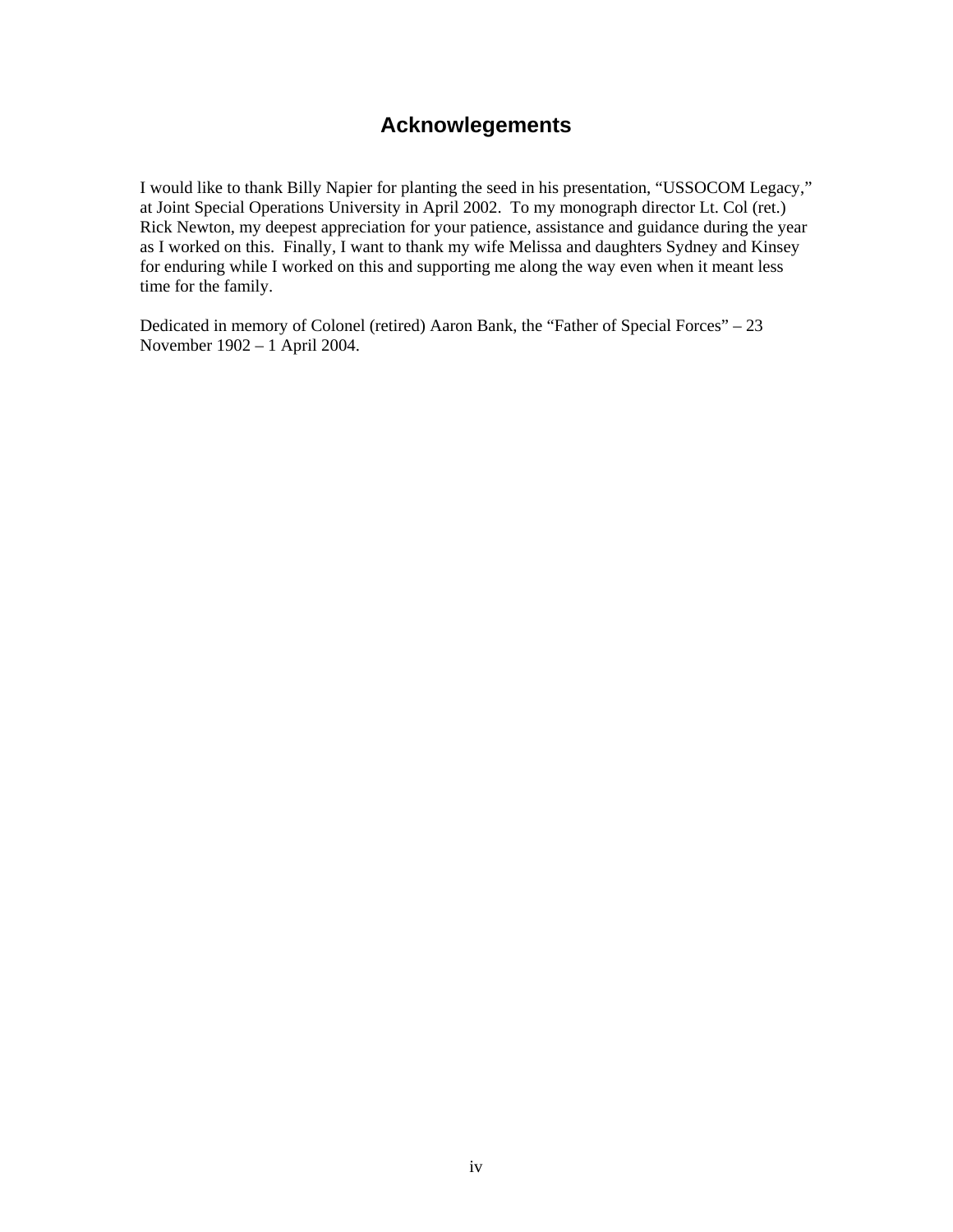## **TABLE OF CONTENTS**

<span id="page-6-0"></span>

| ROOTS OF AMERICAN SPECIAL OPERATIONS - THE SPARK AND BIRTH 8 |  |
|--------------------------------------------------------------|--|
|                                                              |  |
|                                                              |  |
|                                                              |  |
| REBUILDING SPECIAL OPERATIONS - OPERATION EAGLE CLAW  15     |  |
|                                                              |  |
|                                                              |  |
| REALIZATION - PUBLIC LAW AND THE ESTABLISHMENT OF USSOCOM 30 |  |
|                                                              |  |
|                                                              |  |
|                                                              |  |
|                                                              |  |
|                                                              |  |
|                                                              |  |
|                                                              |  |
|                                                              |  |
|                                                              |  |
| SOF'S INTERIM MEASURE - USSOCOM, TITLE X, AND THE UNAAF  46  |  |
|                                                              |  |
|                                                              |  |
|                                                              |  |
|                                                              |  |
|                                                              |  |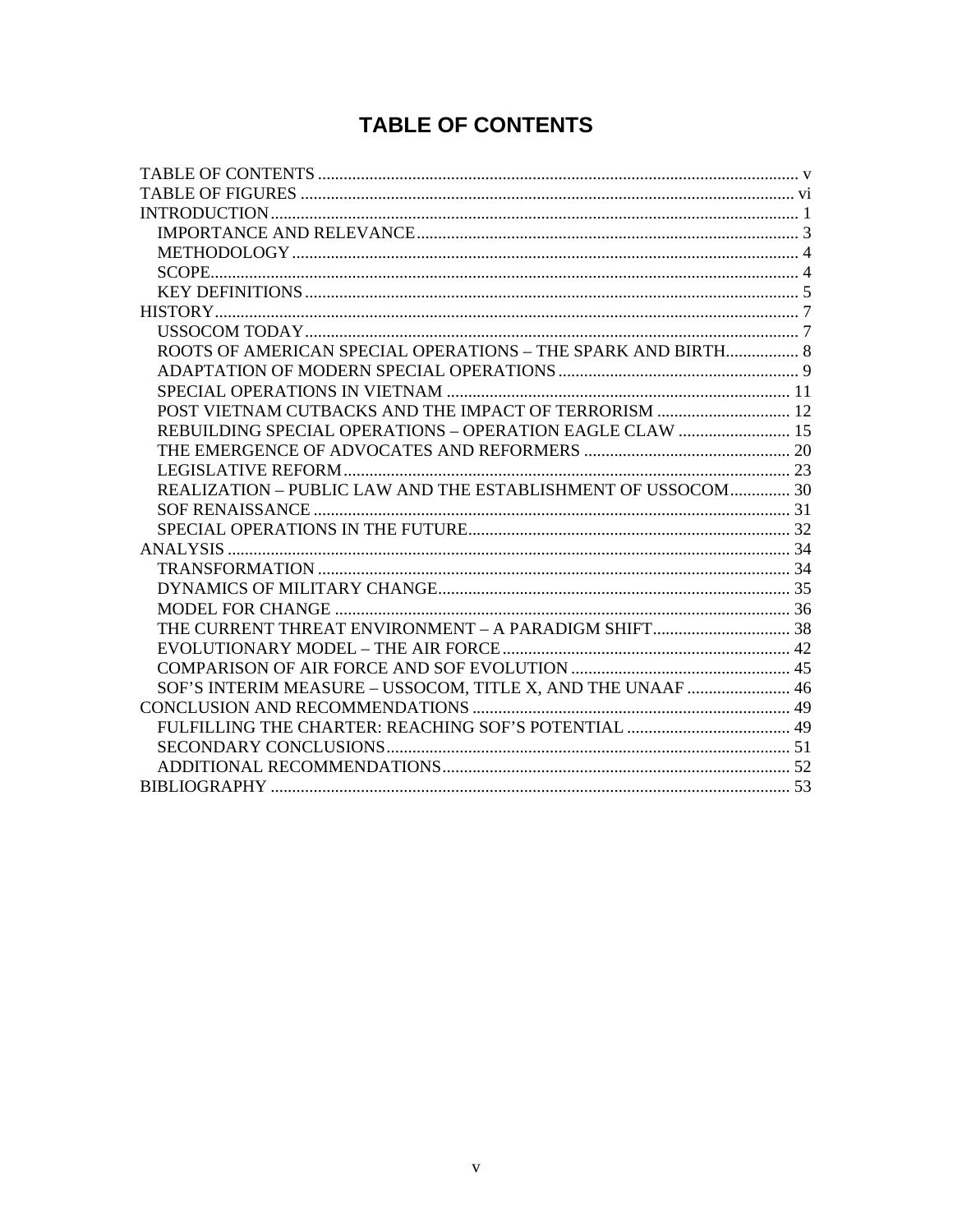## **TABLE OF FIGURES**

<span id="page-7-0"></span>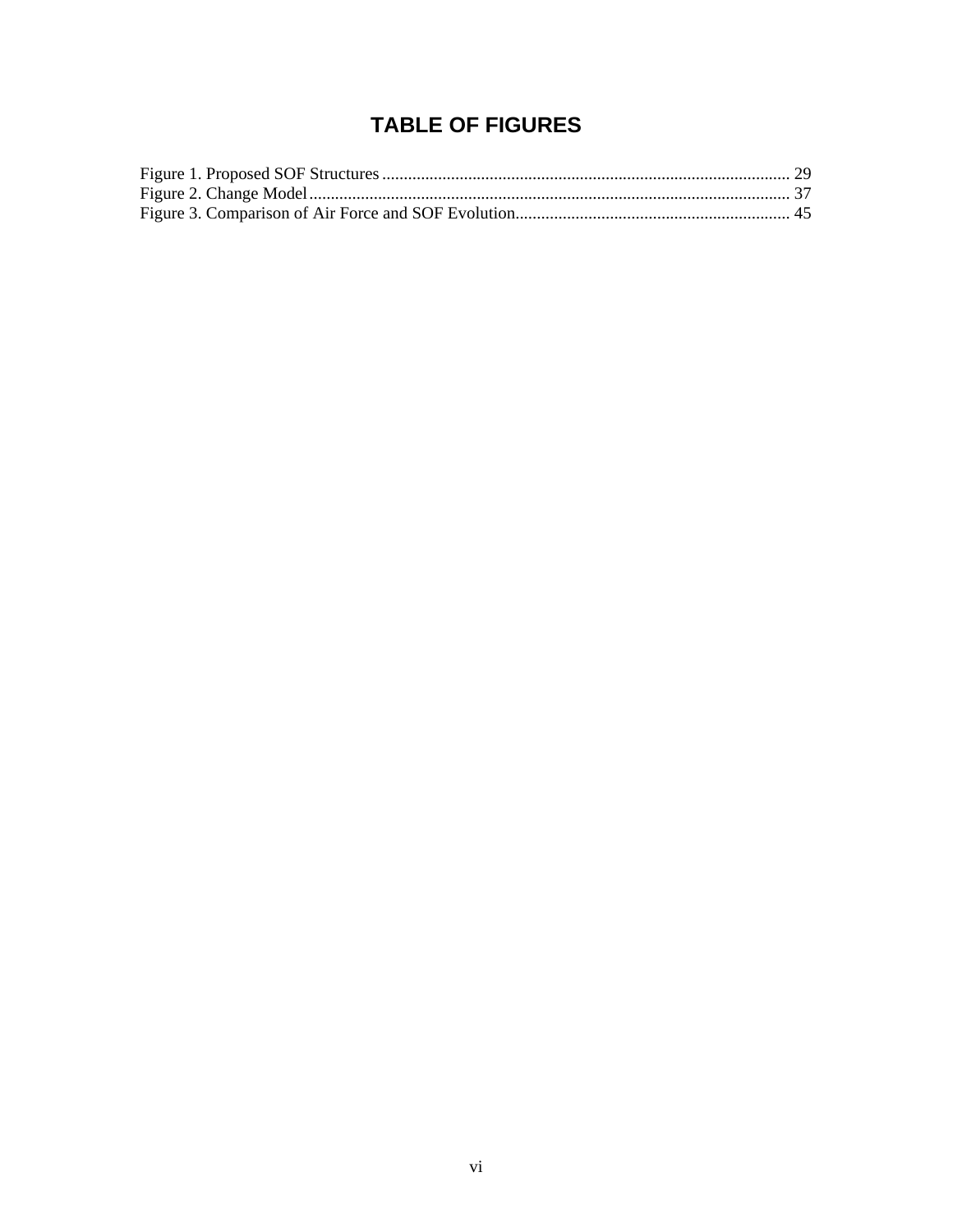#### CHAPTER ONE

## **INTRODUCTION**

<span id="page-8-0"></span>The fall of the Berlin wall in 1989 and the disintegration of the Soviet Union marked the end of communism and the Cold War. This historical period ushered in a new strategic environment, an environment with no immediately identifiable enemy or threat to the United States or its interests. The Cold War paradigm was finally broken, a paradigm that started at the end of the Second World War (WWII), led to a strategy of deterrence through mutually assured destruction, and the creation of the Air Force as a separate Service with its strategic bombing capability and the ability to deliver nuclear weapons. Like the change in the strategic environment that was ushered in by the atomic bombs at the end of WWII, the fall of the Iron Curtain signaled another shift in the global security environment. It is time to examine the need for a new service for special operations forces (SOF) to meet the challenges of the new threat in this environment.

As the world celebrated the fall of the Iron Curtain, a multipolar world filled with uncertainty replaced the Cold War, bipolar world that had lasted nearly forty-five years. Some saw this as the beginning of world peace, however the dawn of a new era concerned both the U.S. government and the military due to the lack of a clearly defined threat in the new strategic environment. There was little question that continuing instability in the Middle East and tension with Korea provided potential threats, but were these the threats U.S. strategy should focus on? The end of Cold War provided regional powers new opportunities to gain power and wealth through corruption and exploitation of advances in technology and new global economic markets. Over time, it became evident that these opportunities and ethnic issues were leading to political fragmentation and radical ethno-national and religious conflict that would mark the landscape of thenew strategic environment.<sup>1</sup> Operations into this new strategic landscape like the Balkans,

<span id="page-8-1"></span> $\frac{1}{1}$  Richard H. Shultz, Robert L. Pfaltzgraff, Jr., and W. Bradley Stock, eds., *Special Operations Forces: Roles and Missions in the Aftermath of the Cold War* (Tampa: USSOCOM, 1995), 38.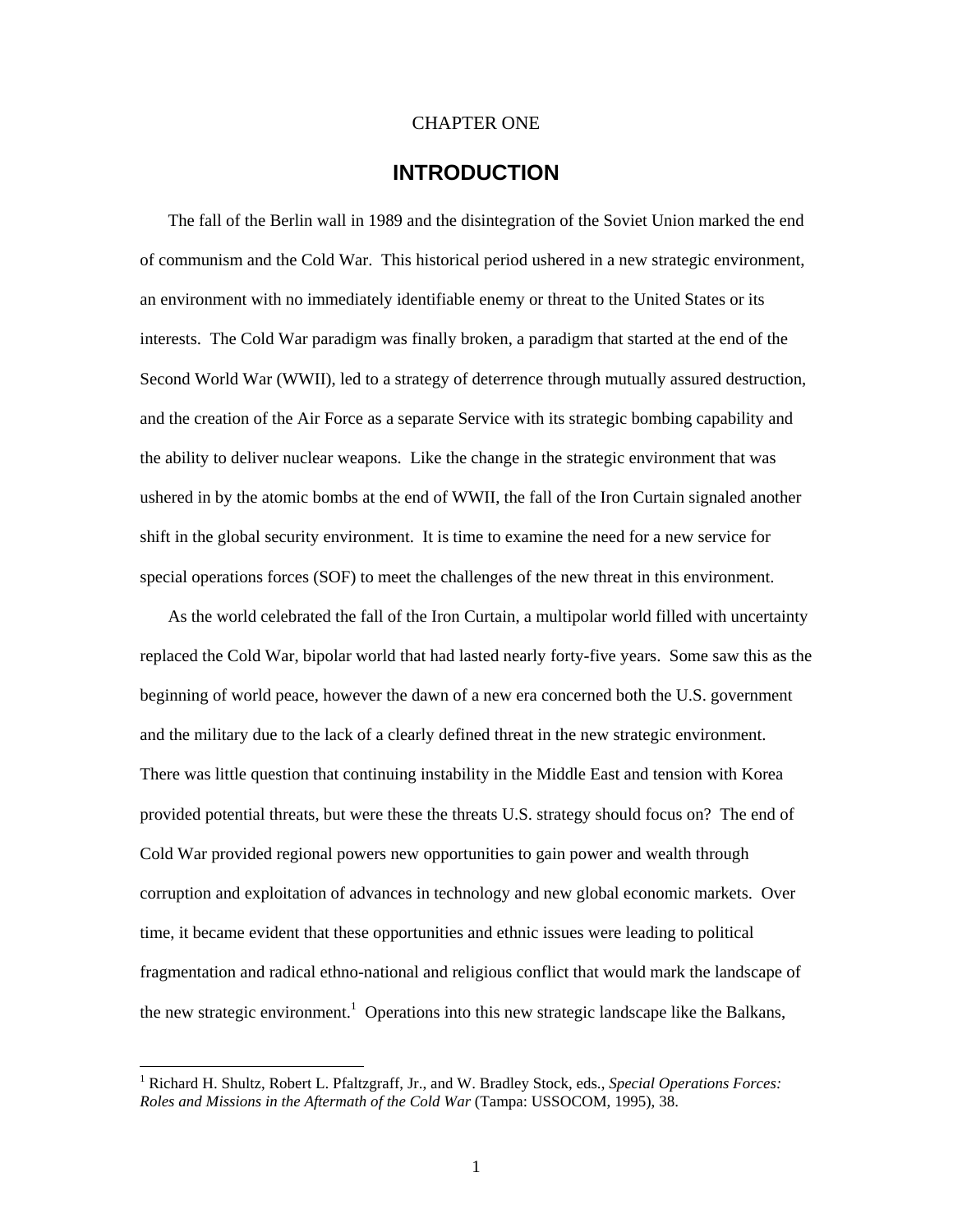Haiti, and Somalia conflicted with the Cold War military's function. The threat and requirements for the military's future still lacked fidelity.

The military wrestled with deploying forces in support of the changing landscape and transforming to meet future requirements while terrorists attacked the World Trade Center in 1993, military installations in Saudi Arabia, embassies in Africa, and the USS *Cole* in Yemen. On 11 September 2001, Al Qaeda provided the answer to the question of the next threat to the United States in the new strategic environment. Nations and transnational organizations, like Al Qaeda, entering into the global arena are trying to influence the United States and its national interests using a variety of tactics aimed at perceived weaknesses within U.S. instruments of national power. America's initial response to this transnational insurgency was Operation Enduring Freedom against Al Qaeda and its host the Taliban in Afghanistan. What followed was a national strategy for combating terrorism. As part of the new strategy, the mission of the United States Special Operations Command (USSOCOM) changed from a supporting command to the supported command with the lead responsibility for waging war on terrorism. USSOCOM is responsible for planning, directing, and executing special operations in the war on terror.<sup>2</sup>

Just as the Cold War required a new military Service to address the nature of warfare in the new strategic environment, the Global War on Terrorism (GWOT) requires a new Service. Historically the U.S. Armed Forces struggle when facing conflicts outside conventional warfare.<sup>[3](#page-9-1)</sup> The current organization within the Department of Defense (DOD) is not trained, manned, nor equipped to deal with this emerging threat due to its focus on defeating an enemy on a conventional field of battle. USSOCOM is uniquely qualified to deal with military operations other than war (MOOTW) across the full spectrum of warfare. The command's rapidly deployable forces are able to function in ambiguous environments and are organized, trained, and

<span id="page-9-0"></span> $\frac{1}{2}$ <sup>2</sup> United States Special Operations Command, Posture Statement 2003-2004: Transforming the Force at the Forefront of the War on Terrorism (Tampa: USSOCOM, n.d), 13.

<span id="page-9-1"></span><sup>3</sup> Thomas K. Adams, *US Special Operations Forces in Action: The Challenge of Unconventional Warfare* (London: Frank Cass Publishers, 1998), 1-2.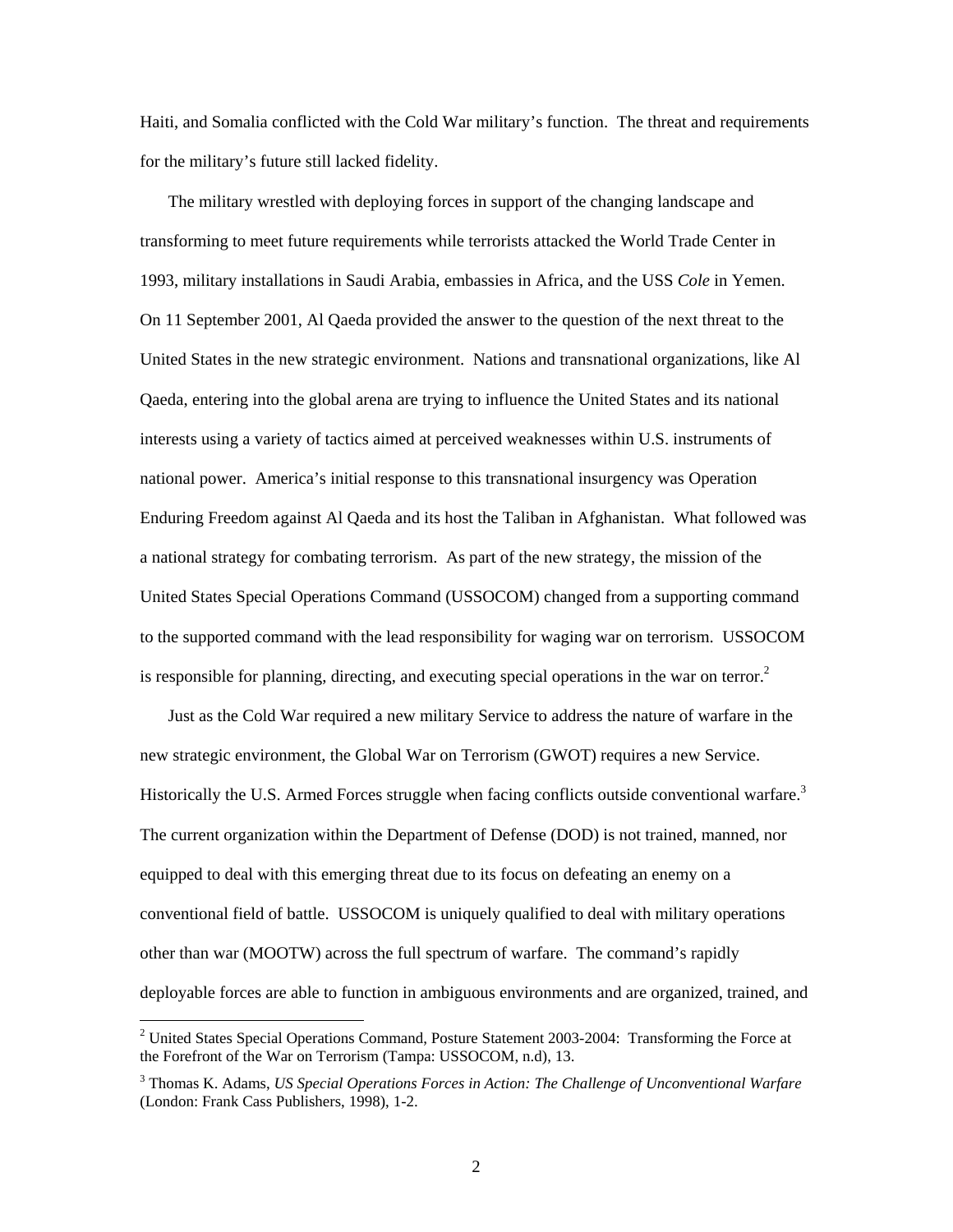<span id="page-10-0"></span>equipped specifically to accomplish the nine core tasks outlined in law and doctrine<sup>4</sup>. These nine core tasks are not mutually exclusive, are very pertinent to counterinsurgency operations, and are equally pertinent for winning the war against transnational terrorists waging a global insurgency. Based on the new strategic environment, the emergence of a global insurgency as a clearly defined threat, and USSOCOM's responsibility for the GWOT, special operations forces should become a separate branch of Service to properly address the U.S. strategy of defeating terrorism.

#### **IMPORTANCE AND RELEVANCE**

The Department of Defense and each of the Services, including USSOCOM, are in the process of transforming to meet the challenges of the new strategic environment. Since the post-WWII environmental shift, special operations experienced cyclical periods of support and cutbacks as it was coming of age. USSOCOM was created by law in 1986 in an effort to reverse a downward trend of support for SOF after the Vietnam War and to revitalize special operations.<sup>5</sup> During the legislative process leading up to the creation of USSOCOM, a separate branch of Servicewas considered as a course of action. $<sup>6</sup>$  The final legislation was a compromise solution</sup> that resulted in the current organization of over 49,000 personnel engaged across the full spectrum of operations around the world. The legislation also gave USSOCOM "Service-like" responsibilitiesover SOF.<sup>7</sup>

Since its creation, USSOCOM continued to evolve and mature from primarily a force provider to a role as a supported warfighter in the GWOT. This was an important evolutionary

<span id="page-10-1"></span> $\frac{1}{4}$  Department of Defense Joint Publication 3-05, *Doctrine for Joint Special Operations* (Washington, D.C.: 2003) - SOF are specifically organized, trained, and equipped to accomplish the following nine core tasks: direct action, special reconnaissance, foreign internal defense, unconventional warfare, counterterrorism, counterproliferation of weapons of mass destruction, civil affairs operations, psychological operations, and information operations. The current core tasks vary slightly from the original special operations activities listed in Title 10 USC – Armed Forces, sec. 167 (2002).

<span id="page-10-2"></span><sup>5</sup> United States Special Operations Command, *History: 15th Anniversary (*Tampa: USSOCOM, 2002), 3-6.

<span id="page-10-3"></span><sup>6</sup> Daniel, Dan. "U.S. Special Operations: The Case for a Sixth Service." *Armed Forces Journal International* (August 1985): 70-75.

<span id="page-10-4"></span><sup>7</sup> *SOF Posture Statement*, 9.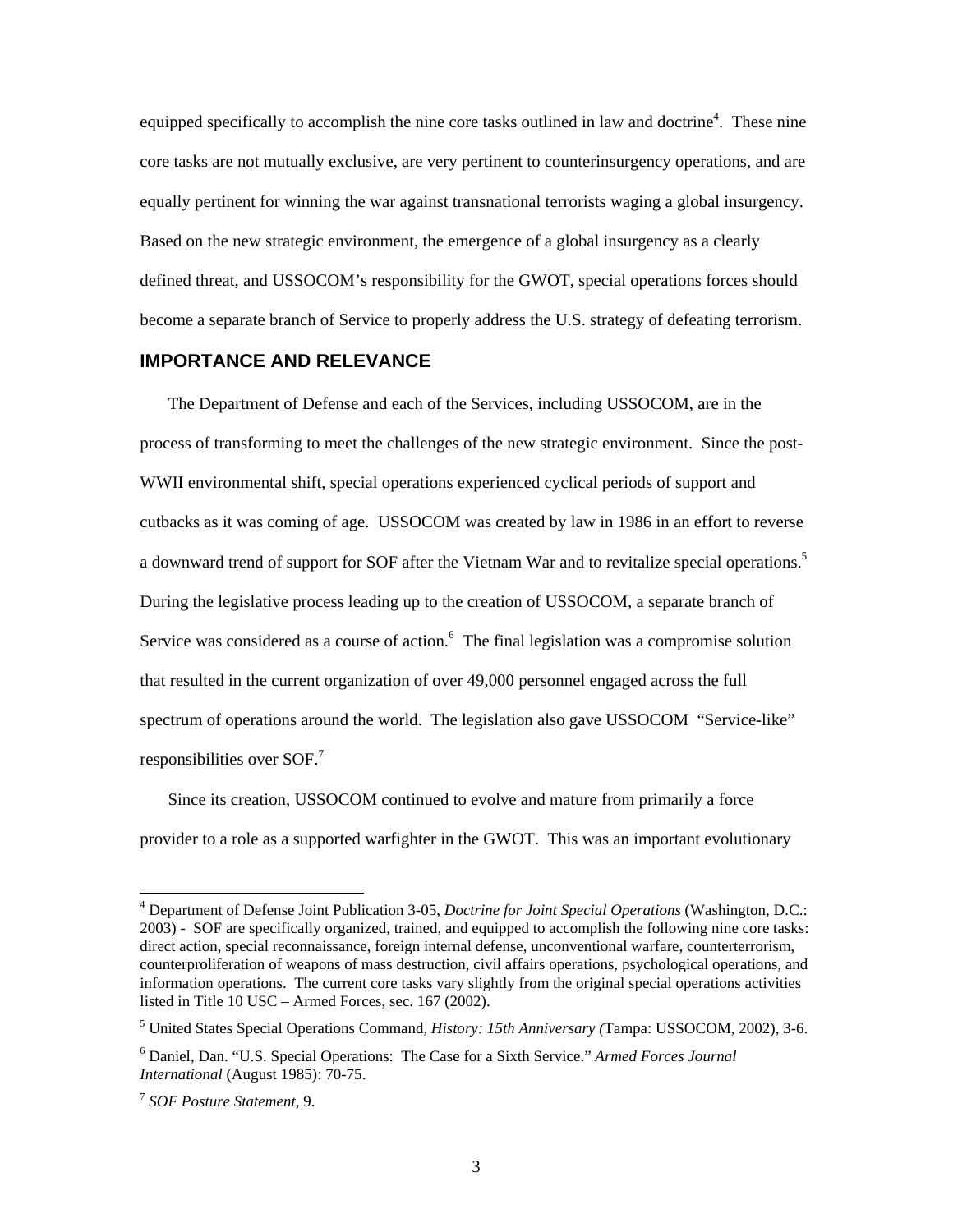<span id="page-11-0"></span>step in USSOCOM's 16 year history. Regardless of this evolutionary step for USSOCOM, doubt exists within DOD about the measures required to fight terror. The Secretary of Defense sent a memo to top-ranking Defense officials dated 16 October 2003. In the memo, the Secretary of Defense asked regarding changes made towards fighting terror, "My impression is that we have not yet made truly bold moves, although we have made many sensible, logical moves in the right direction, but are they enough?" The Secretary of Defense also said "that 'it is not possible' to transform the Pentagon quickly enough to effectively fight the anti-terror war and that a 'new institution' might be necessary to do that."<sup>[8](#page-11-1)</sup> Given the current threat to national security and requirements within DOD to meet these threats, it is time to revisit the proposal for a separate Service for special operations.

#### **METHODOLOGY**

In the wake of the Second World War and at the dawning of the Cold War, the nation determined it needed a new Service to address the unique technological and environmental issues associated with global nuclear deterrence. The answer to that new strategic security environment was the U.S. Air Force. This evolutionary event for aviation serves as a case study for change. By comparing the events, political activities, doctrinal issues, strategic discussions, and legislative actions leading up to the National Security Act of 1947 and the creation of USSOCOM, this paper will make the analogy that conditions today equate to those that led the nation to create the U.S. Air Force as the fourth separate Service. Therefore, the time is now to establish USSOCOM as the sixth separate Service.

#### **SCOPE**

The National Security Act of 1947 set the precedence for establishing a separate Service by creating the Air Force. I will not outline or address all the nuances related to separating SOF from the Services they currently reside under for administrative control. Details relating to costs

<span id="page-11-1"></span> <sup>8</sup> *USA Today* (Virginia), Defense Memo: A Grim Outlook, 22 October 2003.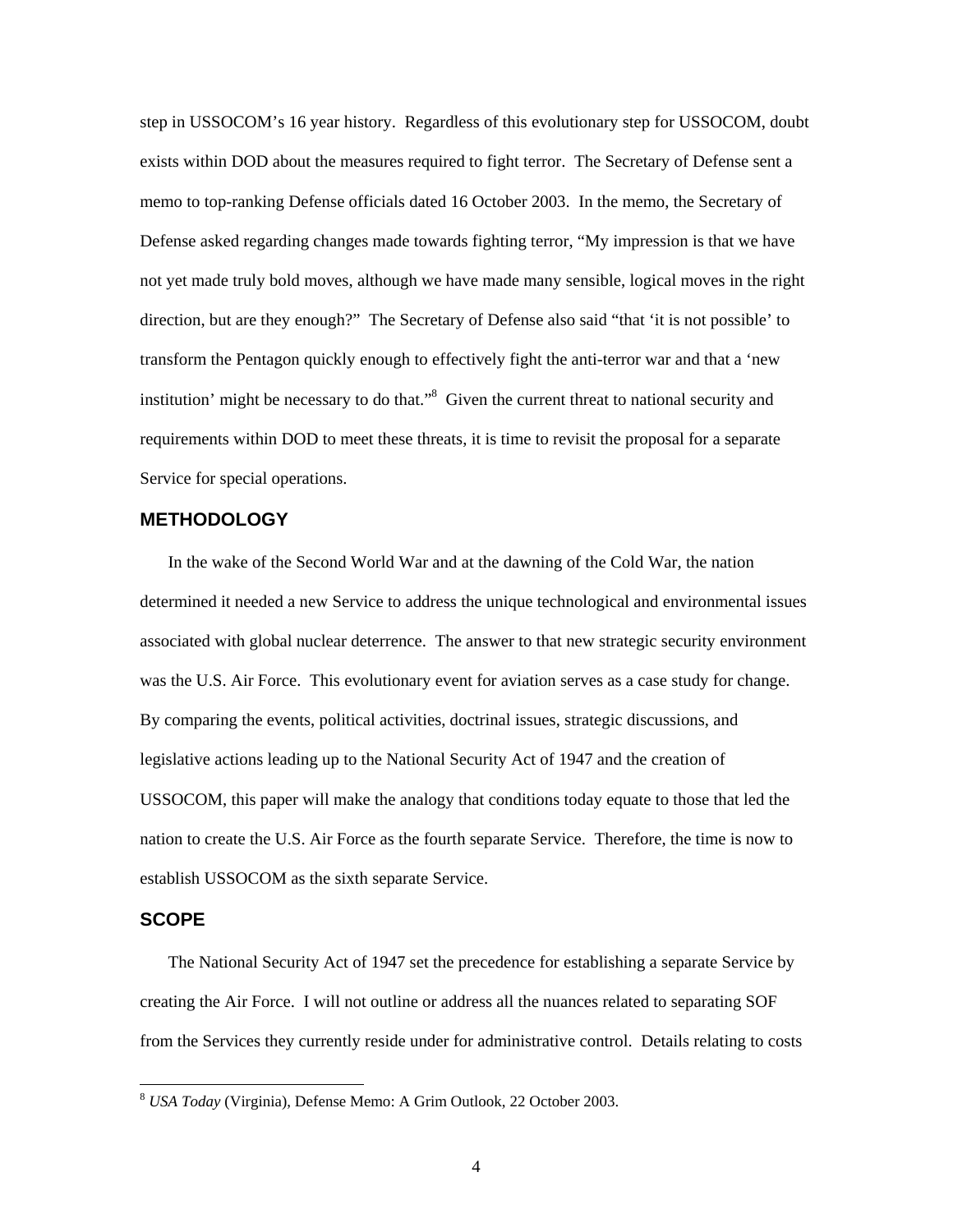<span id="page-12-0"></span>and budget, logistics, personnel, and any other resources required to expand USSOCOM from a Service-like command to that of a separate Service are beyond the scope of this monograph. Any recommendations for a new organizational structure or modifications to the roles, functions, and missions resulting from creating a new Service for SOF are topics for other academic studies. This paper will focus on defining and framing the problem presented by the current strategic environment and reexamining the case for a sixth Service.

#### **KEY DEFINITIONS**

Considerable confusion exists between definitions outlined in doctrine and their use in practice; the media and variations in the definitions used by each Service helps to propagate the confusion. Based on SOF residing in three of the five current Services, I will use approved joint definitions contained in Joint Publication 1-02, *DOD Dictionary of Military and Associated Terms*, as amended through 17 December 2003. The list below provides required definitions not defined in joint doctrine, exceptions to joint definitions, and definitions requiring clarification.

Conventional War – Direct military combat or the threat of such combat between the organized professional military establishments of states. It normally involves large-scale sustained combat operations to achieve national interests, objectives or to protect national interests.<sup>[9](#page-12-1)</sup>

Functions – specific responsibilities assigned by the NCA to enable the Services to fulfill their legally established roles.<sup>[10](#page-12-2)</sup>

Missions – the tasks assigned by the President or Secretary of Defense to the combatant commanders. [11](#page-12-3)

<span id="page-12-1"></span><sup>-&</sup>lt;br>9  $9$  The definition of conventional war or warfare does not exist in joint doctrine; I am using the definition from Adams, xviii.

<span id="page-12-2"></span><sup>10</sup> Department of Defense, Joint Publication 0-2, *Unified Action Armed Forces (UNAAF)* (Washington, D.C.: 2001), ix.

<span id="page-12-3"></span> $11$  Ibid.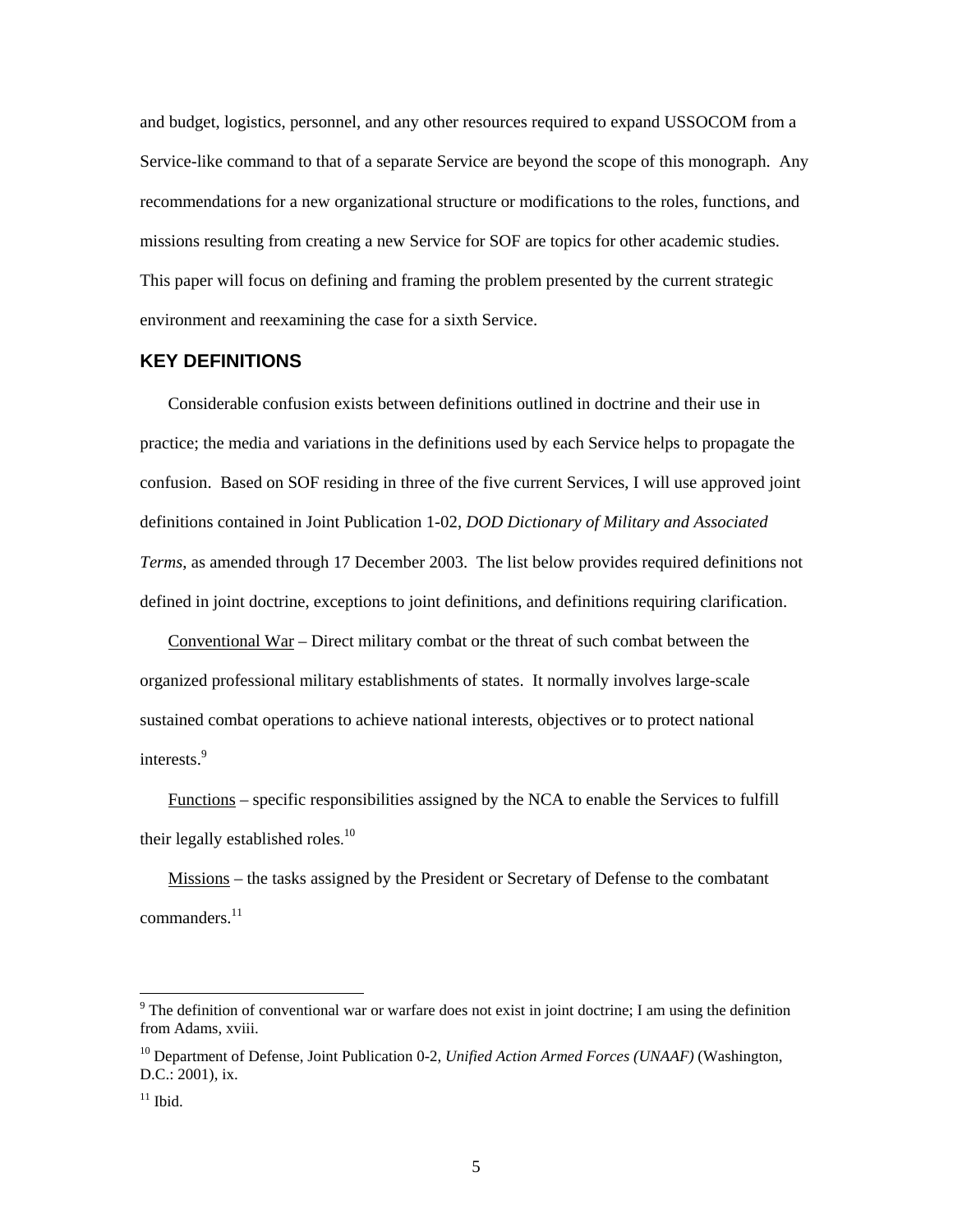Roles – the broad and enduring purposes for which the Services and the United States Special Operations Command (USSOCOM) were established in law.[12](#page-13-0)

Unconventional Warfare  $(UW)$  – Two definitions readily exist for UW, the antonym of conventional war and the joint definition that defines this SOF core task. Many references used for this monograph describe the evolution of special operations prior to the activation of USSOCOM. When not addressed as a SOF core task, UW refers to those military activites conducted within a conflict environment that are not directed toward or directly supporting conventional warfare. It is distinguished from conventional warfare chiefly by the fact that UW does not seek to directly defeat or destroy enemy military forces in combat.<sup>13</sup>

<span id="page-13-0"></span> $12$  Ibid.

<span id="page-13-1"></span><sup>&</sup>lt;sup>13</sup> Author's definition from Adams, xxviii.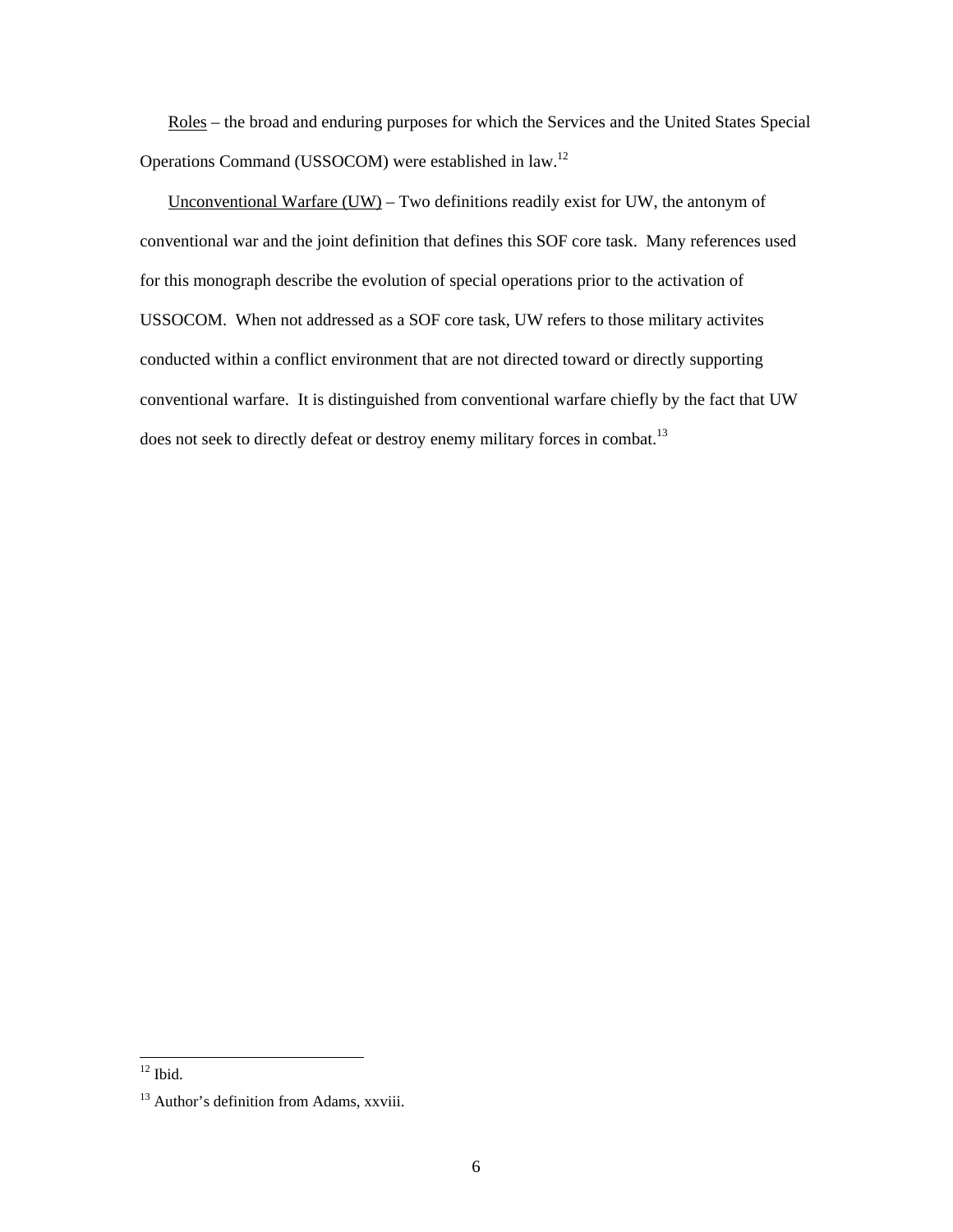## CHAPTER TWO

## **HISTORY**

#### <span id="page-14-0"></span>**USSOCOM TODAY**

USSOCOM is located at MacDill Air Force Base in Tampa, Florida. Currently personnel from the active, reserve, and National Guard components of the Army, Navy, and Air Force man the command. Not all of the approximately 49,000 personnel within the command are special operations personnel. This number includes non-SOF personnel from the Services, including Marines, assigned for duty in special operations units, numerous support personnel from each Service, and civilians filling key positions within the command[.14](#page-14-1)The command has three component commands and one sub-unified command, and includes special operations forces stationed outside the continental United States (OCONUS), assigned to geographic combatant commands.

The Army component is the United States Army Special Operations Command (USASOC). This Command oversees all active duty and Reserve Component soldiers assigned to and training for Special Forces, Civil Affairs (CA), and Psychological Operations (PSYOP) personnel along with their respective units. The 75th Ranger Regiment and the Special Operations Aviation Regiment (SOAR) are also assigned to the command.

The Navy component under USSOCOM is the Naval Special Warfare Command (NAVSPECWARCOM) that oversees all active duty and Navy Reserve personnel and training for the Sea, Air Land (SEAL) Teams, SEAL Delivery Vehicle Teams (SDV), and Special Boat Teams (SBT). NAVSPECWARCOM (NSW) deploys forces in support of joint operations, as well as providing NSW support to fleet operations worldwide.<sup>[15](#page-14-2)</sup>

<span id="page-14-1"></span> <sup>14</sup> *SOF Posture Statement*, 11 & 91.

<span id="page-14-2"></span> $15$  Ibid., 12.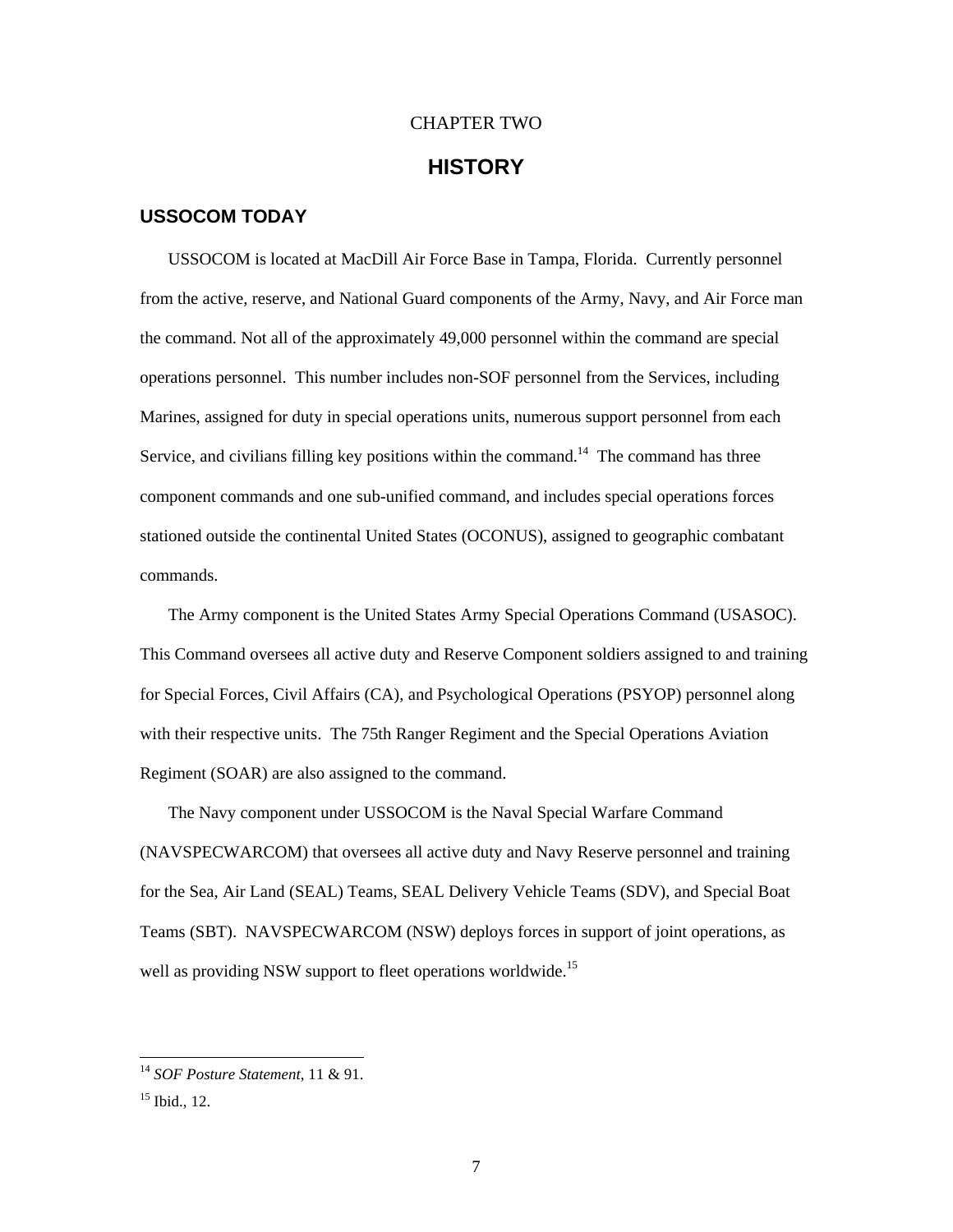<span id="page-15-0"></span>The Air Force Special Operations Command (AFSOC) is equipped with specialized fixed and rotary wing aircraft and is comprised of forces that are highly trained and rapidly deployable in support of special operations. It commands and trains the special operation personnel on active duty, in the Air National Guard, and in the Air Force Reserve assigned to the fixed and rotary wing squadrons, special tactics squadrons, the Foreign Internal Defense (FID) squadron, and the combat weather squadron.<sup>16</sup> Additional AFSOC capabilities include, "airborne radio and television broadcast for psychological operations, as well as combat aviation advisors to provide other governments military expertise for their internal development. Special tactics squadrons combine combat control, combat weather, and pararescue personnel to ensure air power is integrated and interoperable with special operations and conventional forces.["17](#page-15-2)

The Joint Special Operations Command (JSOC) is the sub-unified command of USSOCOM. JSOC is a joint headquarters to study special operations requirements, ensure interoperability and equipment standardization, develop joint special operations plans and tactics, and conduct joint special operations exercises and training.<sup>[18](#page-15-3)</sup>

#### **ROOTS OF AMERICAN SPECIAL OPERATIONS – THE SPARK AND BIRTH**

The origins of American special operations began in the colonial era to combat threats to the "new world." America lacked a standing military capable of defeating an enemy on a conventional field of battle. The solution was asymmetrical warfare epitomized by Major Robert Rogers' New England Companies of Rangers in the French and Indian War, the American Revolutionary War guerrilla leader Francis Marion "The Swamp Fox", and Sergeant Ezra Lee's use of David Bushnell's oaken submersible Marine Turtle to attack the English frigate *Eagle* in

<span id="page-15-1"></span> <sup>16</sup> Ibid., 23.

<span id="page-15-2"></span> $17$  Ibid., 24.

<span id="page-15-3"></span><sup>18</sup> Ibid., 25.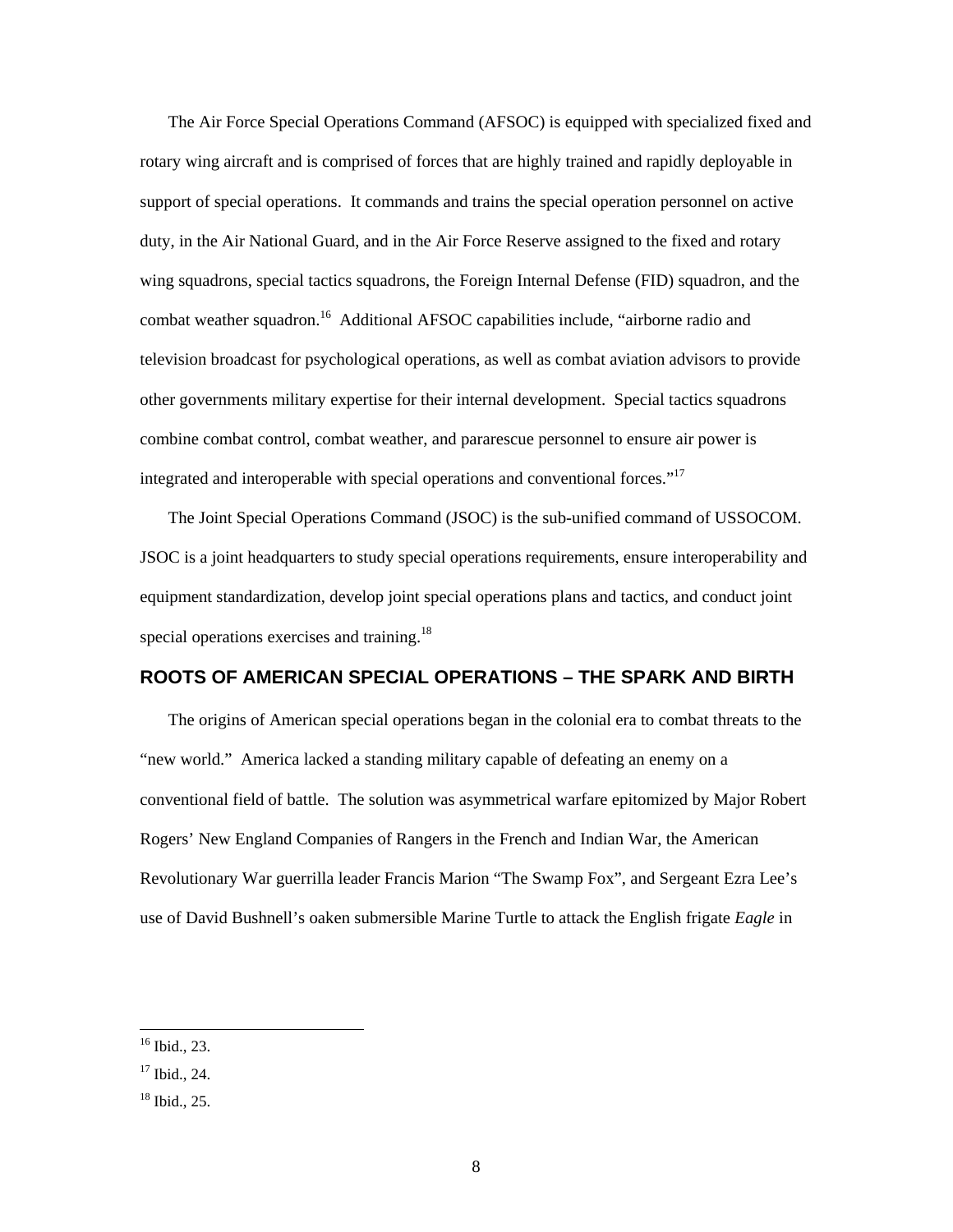<span id="page-16-0"></span>New York Harbor in  $1776$ <sup>19</sup>. There was no need for unconventional forces after the Revolutionary War and this form of warfare lay dormant until the American Civil War.

Confederate States of America (CSA) Colonel John Singleton Mosby, "The Gray Ghost," commanded the 43d Battalion of the Virginia Cavalry, know as Mosby's Rangers, during the Civil War. From 1863 to the end of the war, this guerrilla unit conducted operations in northern Virginia and Maryland, striking supply lines, conducting harassing attacks on Union forces, and gathering intelligence. Mosby incorporated the use of partisans just outside of Washington, D.C., for food, lodging and information on Federal activities. Special operations forces using nontraditional tactics like those used during the Revolutionary and Civil Wars did not resurface until the Second World War. During this period between the Civil War and WWII, civic action and psychological operations began to emerge while Army forces continued to learn skills for counterguerrilla warfare.

## **ADAPTATION OF MODERN SPECIAL OPERATION[S20](#page-16-2)**

Before the Nunn-Cohen amendment to Goldwater-Nichols Defense Reorganization Act, both signed in 1986, SOF history and lineage was codified within each Services' unique special operations units. Neither the United States Special Operations Command *History* nor the United States Special Operations Forces *Posture Statement* mentions the unique history of each of the SOF units assigned to the command. Special Forces, the SEALs, and AFSOC all trace their heritage back to WWII. $^{21}$  $^{21}$  $^{21}$ 

<span id="page-16-1"></span> <sup>19</sup> United States Special Operations Command, Publication 1, *Special Operations in Peace and War* (Tampa: USSOCOM, 1996), 9-10.

<span id="page-16-2"></span> $20$  The use of Special Forces, SEAL, and Air Force special operations history depicts the evolution of special operations within the three services. It is not intended to minimize or ignore the history of the Rangers, Civil Affairs, Army Special Operations Aviation, or Psychological Operations units and their important roles in the command.

<span id="page-16-3"></span><sup>21</sup> Susan L. Marquis, *Unconventional Warfare: Rebuilding U.S. Special Operations Forces*, (Washington, D.C: Brookings Institute Press, 1997), 8, 20, & 28.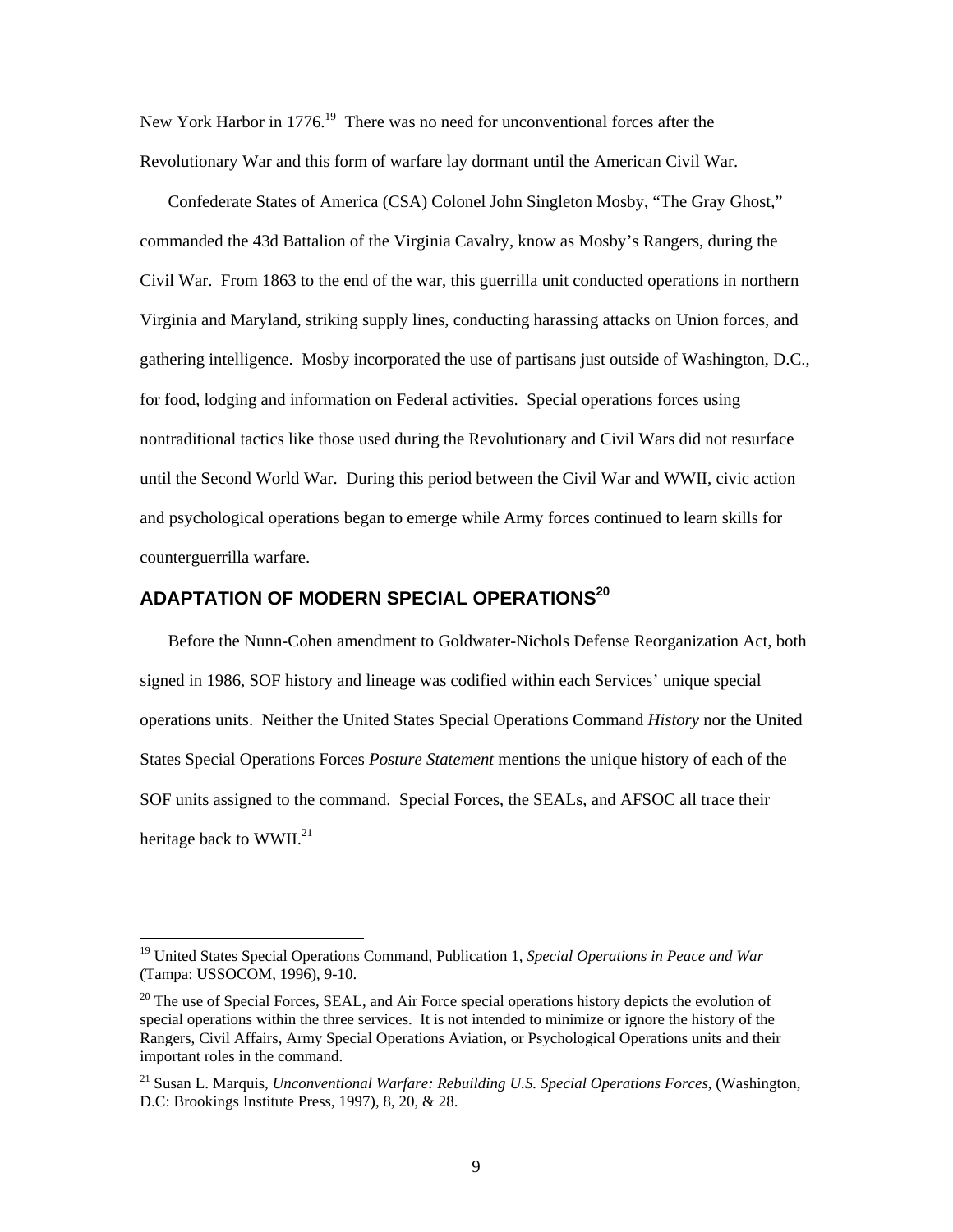The U.S. Army's Special Forces traces its roots to the Office of Strategic Services (OSS), an agency created to handle unique intelligence gathering and unconventional warfare in occupied France and the China-Burma-India Theater during the Second World War. Also part of Special Forces ancestry is the affiliation with the joint U.S.-Canadian 1st Special Service Force. This unit trained for and focused on high risk, direct action missions that required a group of highly trained commandos. Both these units, as well as the Ranger units, were deactivated at the end of the war.

During the early stages of WWII the Navy formed Underwater Demolition Teams (UDT) and the Scouts and Raiders to conduct special operations in support of amphibious landings in both the European and Pacific Theaters. These units are the forerunners of today's SEAL Teams, SBTs, and SDV Teams. Similar to the Army's response after WWII, the majority of the Navy special operations personnel returned to the fleet and the units were largely disbanded.<sup>22</sup>

General Henry "Hap" Arnold coined the term "Air Commando" for the Air Force special operations force created in early 1944. The 1st Air Commando Group was based in India and supported British long-range penetration forces in Burma. This organization had a long list of accomplishments and established a number of airpower firsts, but suffered a similar fate to the OSS, UDTs, and the Scouts and Raiders. The Air Force inactivated the Air Commandos after the war and disestablished it on October 8, 1948.<sup>23</sup>

After WWII, the conventional leadership in the military turned its focus to war with the Soviet Union and had little use or trust for elite organizations that did not focus on large-scale warfare.<sup>24</sup> Aaron Bank, Russell Volckmann, and Wendell Fertig, all officers with extensive experience conducting unconventional warfare during WWII, convinced the Army it needed to

<span id="page-17-0"></span> $22$  Ibid., 20-25.

<span id="page-17-1"></span><sup>23</sup> U.S. Department of the Air Force, *16th Special Operations Wing Commando Heritage & Park Guide.*  [On-Line], (Hurlburt Field, Florida, n.d., accessed 7 September 2002). Available from [http://www.hurlburt.af.mil/heritage/guide/index.htm;](http://www.hurlburt.af.mil/heritage/guide/index.htm) Internet.

<span id="page-17-2"></span> $24$  Marquis, 6-13.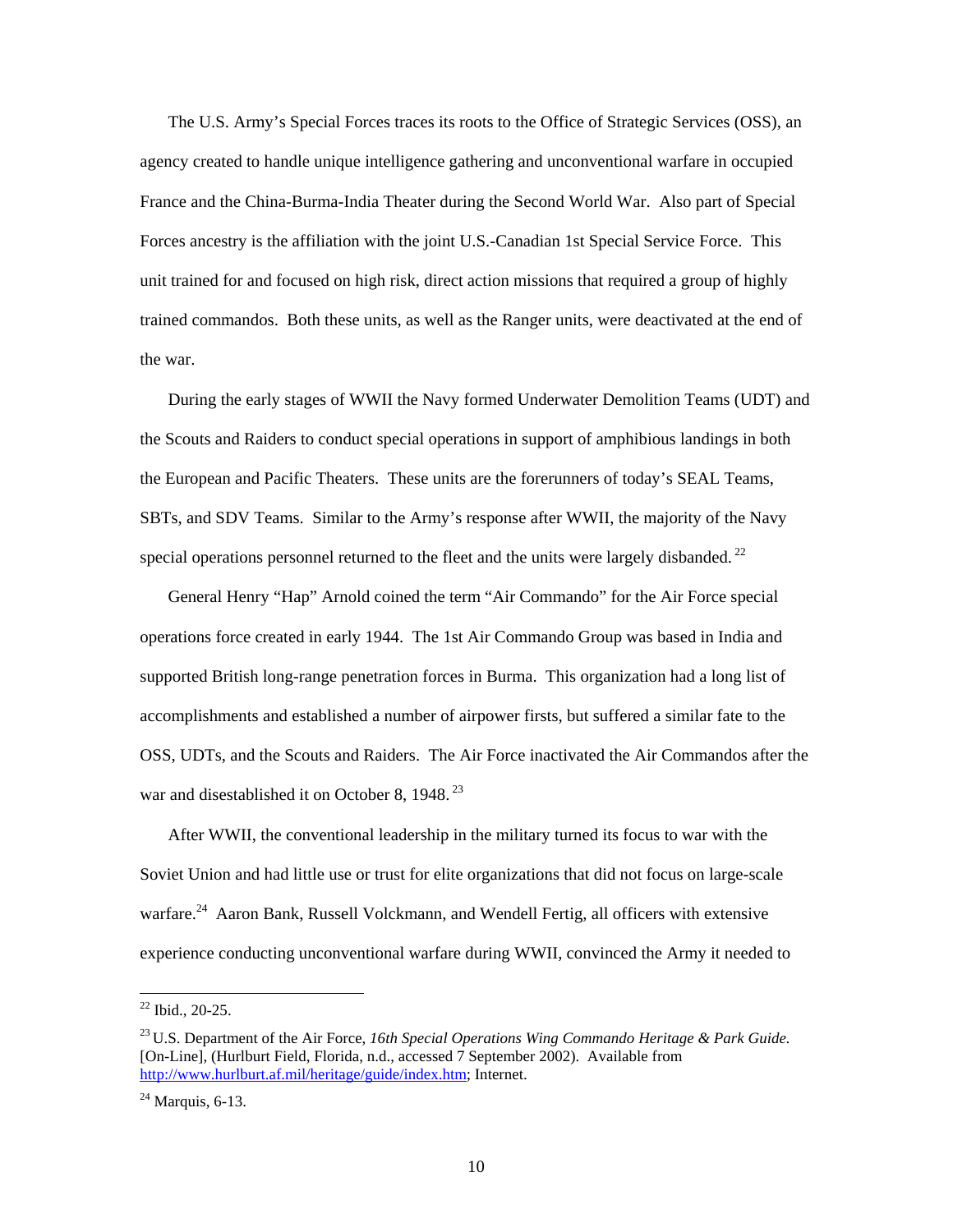<span id="page-18-0"></span>retain some unconventional warfare capabilities in the military, however. Their efforts resulted in establishing Special Forces, which modeled itself after the OSS Jedburghs and operational groups. The Army allowed the organization to exist and slowly expand, but put little emphasis or support into this group of nontraditional soldiers.<sup>25</sup> For Navy special operations, the interwar years between WWII and Vietnam were a period of redefining their role for the future. The result was an expansion of their commando capability, with a focus on raids near the water's edge and various infiltration/exfiltration techniques. The new commandos, designated SEALs, shared the hydrographic reconnaissance mission with the UDTs, but the emphasis was on their inland warfare capability.<sup>[26](#page-18-2)</sup>

#### **SPECIAL OPERATIONS IN VIETNAM**

As tension increased in Southeast Asia during the 1950s, special operations capabilities regained interest within the Department of Defense. When John F. Kennedy became President in 1961, his Flexible Response doctrine and concern for "wars of national liberation" replaced the previous administration's policy of Massive Retaliation. The Department of Defense and the White House were both concerned about "non-nuclear war, paramilitary operations and sublimited, or unconventional wars."<sup>27</sup> Special Forces activity increased in Thailand, Taiwan, Vietnam, South Korea, the Philippines, Laos, and Indonesia prior to the Vietnam War. President Kennedy's emphasis on Special Forces and focus on counterinsurgency was not embraced by military leaders, however.

In fact, there was considerable evidence that there was actual disdain among the senior leaderhip of the services for SOF. LTG William Yarborough, who commanded the Special Warfare Center at Fort Bragg, North Carolina, during Kennedy's time in office wrote that: "In the early 60s it was generally accepted in America's high military command and staff circles that there was nothing unique about Ho Chi Minh's war. As far as most of the senior leaders were

<span id="page-18-1"></span> <sup>25</sup> Hogan, David, *U.S. Army Special Operations in World War II.* (Washington, D.C., Center of Military History Department of the Army, 1992), 138-139.

<span id="page-18-2"></span> $26$  Maquis, 25.

<span id="page-18-3"></span> $^{27}$  Ibid., 13.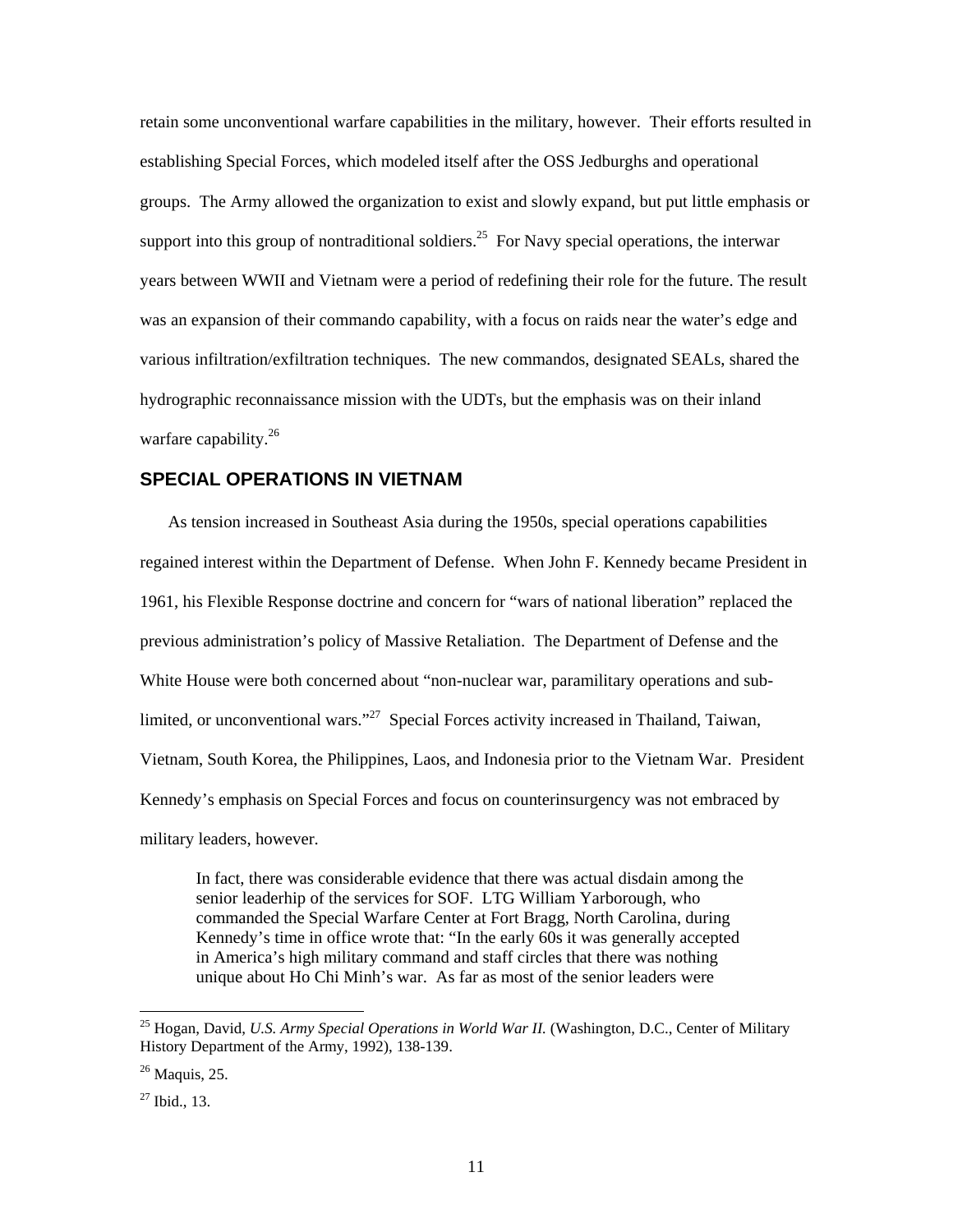<span id="page-19-0"></span>concerned, the basic training, leadership, organizational principles, tactics, and strategy that had won America's wars in the past would be more than adequate for Indocinina. *Both Special Warfare and Special Forces were terms that raised many hackles among the conventional regulars*."[28](#page-19-1)

President Kennedy's approach was on changing national strategy to focus on the threat of the spread of communism and wars of national liberation, and included increasing the number of Special Forces units and reorienting them for this counterinsurgency environment.

The impact of the Vietnam War would revitalize each of the Services' special operations units and capabilities. Special Operations played a large role during the Vietnam War and by the late 1960s had reached its pinnacle of expansion and employment; the Services' active special operations force structure included seven Special Forces Groups, two SEAL Teams, two UDT Teams, and a robust Air Force Special Operations Wing.<sup>29</sup> This peak did not last, and as with the reductions after WWII, the drawdown of SOF in all three Services began in the early 1970s as the U.S. started its withdrawal from the war.

#### **POST VIETNAM CUTBACKS AND THE IMPACT OF TERRORISM**

America wanted to forget the Vietnam War. In the Department of Defense, this meant drawing down forces and shifting focus to the Cold War. Special operations units were not cutback proportionally to other military organizations; their cuts were much deeper. This inequity happened for a variety of reasons. Conventional leaders who ran the military did not trust special operations personnel, considering them as less than professional. To some degree, special operations bore the brunt of the backlash for Vietnam's negative impact on the military. The military's focus again turned to the Soviet Union, and as doctrine responded to this threat, there was little requirement for special operations or unconventional warfare.<sup>30</sup> Drawdown and orientation on the Soviet threat affected each of the Services' special operations units differently.

<span id="page-19-1"></span><sup>&</sup>lt;sup>28</sup> Boykin, Willam G. "Special Operations and Low-Intensity Conflict Legislation: Why Was it Passed and Have the Voids Been Filed?" Individual Study Project (U.S. Army War College, 1991), 5-6.

<span id="page-19-2"></span> $29$  Marquis, 34.

<span id="page-19-3"></span> $30$  Ibid.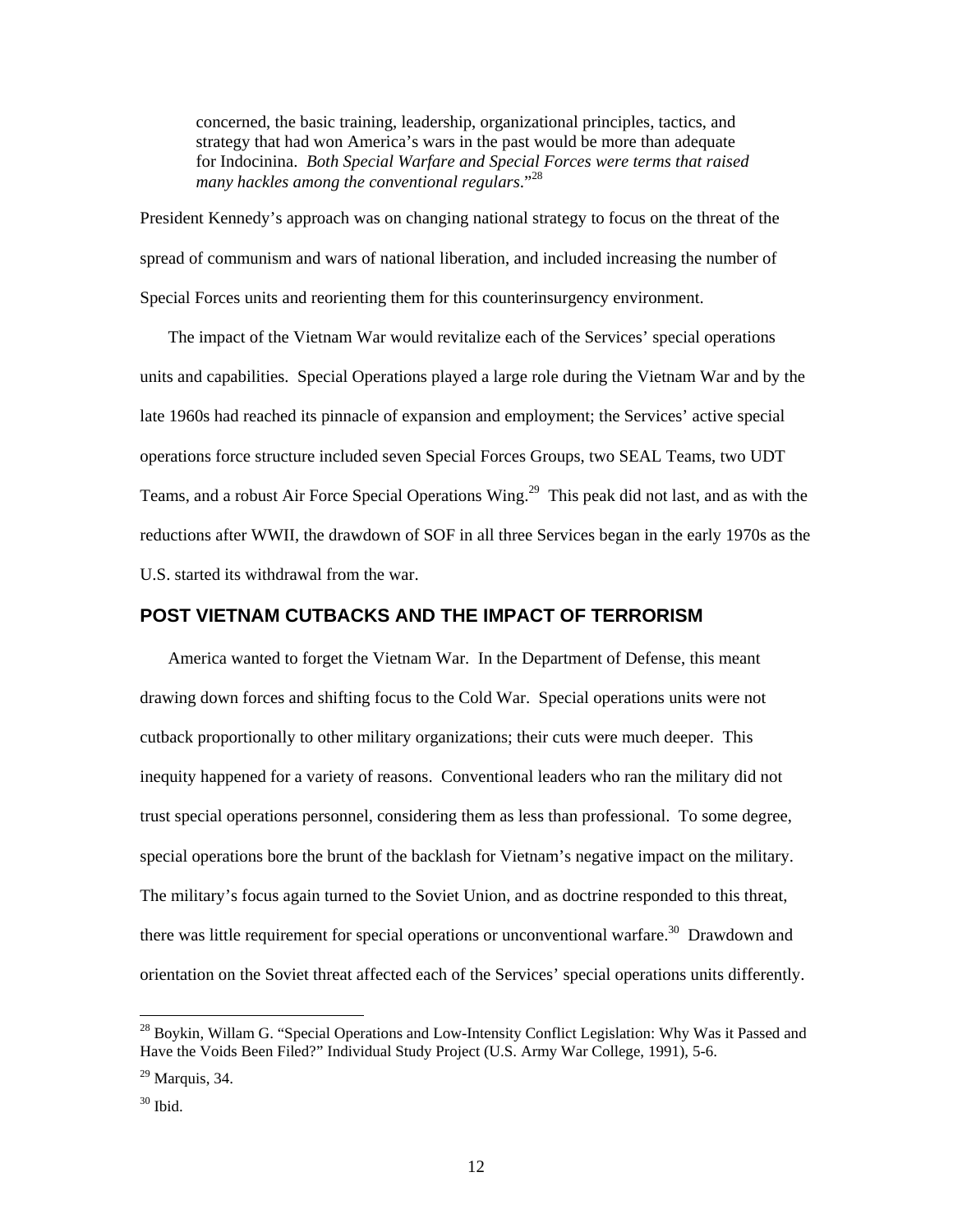Post Vietnam cuts resulted in a "near-eradication" of the Air Force's special operations units and a substantial cut into the Army's Special Forces.<sup>31</sup> Air Force AC-130s were scheduled for deactivation or transfer to the Reserves. No further funding for the aircraft was planned beyond the 1979 budget. There also was no interest in updating the aging MC-130 fleet, and the only deep penetration helicopters existed in combat search and rescue wings. $32$ 

The decline of Special Forces did not reach the 1,500 man low of 1957, but comparatively, the reduction was deeper, leaving only 3,600 men spread over 3 understrength active SF Groups, and an additional 5,800 men in 4 Reserve/National Guard groups. The post-Vietnam era affected the quality of the soldiers manning SF units, as with conventional units. It was common to see SF operational detachments-Alpha (ODA) manned by young privates first class (PFCs) and corporals, and led by lieutenants. Personnel assigned to SF units were still required to serve in conventional units to ensure career advancement. The rigorous training required of SF personnel was virtually eliminated and garrison activities took precedence over joint and regional training overseas.[33](#page-20-2) 

The Army and Air Force special operations communities suffered because there was little advocacy for continued special operations capability in the expected future conflict, World War III with the Soviet Union. Conventional forces and AirLand Battle doctrine replaced the unconventional warfare doctrine of the '50s and '60s, and the requirement for SOF with it. It was difficult to convince conventional Army and Air Force commanders that there was a need for SOF in the next war.  $34$  The result was a 95 percent reduction in funding and a 70 percent manpower reduction in the 1970s.<sup>[35](#page-20-4)</sup>

<span id="page-20-0"></span> $31$  Marquis, 35.

<span id="page-20-1"></span> $32$  Boykin, 5.

<span id="page-20-2"></span><sup>33</sup> Marquis, 40-43.

<span id="page-20-3"></span><sup>&</sup>lt;sup>34</sup> Marquis, 40-43.

<span id="page-20-4"></span> $35$  Billy B. Napier, "USSOCOM Legacy," (briefing conducted during the Joint Special Operations Intermediate Seminar at Hurlburt Field, Florida, 16 April 2002), JSOIS 2002 CD.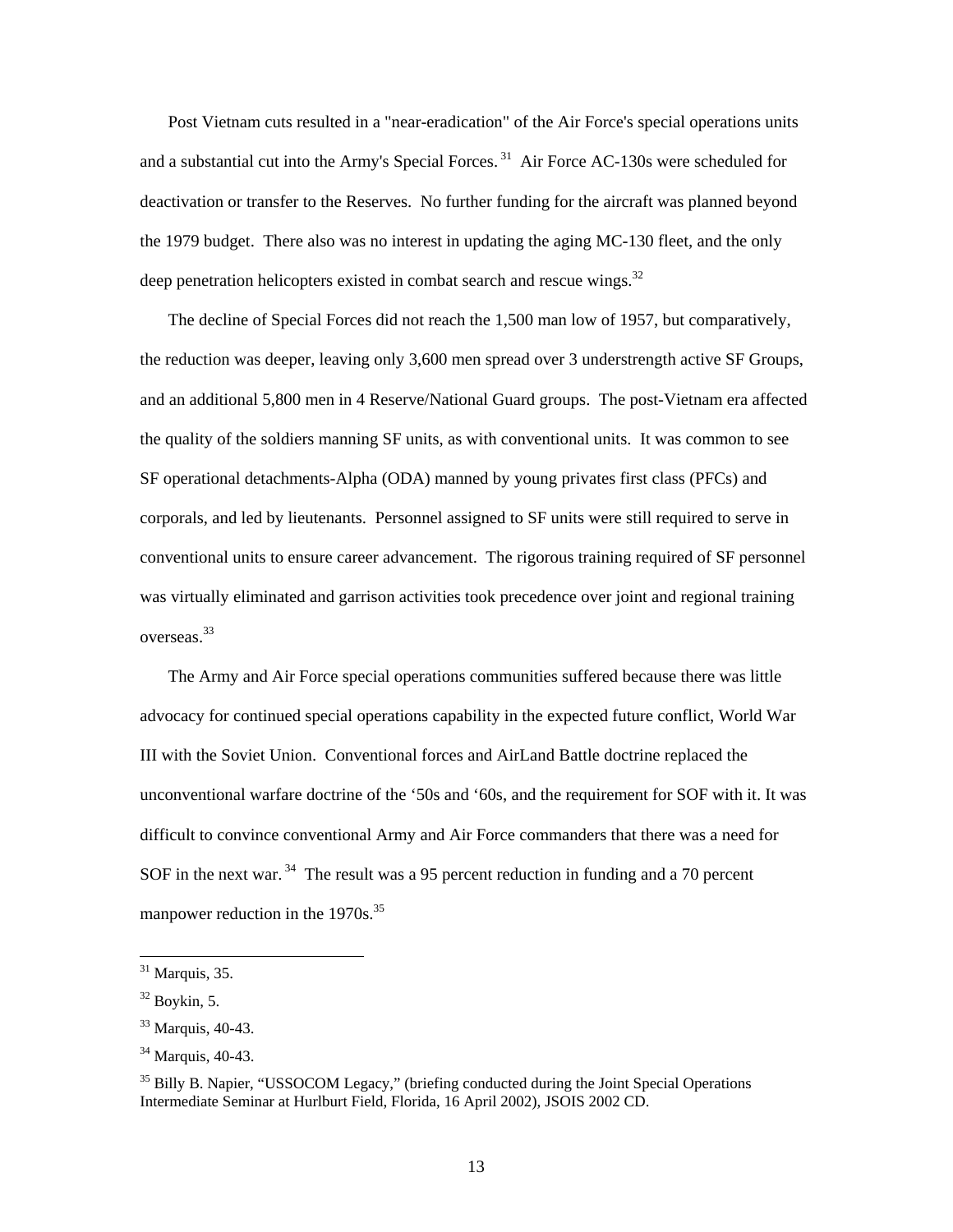The fate of the naval special warfare SEALs and UDTs was quite different. The Navy offered a special warfare (SPECWAR) designation for its officers, allowing continual service with the SEALs and UDTs. This meant that an officer was not required to take positions in the fleet to ensure career advancement. This came at a cost, however, limiting their possibilities for promotion and pushing the problem out of the mainstream. Officers were discouraged from seeking special warfare designation. As with the Army and the Air Force, the Navy was wrestling with roles and missions after the war. Some advocated keeping the UDT's role with the fleet, yet there was little support for maintaining any real SOF capability within the Navy. The Chief of Naval Operations (CNO), Admiral Elmo Zumwalt, prevented the decommissioning and placement in the Reserves of the Navy's special warfare units and began a campaign to revitalize their role with the fleet. Still, Zumwalt's sponsorship did not prevent the loss of funding and emphasis. The SEALs and UDTs faced similar challenges to the Army and Air Force special operations units.[36](#page-21-0) "In 1983, existing Underwater Demolition Teams [UDT] were re-designated as either SEAL Teams or Swimmer Delivery Vehicle (SDV) Teams and hydrographic reconnaissance and underwater demolition became SEAL or SDV missions."<sup>[37](#page-21-1)</sup>

In 1975, a group of Cambodians took the freighter Mayaguez and kidnapped the crew. The United States' response was sending a Navy carrier task force including Marines, and a small contingent of Navy and Air Force SOF. Over 200 Marines aboard Air Force helicopters assaulted Koh Tang Island, off the Cambodian coast, in an attempt to rescue the hostages. Due to poor intelligence, communications difficulties, and command failures the Marines were withdrawn. Fifteen Marines were killed, three were missing, and most of the helicopters were destroyed.<sup>38</sup> In an attempt to salvage the operation, the carrier task force commander tasked the

<span id="page-21-0"></span> <sup>36</sup> Marquis, 35-39.

<span id="page-21-1"></span><sup>37</sup> *UDT/SEAL History*. [On-Line], (accessed 16 August 20031). Available from [http://www.navyspecialoperations.com/new-udt-seal history.html;](http://www.navyspecialoperations.com/new-udt-seal history.html) Internet.

<span id="page-21-2"></span><sup>38</sup> Tom Clancy, Carl Steiner and Tony Koltz. *Shadow Warriors: Inside the Special Forces*, (New York: G. P. Putnam's Sons, 2002), 216.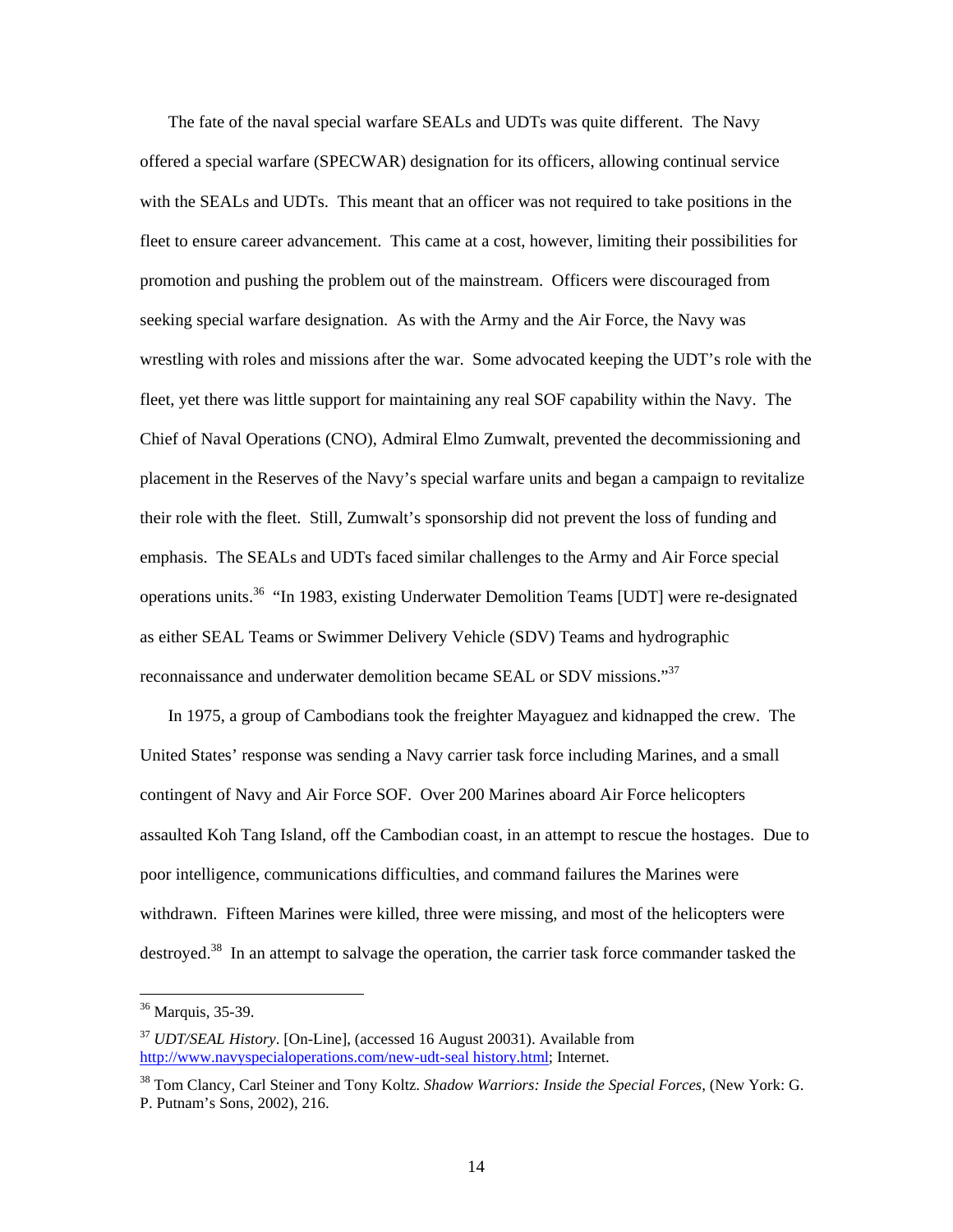<span id="page-22-0"></span>SEAL platoon commander to approach the island unarmed and under a white flag. A leaflet drop would notify the Cambodians that the SEALs were on a humanitarian mission and should not be harmed. This would allow the SEALs to recover the bodies, as well as the black boxes and coding devices, from the helicopters. This mission was a waste of the SEAL's unique capabilities and the platoon commander argued that the chance of success was slim. He proposed a night swim to the island in order to conduct a strategic reconnaissance and recovery of the bodies, black boxes, and coding devices. Before resolution of the mission, the Cambodians returned the missing crewmembers.<sup>39</sup>

The Mayaguez incident is a display of the misunderstanding of capabilities and employment of SOF by conventional commanders. This incident was a precursor to the invasion of Grenada in 1983 where SOF was again misused. The Mayaguez incident, along with the 1972 massacre of Israeli athletes at the Munich Olympics and the successful raid on Entebbe by Israeli paratroopers to rescue the hijacked passengers, concerned senior U.S. governmental and military officials. The United States lacked a credible capability to respond to terrorist threats or to rescue hostages in a terrorist situation.<sup>40</sup> One additional incident, the German rescue of hostages in Mogadishu, would also serve as a catalyst during the Carter administration for the creation of a similar American capability.<sup>[41](#page-22-3)</sup>

#### **REBUILDING SPECIAL OPERATIONS – OPERATION EAGLE CLAW**

At the height of the drawdown of SOF, there were two major advocates for maintaining a special operations capability in the armed forces. Army Lieutenant General Samuel Wilson served as a lieutenant in Burma during WWII as a member of Merrill's Marauders, commanded the 6th Special Forces Group (SFG) as a colonel, and was the Director of the Defense Intelligence

<span id="page-22-1"></span> <sup>39</sup> Orr Kelly, *Brave Men Dark Waters: The Untold Story of the Navy SEALs*, (Presidio: Presidio Press, 1992), *175-179.*

<span id="page-22-2"></span> $40$  Clancy, 4.

<span id="page-22-3"></span><sup>41</sup> Boykin, 4.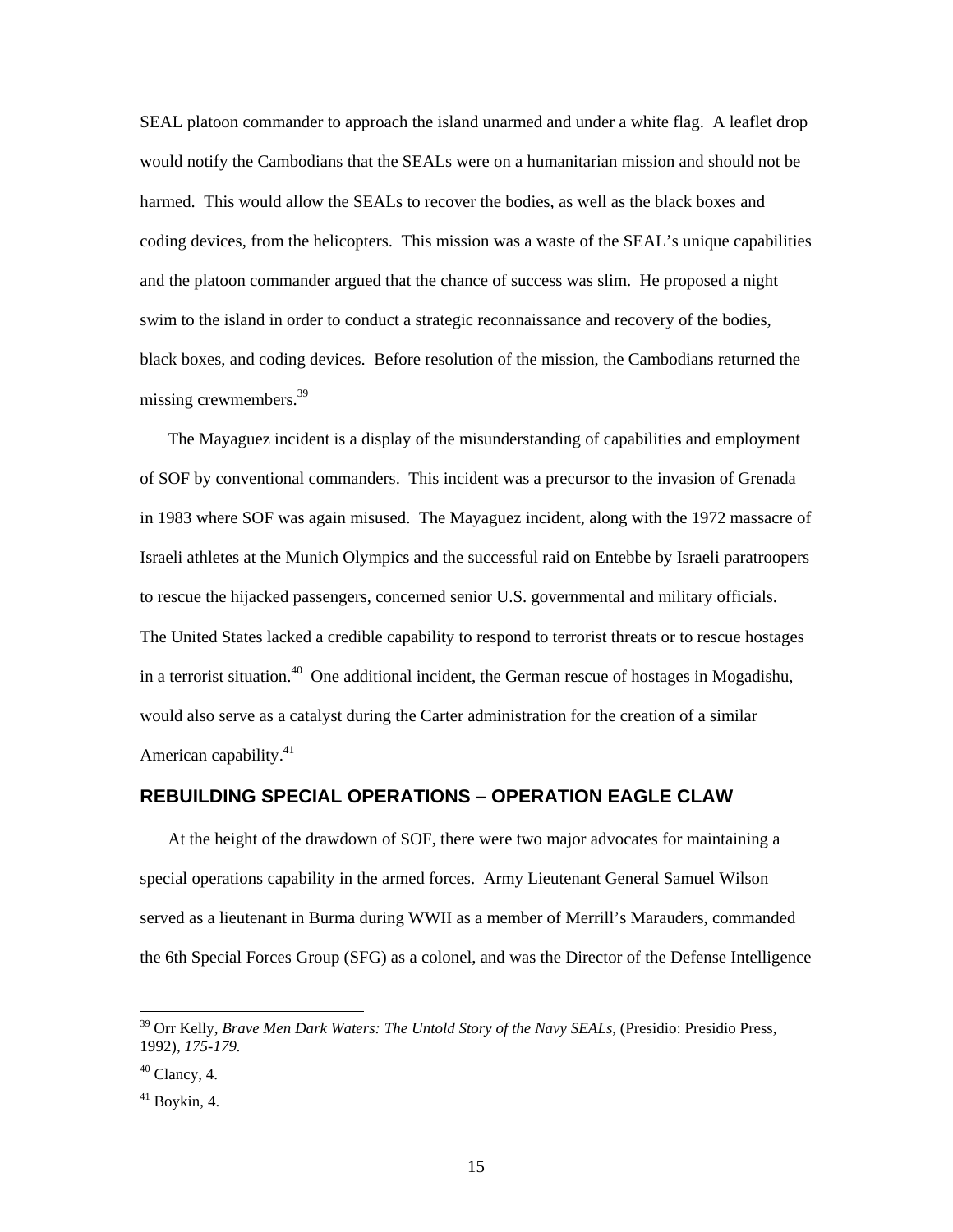Agency (DIA) before retiring from active military service. He was deeply concerned by the military's lack of foresight regarding the capabilities special operations brings to conventional warfare and SOF's ability to respond to conflicts short of major theater war (MTW). After his retirement, LTG Wilson would play a crucial role in the efforts to revitalize SOF during the  $1980s.<sup>42</sup>$  $1980s.<sup>42</sup>$  $1980s.<sup>42</sup>$ 

The second advocate was General Edward Charles "Shy" Meyer. General Meyer's career began as an infantry 2LT during Korea and he retired as the chief of staff of the Army (CSA) in 1983. He never served in a special operations unit, but gained appreciation for SOF's capabilities from missions he served on that integrated conventional and special operations forces. By the 1970s, like senior governmental officials and LTG Wilson, he also was concerned about the military's apparent lack of a counterterrorist capability. A terrorist bomb that exploded outside his office in Germany solidified his conviction. GEN Meyer's concerns over this lack of a capability and the military's narrow focus on the Soviet threat would shape his support for revitalizing the special operations community.<sup>[43](#page-23-1)</sup>

General Meyer began assisting the revitalization of SOF while serving as the Army's Assistant Deputy Chief of Staff for Operations. General Meyer met Robert Kupperman, a scientist responsible for the government's studies on terrorism, and Major General Bob Kingston, the Commander of the Special Forces Center at Fort Bragg. Colonel Charlie Beckwith presented a concept for an elite counterterrorist unit to Kingston, and General Meyer forwarded the briefing to the Army's Training and Doctrine Command (TRADOC). There was little interest within the Department of the Army or TRADOC for a new elite unit, but the void needed filling and required a unique capability not found within the current Army structure. The capability would have a direct command and control relationship to the Pentagon. This concept would avoid the

<span id="page-23-0"></span> $42$  Marquis, 60-61.

<span id="page-23-1"></span> $43$  Ibid., 61-62.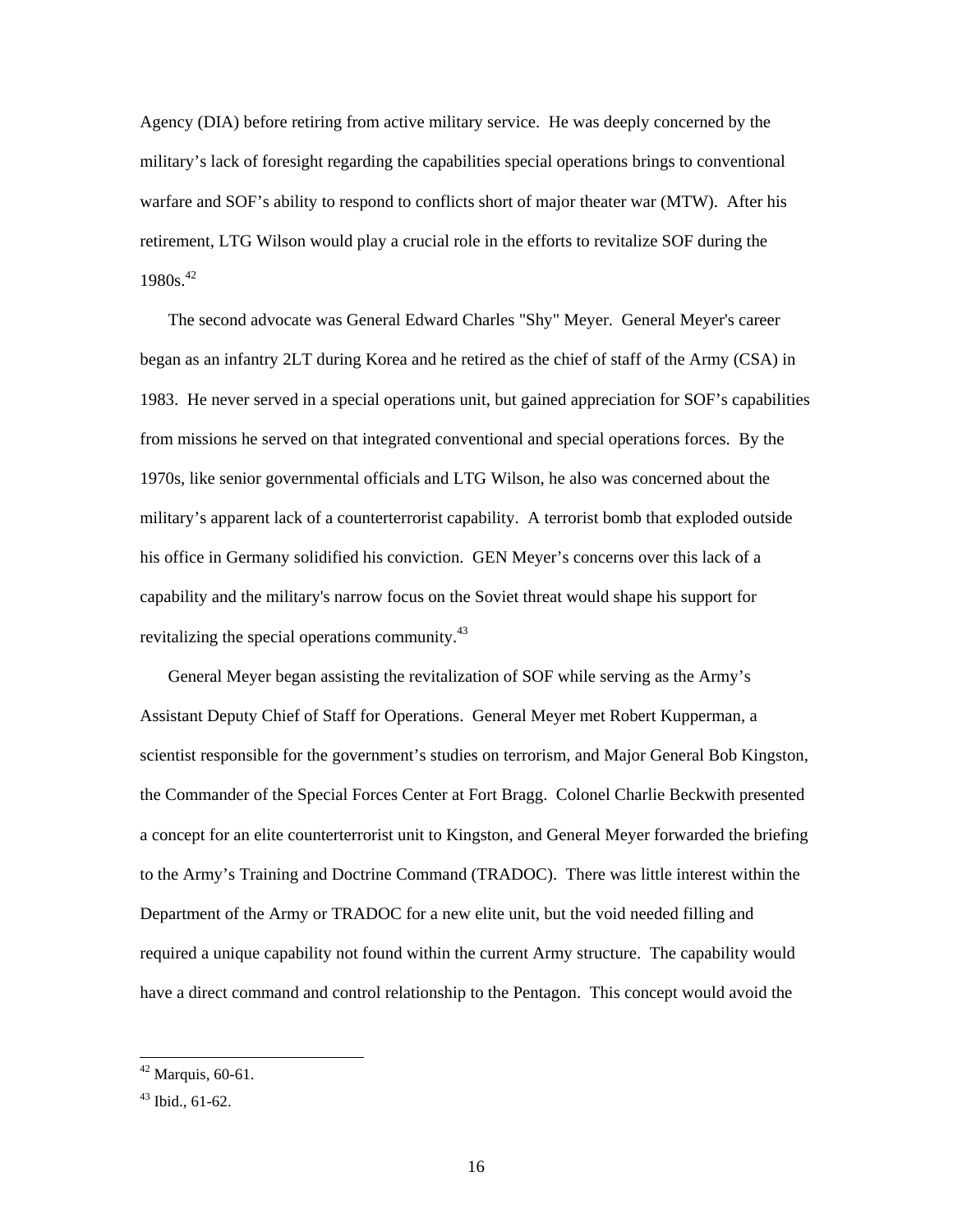anti-elite sentiments within the Army, but fostered resentment among commanders who believed this capability should fall to their organizations.<sup>[44](#page-24-0)</sup>

Kingston was able to push the proposal through TRADOC, with approval from the Joint Staff's Special Operations Division. The successful hostage rescue by the GSG-9 in Mogadishu, Somalia, escalated President Carter's interest in an American counterterrorist capability. The president's interest increased the priority for this issue and expedited the approval process within the Pentagon. The activation of this new unit, Special Forces Operational Detachment-Delta (SFOD-D) or just Delta, occurred on 19 November 1977, and COL Charlie Beckwith was the first commander.<sup>45</sup> President Carter's interest and the subsequent activation of Delta was the first positive action for SOF since Vietnam and the first step in revitalizing special operations in the U.S. after years of decline. This did not signify a change in attitude within DOD however, and obstacles and setbacks were common during this effort to revitalize SOF.<sup>46</sup>

It took Delta two years to man, equip, and train the new unit. The culminating event for the organization was a validation exercise in November 1979. The team received high marks for its capabilities and accomplishments. Included as a member of the validation team was LTG Sam Wilson. One of LTG Wilson's recommendations was a permanent joint task force to provide command and control for the unit, along with the support Delta would require. On 5 November 1979, the day after the validation of Delta, militant supporters of Imam Ayatollah Khomeni took 53 members of the American Embassy staff in Tehran, Iran, hostage. The unit was ready for deployment as America's first and premier counterterrorist organization, but lacked any organic aviation support and operated without a joint headquarters to oversee its employment and

<span id="page-24-0"></span> <sup>44</sup> Ibid., 62-63.

<span id="page-24-1"></span> $45$  Ibid., 62-65.

<span id="page-24-2"></span><sup>46</sup> Boykin, 2-6.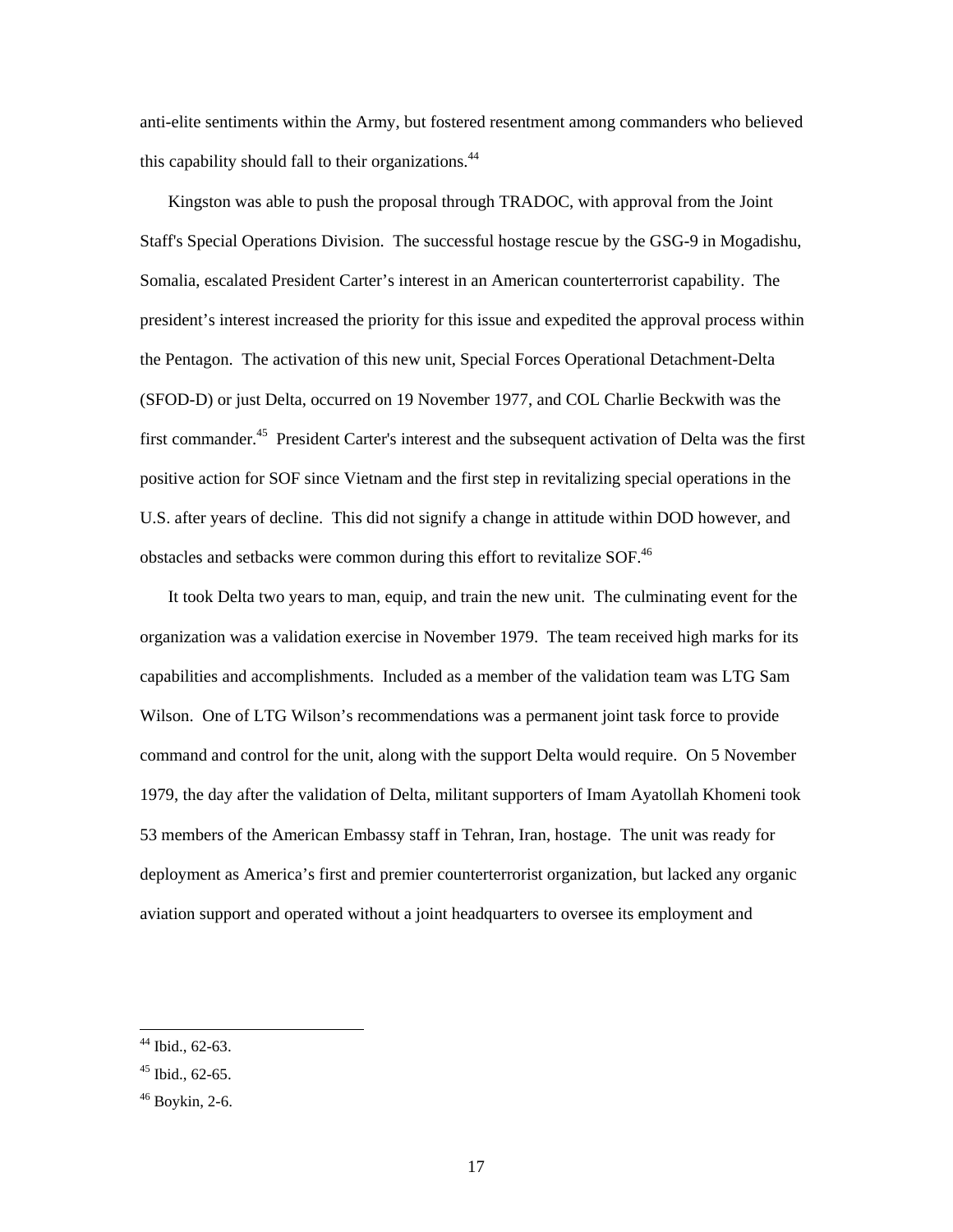operations. These two issues, and others, would result in disaster during its first mission, the rescue of the hostages. $47$ 

On 24 April 1980, disaster struck. The six months of planning and preparation, dubbed Operation RICE BOWL, and later named EAGLE CLAW for the actual hostage rescue, ended at a remote desert site in the Dasht-e-Kavir area of Iran, also called Desert One. Due to a lack of Air Force Special Operations rotary wing aircraft, Navy minesweeping helicopters launched from an aircraft carrier were tasked to fly to a staging area to linkup with the 132-man ground element flown in on MC-130 aircraft. Two of the eight helicopters, Navy RH-53Ds Sea Stallions piloted by Marine Corps pilots, failed to rendezvous with the ground force due to mechanical problems and another helicopter that did reach the Desert One site had a mechanical failure after refueling. The mission required six operational aircraft to proceed.<sup>48</sup> COL Beckwith recommended aborting the mission. This reached Harold Brown, Secretary of Defense, who notified President Carter, "I think we have an abort situation." The President responded, "Let's go with his [COL Beckwith's] recommendation."[49](#page-25-2)

Further tragedy struck minutes after the abort call. One of the RH-53D helicopters became disoriented in the dust it created while hovering and collided with one of the EC-130s used for refueling. Eight crewmen perished in the crash, three from the helicopter and five in the EC-130. Due to the volatile situation on the ground, the crews retrieved as much of the classified information as possible from the remaining helicopters and abandoned them. The helicopter

<span id="page-25-0"></span> <sup>47</sup> See Marquis, 69; Boykin, 14; Charlie A. Beckwith and Donald Knox. *Delta Force*. (San Diego: Harcourt Brace Jovanovich Publishers, 1983), 181-186; James J. Klingaman "Prepotency for Military Operations Other Than War: The Case for the United States Special Operations Command." Thesis, (U.S. Army Command And General Staff College, 1995), 17.

<span id="page-25-1"></span><sup>48</sup> Marquis, 69-72; Beckwith, 194-280.

<span id="page-25-2"></span><sup>49</sup> USSOCOM History, 3.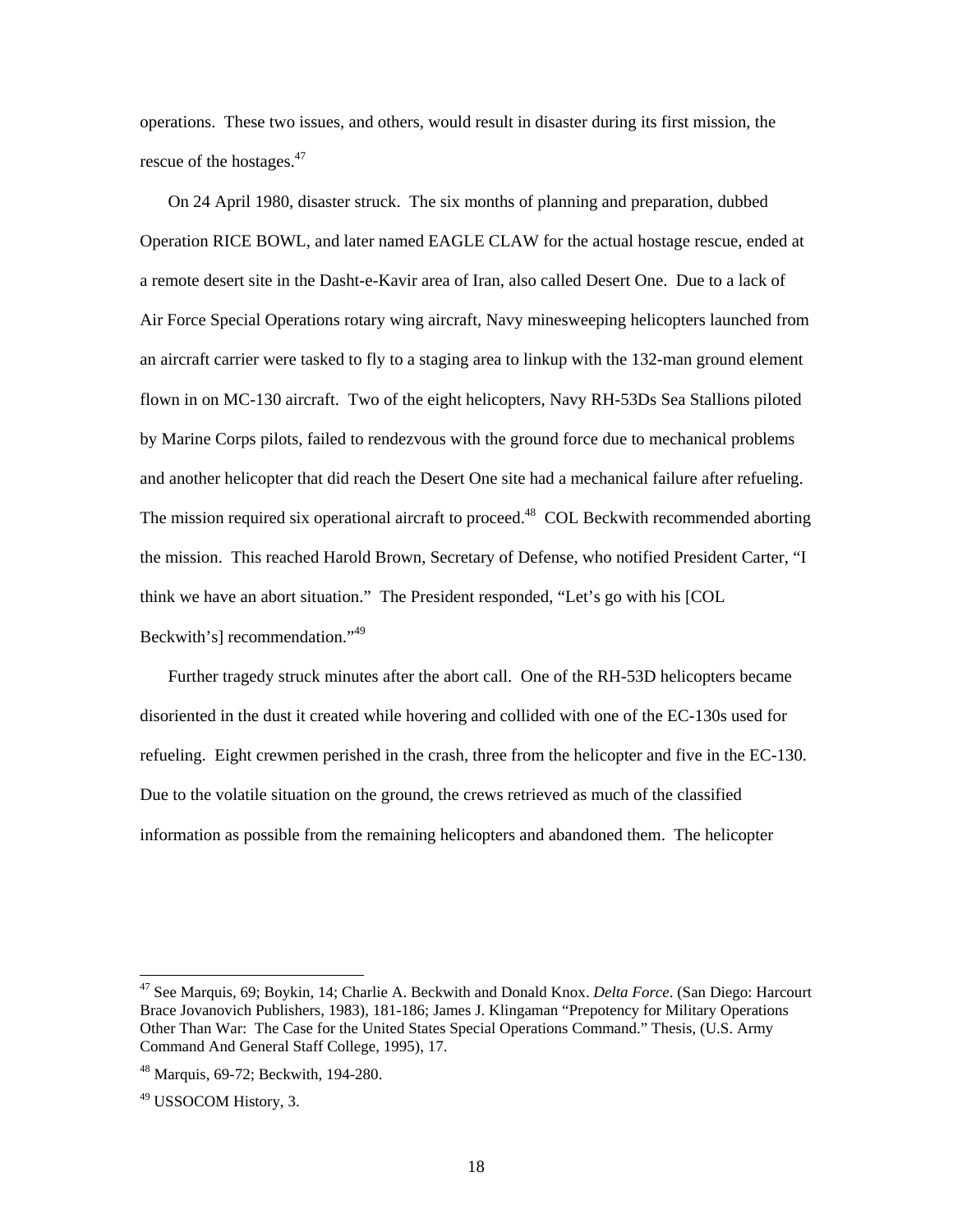crews, survivors and wounded from the accident, and the remaining task force members left Iran on the five remaining  $C-130s$ .<sup>[50](#page-26-0)</sup>

While the hostages remained incarcerated in Tehran, American pride and confidence in the government deteriorated as images of the wreckage and bodies of the dead crewmen in the Iranian desert appeared on television.<sup>51</sup> The president was concerned about getting the hostages out of Iran. Two days after the first attempt, President Carter ordered the Pentagon to prepare for a second rescue and told the Secretary of Defense to ensure it had all the resources necessary. This mission was code-named HONEY BADGER.<sup>[52](#page-26-2)</sup>

Delta and the other men of the task force were not the cause, nor blamed for the failure. A flawed chain of command, fragmented planning and preparation, the ad hoc nature of the rescue task force, and lack of a special operations rotary wing capability were all contributing factors to the mission's failure.<sup>53</sup> In March 1993, while serving as the commander of USSOCOM, General Carl Stiner stated, "the failure revealed serious shortcomings in the ability of the United States to equip, employ, and command special operations forces effectively in complex, high-risk operations." [54](#page-26-4) According to, then, COL William Boykin, "Many political analysts believe that this failure also cost President Carter his bid for re-election in 1980."<sup>55</sup> The failure had one positive impact; it strengthened General Meyer's resolve, now the CSA, to reform SOF.<sup>[56](#page-26-6)</sup>

<span id="page-26-0"></span> <sup>50</sup> See Marquis, 69-72; Beckwith, 194-280; James Kyle and John Eidson, *The Guts to Try* (New York: ballantine Books, 1995), 307-345.

<span id="page-26-1"></span><sup>51</sup> Marquis, 72; USSOCOM History, 3.

<span id="page-26-2"></span> $52$  Clancy, 9.

<span id="page-26-3"></span><sup>53</sup> Paul B. Ryan, *The Iranian Rescue Mission: Why It Failed* (Annapolis: Naval Institute Press, 1985), 17- 43.

<span id="page-26-4"></span><sup>&</sup>lt;sup>54</sup> General Carl Stiner, briefing (March 1993), quoted in Marquis, 72.

<span id="page-26-5"></span> $55$  Boykin, 1.

<span id="page-26-6"></span><sup>56</sup> USSOCOM History, 3.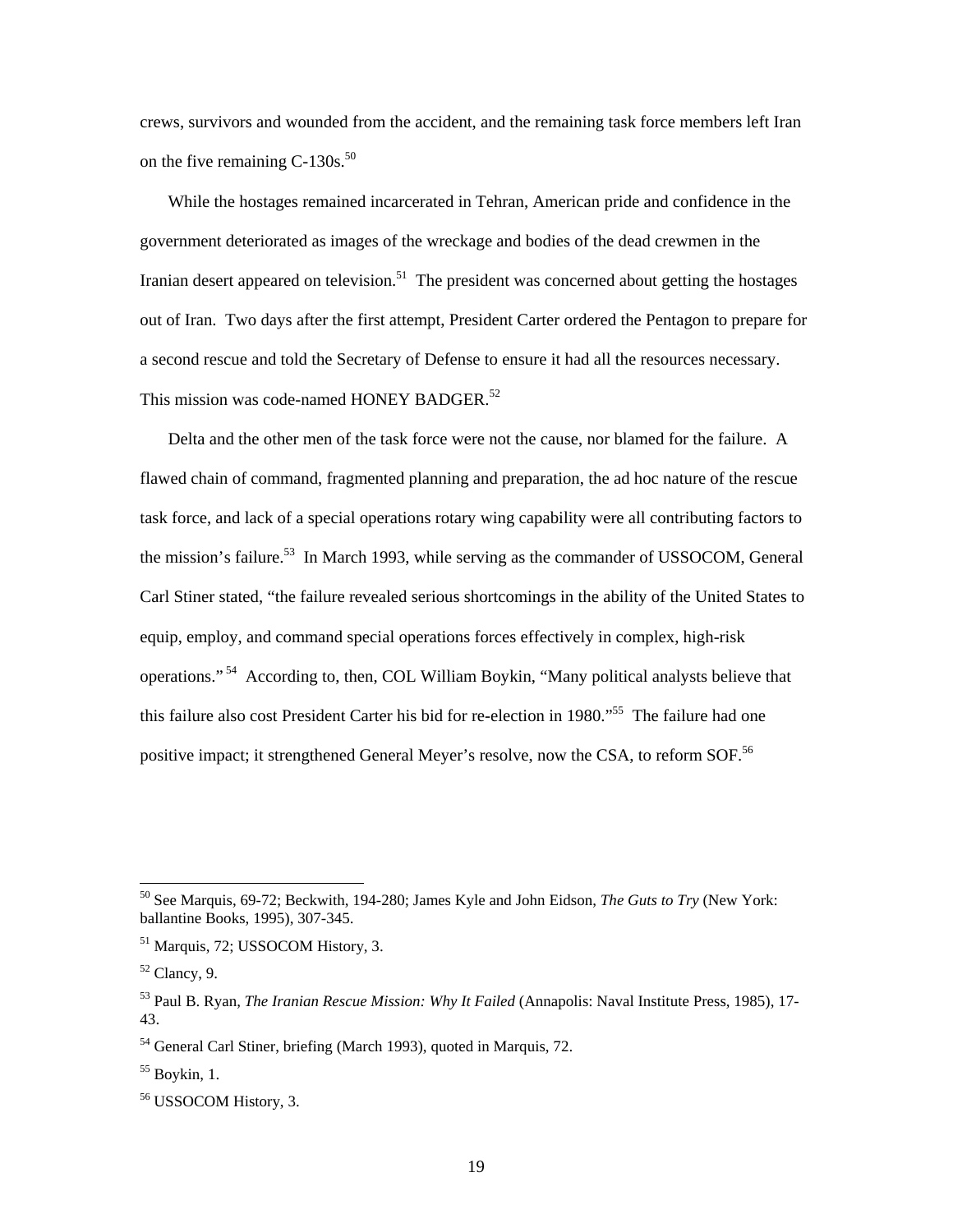#### <span id="page-27-0"></span>**THE EMERGENCE OF ADVOCATES AND REFORMERS**

Shortly after the failed mission, the Pentagon convened an investigative panel of former generals and flag officers to determine why the mission failed and to recommend improvements for the future. The Special Operations Review Group chairman was a former CNO, Admiral James Holloway, and Lieutenant General Sam Wilson, retired, was his deputy. The group, also known as the Holloway Commission, published its findings in what is generally referred to as the Holloway Report. The report lists some of the factors mentioned above and made two major recommendations, create a standing Counterterrorist Joint Task Force with a headquarters and forces possessing the capabilities to effectively respond to a national level authority, and create a Special Operations Advisory Panel to advise the Secretary of Defense and senior staff.<sup>[57](#page-27-1)</sup>

The findings resulted in the creation of a Joint Special Operations Task Force (JSOTF) and a subunified command, JSOC. The preparations for HONEY BADGER incorporated lessons learned from the failed mission. The final rehearsal for the operation coincided with the inauguration of President Ronald Reagan on 20 January 1981. Release of the hostages immediately following the inauguration rendered the mission unnecessary.<sup>[58](#page-27-2)</sup>

General Meyer continued to press for reform of SOF. In August 1981, he proposed creating a new combatant command called the Strategic Services Command (STRATSERCOM). The command would counter terrorism during peacetime and conflicts short of war, while protecting the U.S. leadership and critical command and control nodes if a major war with the Soviet Union erupted. This "fifth service" met with much debate from those who despised elitism, feared infringement on combatant commanders' control of operations in their theaters, and within the SOF community for failing to adequately incorporate psychological operations and civil affairs into the proposed command. Even though a 1982 study identified a requirement for a joint

<span id="page-27-1"></span> <sup>57</sup> Marquis, 72-73; History, 3; Clancy, 9; Klingaman 17.

<span id="page-27-2"></span> $58$  Clancy, 9.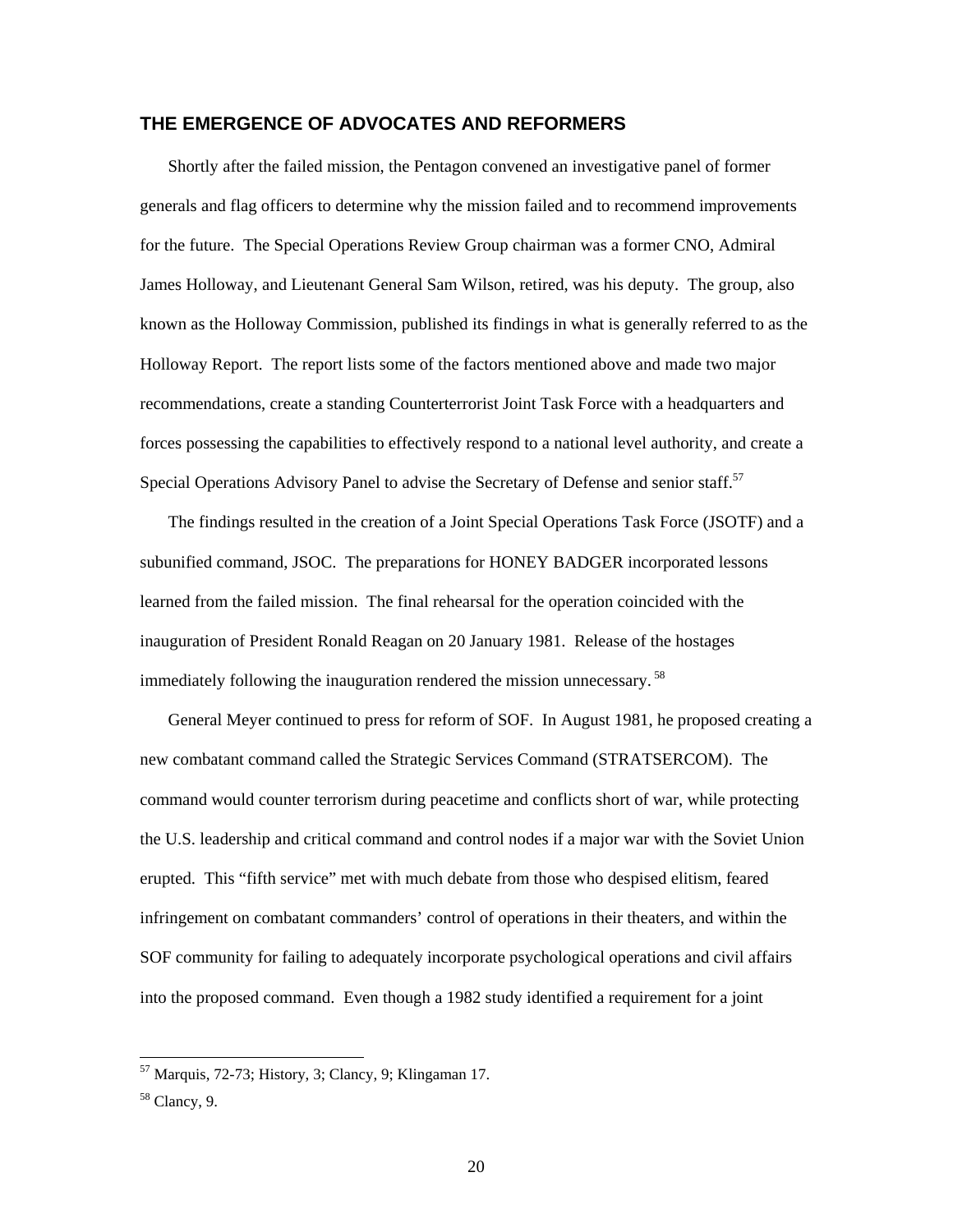command and control structure to respond to the National Command Authority (NCA), the concept died. General Meyer, realizing reform at the joint level was not possible, turned his efforts inwards to the Army. He provided additional funding and manpower, and consolidated all Army special operations under the 1st Special Operations Command (1st SOCOM) at Fort Bragg in 1982. The new command included Special Forces, Rangers, Psychological Operations, and Civil Affairs units in and out of CONUS. The Army was now in the lead for SOF reform.<sup>[59](#page-28-0)</sup>

The failure of EAGLE CLAW exacerbated the embarrassment and frustration of Air Force special operations forces (AFSOF) – their rotary-wing pilots and outdated aircraft were left home. Major General Hugh Cox, vice wing commander of 1st Special Operations Wing (SOW), published a letter in the *Air Commando Newsletter* summarizing the status of Air Force special operations and the Air Force's long history of ignoring SOF.<sup>60</sup> "Those of us in the 1st SOW in the early 80's were suffering from a 'hangover' due to the failure of Desert One. Morale was low, the wing was overtasked, and SOF personnel were still suffering from a lack of promotions and general higher headquarters indifference. The failure at Desert One and the high-pressure preparations for the planned second hostage rescue attempt had taken its toll. Wing operations were asking too much from the aircraft maintainers and the downward spiral of mission capability was pervasive."<sup>61</sup> Cox later commanded the 1st SOW and served as the deputy commander in chief of USSOCOM. General Cox's letter was often presented as evidence of the lack of support for Air Force special operations.<sup>[62](#page-28-3)</sup>

The general problem was that the corporate Air Force did not understand the nature of special operations and how to utilize AFSOF. The 1st SOW reported directly to the Tactical Air Command (TAC) until Lt Gen Larry Welch assumed command of the Nineth Air Force, a

<span id="page-28-0"></span> <sup>59</sup> Marquis, 73-75.

<span id="page-28-1"></span> $60$  Ibid., 75.

<span id="page-28-2"></span><sup>61</sup> Hugh Cox, "The 1980's: A Decade of Evolution for Air Force Special Operations," *Air Commando Newsletter* (December 1992) quoted in Marquis, 75-76.

<span id="page-28-3"></span> $62$  Marquis, 75.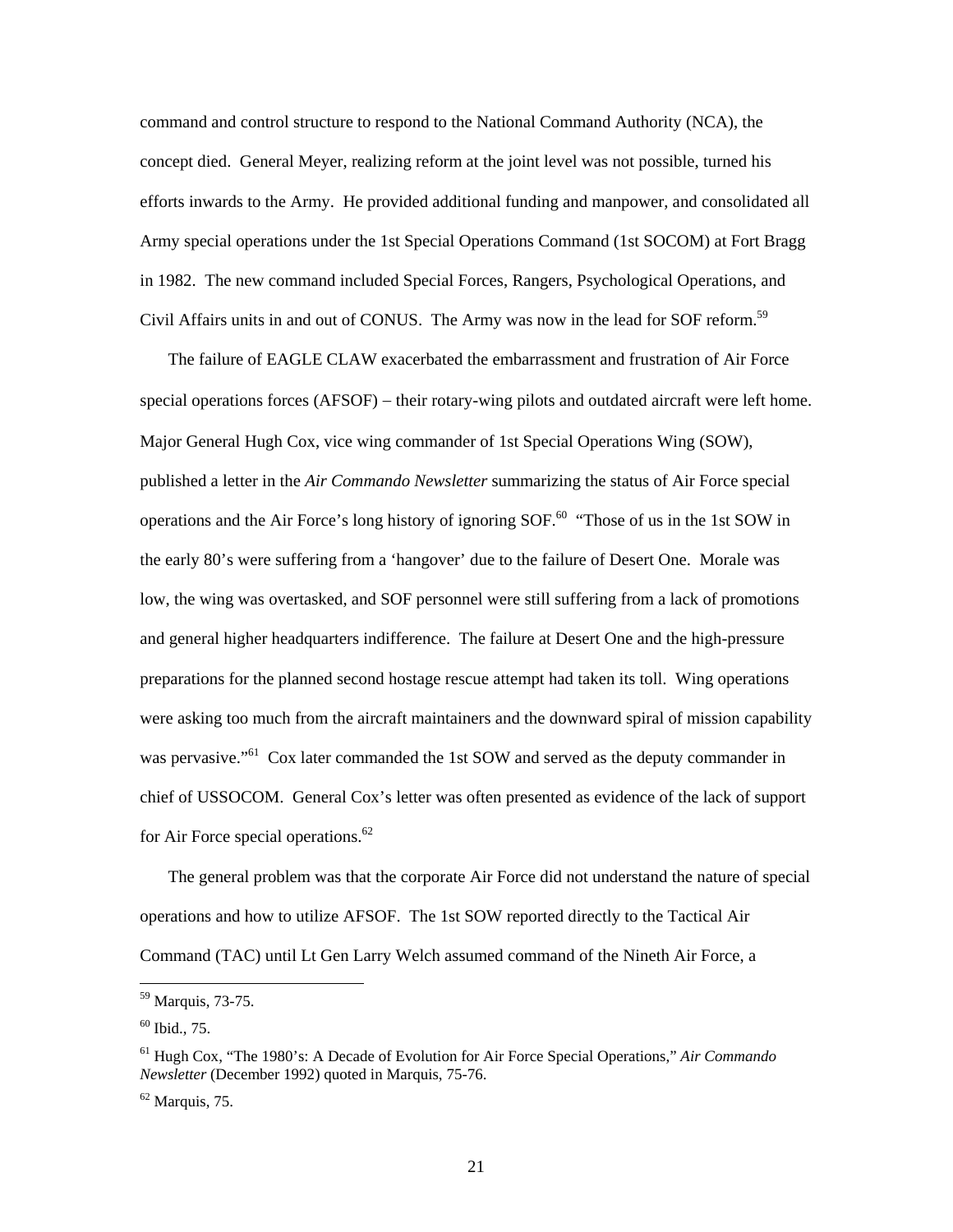subordinate command under TAC. Moving the 1st SOW under Nineth Air Force and the attention and resources provided by Lt Gen Welch served as a turning point for AFSOF. Influenced by the findings from Desert One, Lt Gen Welch's interest helped relieve the "hangover" for the personnel and began the process of replacing the aging fleet of AFSOF helicopters with the MH-53 PAVE LOWs assigned to Air Force combat search and rescue.<sup>[63](#page-29-0)</sup>

One year later, combat rescue and the 1st SOW were consolidated under the Twenty-Third Air Force, a new numbered air force under the Military Airlift Command (MAC). The perception by members of the AFSOF community was that reassigning them from a combat command to a transport command diminished their role and reflected the Air Force's misunderstanding of SOF's unique mission.<sup>64</sup> Upgrading and acquiring additional airframes for AFSOF would become an issue between the Air Force and Congress who each saw different priorities for SOF aviation reform and improvements. Eventually, improvements and acquisition would begin for the MH-53 PAVE LOW fleet, the MC-130 COMBAT TALONs, and the AC-130 gunships.

Interest from the civilian administrators and lawmakers lagged behind activity within the Defense Department. There were individuals who shared concern after the failed rescue attempt, but no consolidated effort to improve SOF was evident on Capitol Hill. One concerned individual was Congressman Dan Daniel (D-VA). Congressman Daniel served on the House Armed Services Committee and chaired its Readiness Subcommittee. He was also a friend with a fellow Virginian he met during a visit to Vietnam, LTG Sam Wilson. As early as 1980, Congressman Daniel felt that special operations was not a priority, lacked any Congressional interest, and numerous factors prevented any progress for operations focused at the low-visibility level.<sup>65</sup> His concerns would permeate Congress in the coming years and he played a key role in generating the debate that ultimately led to legislative reform of SOF.

<span id="page-29-0"></span> $63$  Ibid., 76.

<span id="page-29-1"></span><sup>64</sup> *16th Special Operations Wing Commando Heritage*

<span id="page-29-2"></span> $65$  Boykin, 12 & 16.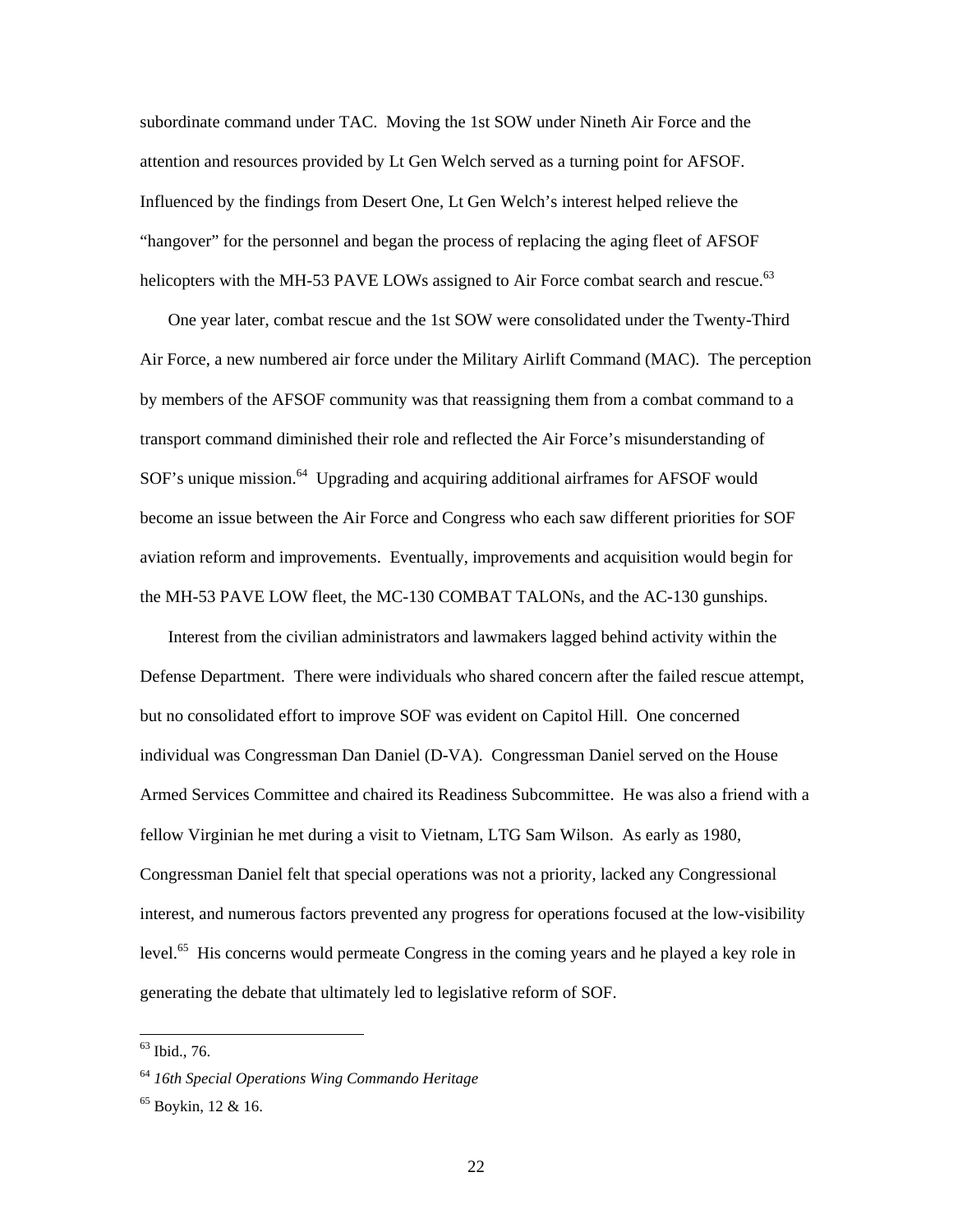<span id="page-30-0"></span>Supporters for reforming special operations "included members of the conventional military forces, civilians in the Department of Defense, members of the press and publishing world, and members of Congress and their staffs. . . . they have been called the SOF Liberation Front or the SOF Mafia."<sup>66</sup> Many were former special operations personnel who worked hard on SOF reform behind the scene as staffers, helping their principals' focus on the complexities of reform issues. This lead to clashes of good intent when the views of civilian administrators differed from wellintentioned improvements or resistance by the military. [67](#page-30-2) 

One of the first clashes of good intent occurred with the STRATSERCOM proposal by General Meyer. A member of the SOF Liberation Front who opposed the STRATSERCOM concept was Ted Lunger, a former Special Forces officer serving as a staff member for Congressman Daniel. Lunger and others felt that the vision of the proposed command was too narrow, based on its counterterrorism focus and failure to incorporate psychological operations and civil affairs during conflicts short of war.<sup>68</sup> It is unclear if this opposition by members of the SOF Liberation Front prevented General Meyer from reforming SOF at the joint level, but serves as an indicator for future clashes, such as those surrounding SOF aviation revitalization.

#### **LEGISLATIVE REFORM**

By 1983, the Senate realized there existed a requirement for reform within the military, including SOF. The Senate Armed Services Committee (SASC) began a two year study of the Department of Defense and special operations. Mr. James Locher was the director and during the study, two events occurred that influenced the report. On 23 October 1983, terrorists bombed the Marine barracks in Beirut, Lebanon, resulting in the death of 237 Marines. Two days later, on 25 October 1983, American forces invaded the island of Grenada (Operation URGENT FURY) to

<span id="page-30-1"></span><sup>&</sup>lt;sup>66</sup> Ted Lunder, interview by John Partin, memorandum for the record, (Washington, 1988); and Colonel Scott Stephens, interview, (March 1993), quoted in Marquis, 57-58.

<span id="page-30-2"></span> $67$  Marquis, 74 & Napier briefing.

<span id="page-30-3"></span> $68$  Marquis, 74.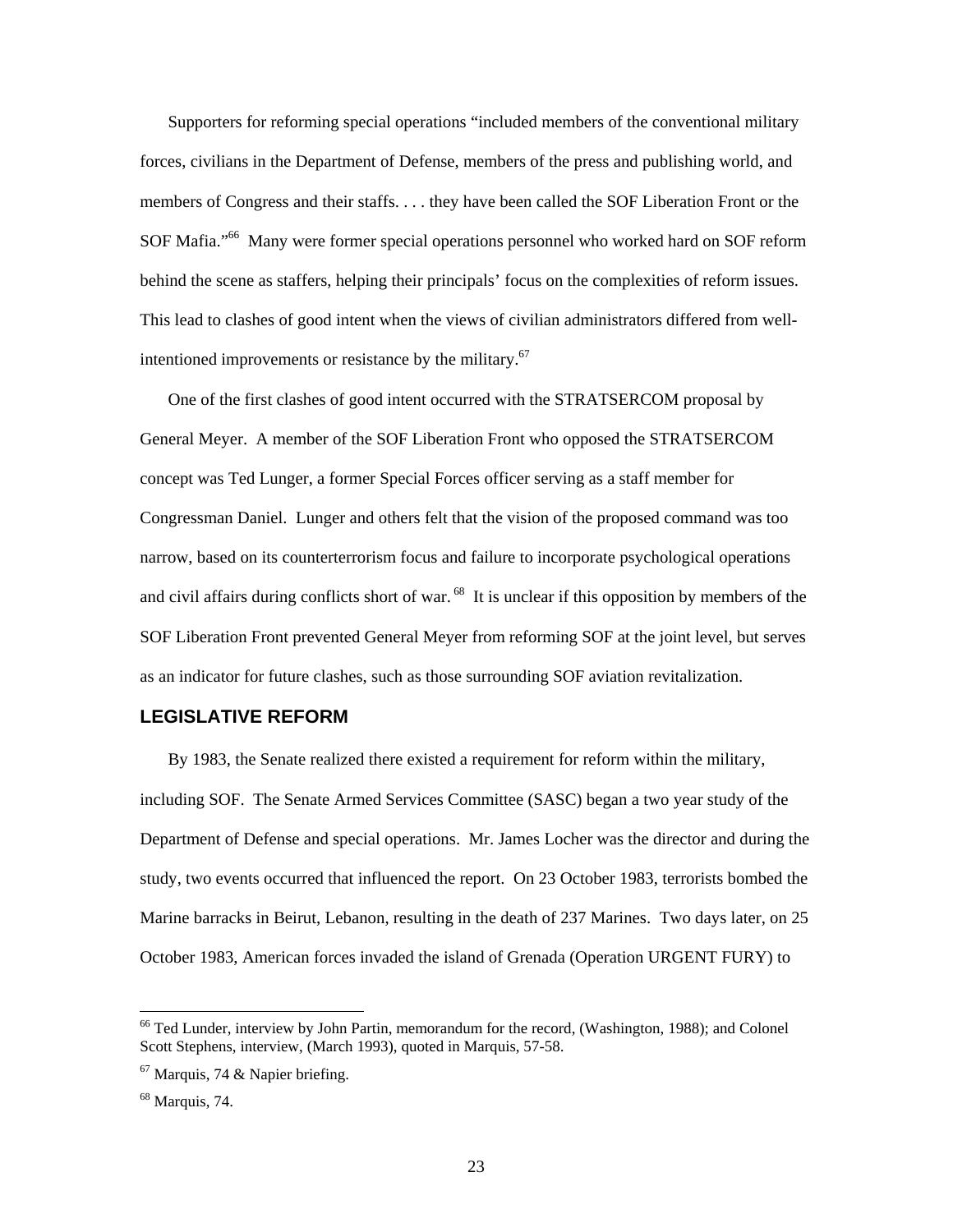rescue American students held captive by a Cuban-backed, leftist regime and restore the island to a non-communist status quo state. Terrorism and communist-sponsored "small wars" continued to plague the United States. Congressional attention grew, focusing on the ability to respond to low intensity conflicts and on the issue of joint interoperability.<sup>69</sup>

The Pentagon's creation of JSOC and the Special Operations Policy Advisory Group, based on the Holloway Commission's recommendations, along with General Meyer's consolidation of Army SOF under 1st SOCOM, were cosmetic fixes and failed to address the issue of SOF readiness or operational capabilities. On 1 January 1984, the Defense Department created the Joint Special Operations Agency (JSOA) after the Beirut bombing and Operation URGENT FURY. The creation of the JSOA did not impress Congress, primarily because the agency lacked any operational or command authority over the Services' SOF. Congress also questioned the appointment of a Marine general as director since the Marines possessed no special operations forces or special operations experience.  $\frac{70}{2}$  $\frac{70}{2}$  $\frac{70}{2}$ 

Congressional interest in revitalizing SOF increased in both the House and Senate. Former SOF members contacted Senator William Cohen (R-ME), requesting his support on the reform issue. Senator Cohen joined forces with fellow SASC member, Senator Sam Nunn  $(D-GA)^{71}$ The House Armed Services Committee formed a subcommittee chaired by Representative Earl Hutto (D-FL), to track SOF improvements and provide recommendations for SOF to be included in the 1986 defense budget. Noel Koch, Principal Deputy Assistant Secretary of Defense for International Security Affairs, testified before the House subcommittee expressing his concerns

<span id="page-31-0"></span> <sup>69</sup> History, 3; Boykin 10; Clancy 10.

<span id="page-31-1"></span> $70$  Boykin, 20.

<span id="page-31-2"></span> $71$  Ibid., 11.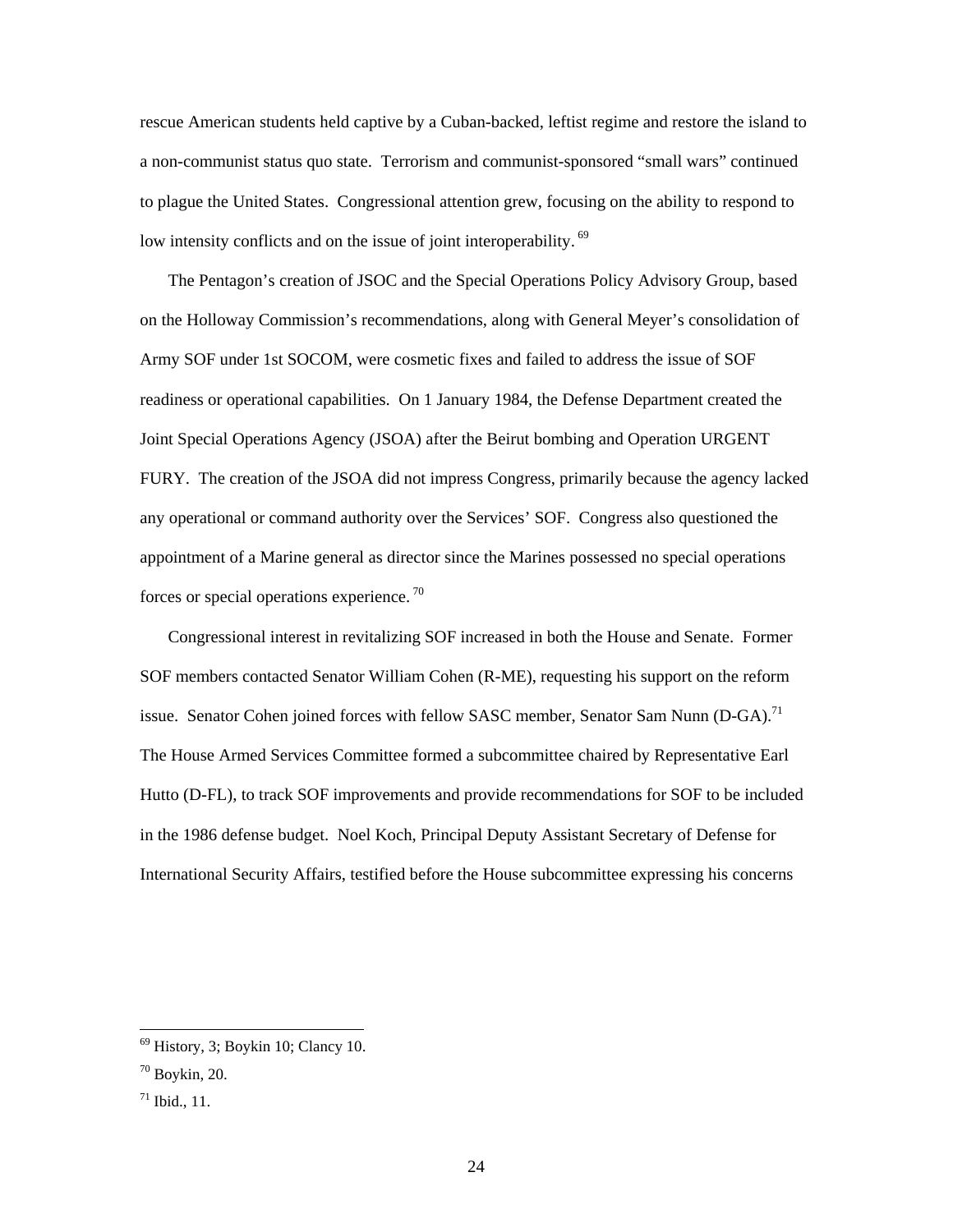over SOF reform, the priority for special operations within DOD, and sustaining the reforms over the long term. $72$ 

Noel Koch carried the torch for SOF reform within DOD after General Meyer retired. One of Koch's greatest concerns was the lack of long term funding and resources for the SOF community. Koch was critical of how the Services viewed SOF, "If you look at the Service programs historically, you'll see that they don't change very much or very fast in their emphasis. The traditional 'core' will get funded first and foremost, then the programs that are peripheral to the individual Services' core interests, missions and traditions 'compete' for the resources that are left. For the Services, SOF have [*sic*] never been a core program.["73](#page-32-1) Examples include a longrange communication system for Special Forces and the upgraded MC-130 aircraft. Funds were allocated specifically for both projects, but were cancelled and the funds reallocated by the Services. Civilian lawmakers shared Koch's concern on more than one occasion. Senator Nunn was frustrated after Congress mandated the inclusion of aircraft for special operations in the fiveyear defense plan, and held up other Air Force programs until they did. The aircraft were removed from the five-year defense plan by the Air Force after the funds were released, though.<sup>74</sup>

By late 1984, plans for increasing the force structure for Special Forces, Rangers, and SEALs addressed manpower issues. In addition, the plan for future aircraft procurement for SOF nearly doubled.<sup>75</sup> Changes in the personnel systems in the Services provided equal career opportunities for special operations personnel. The Army went so far as to create a branch for Special Forces.<sup>76</sup> The implementation of these improvements is a tribute to the efforts of Noel Koch. Koch was not

<span id="page-32-0"></span> <sup>72</sup> Schemmer, Clinton H. "House Panel Formed to Oversee Special Operations Forces." *Armed Forces Journal International* (October 1984): 17-18.

<span id="page-32-1"></span><sup>73</sup> Meyer, Deborah G. and Benjamin F. Schemmer. "An Exclusive Interview with Noel C. Koch." *Armed Forces Journal International* (March 1985): 50.

<span id="page-32-2"></span> $74$  Boykin, 19.

<span id="page-32-3"></span> $75$  Schemmer, 17-18.

<span id="page-32-4"></span><sup>76</sup> Meyer, 36-52.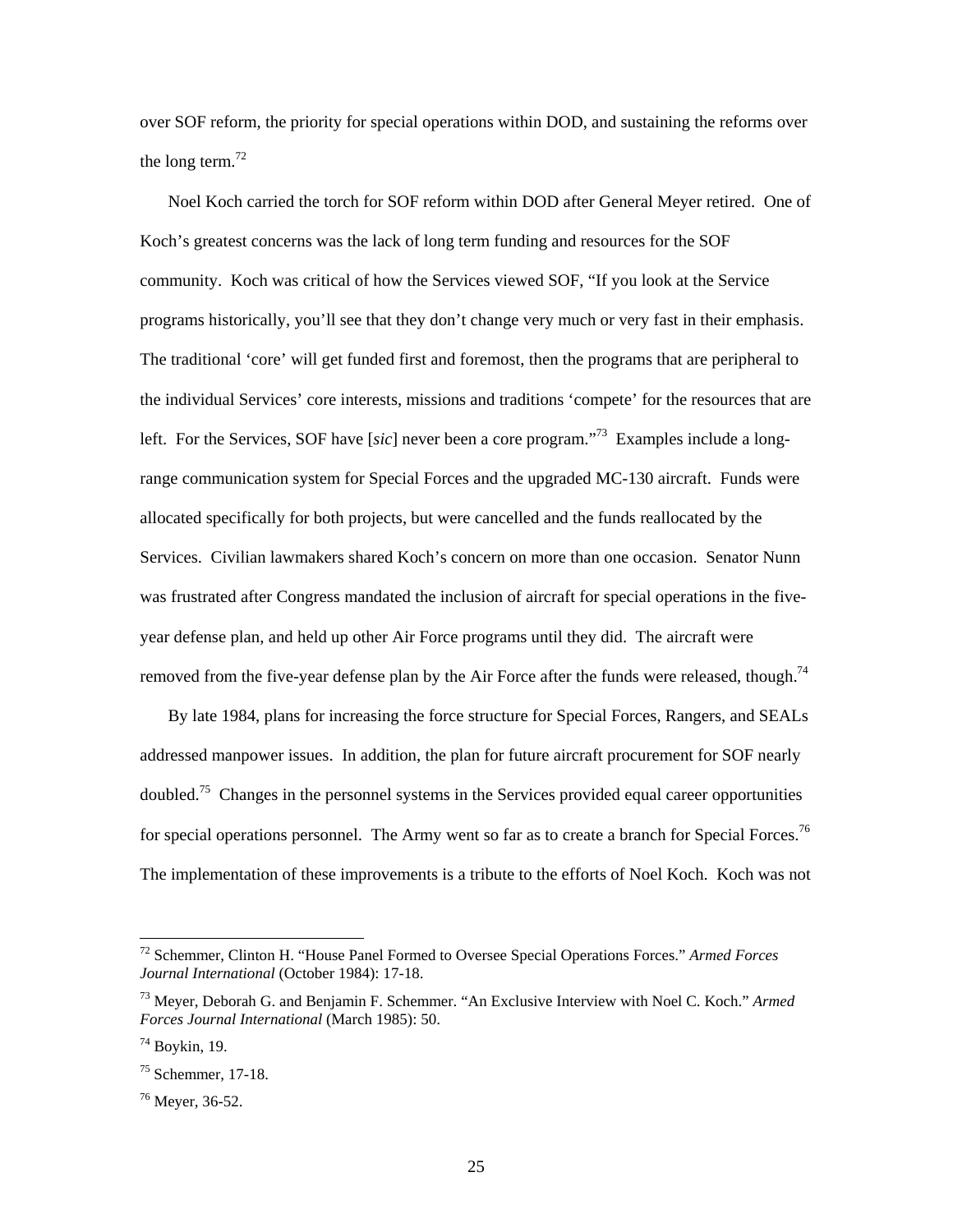satisfied with the pace and direction of improvement, however. At this point Koch decided to go public.

The *Armed Forces Journal (AFJ)*, currently the *Armed Forces Journal International*, published interviews and articles written by Koch and others in the SOF Liberation Front, that brought SOF reform issues into a public forum. Advocates and the opposition began to debate the issues. Benjamin Schemmer was the editor and owner of *AFJ* and was personally concerned about America's special operations capability.<sup>77</sup> Between February 1985 and April 1986, 45 articles and letters related to SOF reform appeared in the magazine. The articles not only informed interested readers, but also escalated the level and intensity of the debate.<sup>78</sup>

To this point, SOF reform advocates operated in isolated pockets within the Congress and DOD. For the issue to move forward, it needed greater attention, increased priority, and more advocates. Dan Daniel published an article in *AFJ* designed to create controversy over SOF reform and to take it to the next level, legislative action. The article, collaboratively ghostwritten by SOF Liberation Front members Ted Lunger and Lynn Rylander (Noel Koch's deputy), titled *US Special Operations: The Case for a Sixth Service*, created the desired effect − controversy and polarization on both sides of the issue.<sup>79</sup> The article gave seven reasons why a separate Service better addressed the differences between the conventional military and SOF; Philosophy, Professionalism, Budgets, Continuity, Unique Solutions to Unique Problems, Advocacy, and Relationship with the NCA. The article's closing section stated, "No amount of directive authority – budgetary or otherwise – will overcome the capacity of Service staffs to commit mischief should that be their bent. And, so long as SOF remain outside the Service's

<span id="page-33-0"></span> <sup>77</sup> Schemmer's concern over shortcomings in SOF were reflected in his 1976 book *The Raid* discussing the failed rescue attempt at Son Tay prison in 1973. The tragedy at Desert one rekindled Schemmer's frustration and he used his magazine to support SOF reform.

<span id="page-33-1"></span><sup>78</sup> Marquis, 116-118.

<span id="page-33-2"></span><sup>79</sup> Boykin, 21-22.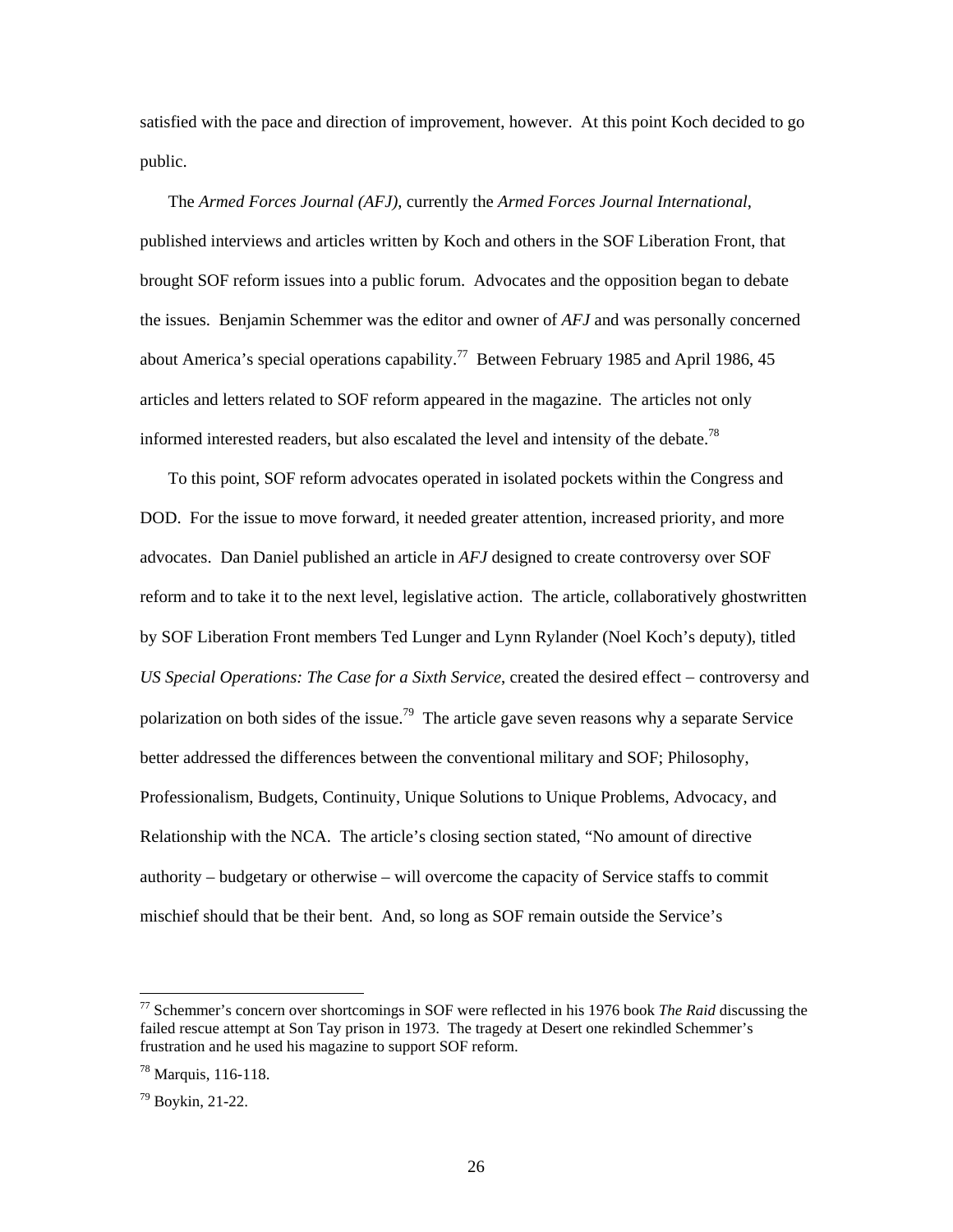philosophical core, the temptation to do so will be near-irresistible."[80](#page-34-0) Additional ghostwritten articles followed to maintain the intensity of the debate. Articles rebutting the notion of a sixth Service, also written by Lunger and Rylander, achieved the desired controversial effect.<sup>81</sup>

The SASC published the findings from the two-year study, in October 1985, entitled "Defense Organization: The Need for Change." Regarding special operations, it found that the Services had failed to develop a low-intensity conflict (LIC) capability in favor of conventional war requirements, generally responded in an ad hoc nature, and lacked any innovative approaches to meeting the unique requirements of LIC.  $82$ 

Members of Congress began aligning themselves with the two sides for SOF's future, maintaining status quo or radical change. To close the gap between the House and Senate, Ted Lunger contacted another SOF Liberation Front member, Chris Mellon, in Senator Cohen's office. This contact, along with the SASC report, encouraged Senator Cohen and he joined the debate in the media. He published an article in *AFJ* expressing Congressional views of where special operations should be in the 1986 Defense Budget and advocated an increased role for SOF.<sup>83</sup> "The sense of the Congress is that: (1) The Office of the Secretary of Defense should improve its management supervision; (2) Joint command and control should permit 'direct and immediate' access to SOF by the National Command Authorities; and (3) The Commanders-in-Chief of the regional commands should have sufficient SOF in-theater to execute their war plans and deal with contingencies."<sup>[84](#page-34-4)</sup>

This was not the only information from the period influential to SOF reform. Major General Richard Scholtes commanded the newly created JSOC and SOF during the rescue operation in

<span id="page-34-0"></span> <sup>80</sup> Daniel, 70-75.

<span id="page-34-1"></span><sup>81</sup> Boykin, 22-23.

<span id="page-34-2"></span><sup>82</sup> Ibid., 10-11.

<span id="page-34-3"></span><sup>83</sup> Ibid., 23-24.

<span id="page-34-4"></span><sup>&</sup>lt;sup>84</sup> Cohen, William S. "A Defense Special Operations Agency: Fix for a SOF That is Most Assuredly Broken," *Armed Forces Journal International* (January 1986): 38.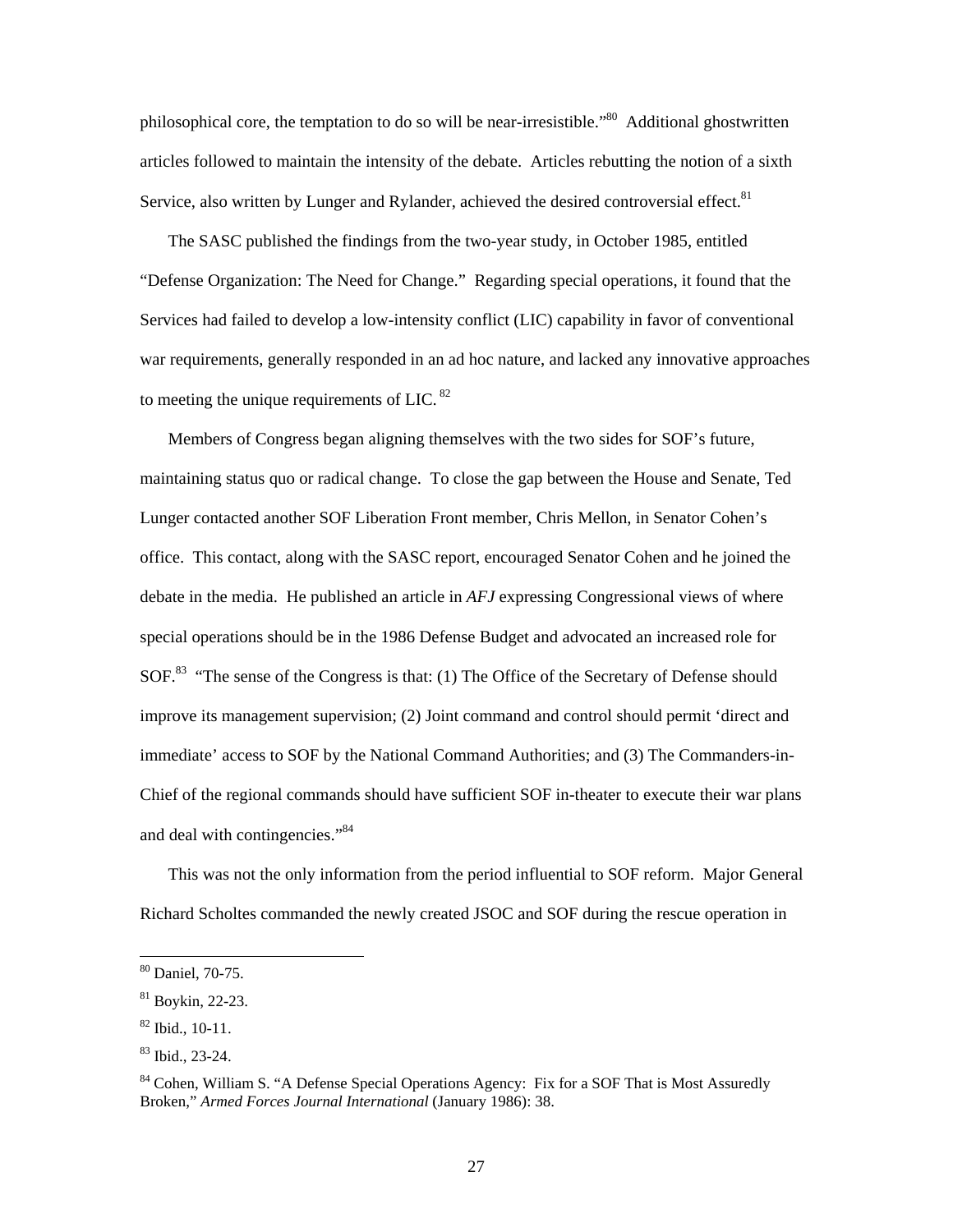Grenada. In August 1986, he testified before the Senate Sea Power and Force Projection Committee, explaining why the misuse of SOF by conventional leaders resulted in high SOF casualties during Operation URGENT FURY. His testimony changed the course of Congressional action. [85](#page-35-0)

The Senate and House came to different conclusions regarding reform measures to improve SOF. The House, through Congressman Dan Daniel, secured a neutral stance by the Secretary of Defense Caspar Weinberger to counter the opposition by Chairman of the Joint Chiefs of Staff (CJCS), Admiral William Crowe. The House wanted a new civilian agency, the National Special Operations Agency (NSOA), with a civilian director reporting directly to the Secretary of Defense, to keep the Joint Chiefs of Staff (JCS) out of the budget process for SOF. The Senate, with William Cohen championing the cause, was not certain if the issue required a "Sense of Congress" or mandatory legislation. Both sides of Congress submitted different bills drafting legislative changes to fix the SOF problem.<sup>[86](#page-35-1)</sup>

In the summer of 1986, Admiral Crowe testified twice before Congress on special operations issues. He argued that SOF reform was an internal problem and any mandated external solutions created future command and control problems. He stated that the Department of Defense recognized the problem and was instituting changes. The DOD proposal was a Special Operations Forces Command, with a three star officer reporting to the Secretary of Defense through the JCS, like a unified or specified commander. The three proposals discussed above appeared in *AFJ* in a September 1986 article titled, *SOF Reorganization: Everyone Has a Plan-Senate, House and DoD.*[87](#page-35-2) Figure 1 depicts the three proposals from the *AFJ* article with highlights added to indicate the legislative results.

<span id="page-35-0"></span> <sup>85</sup> Klingaman, 18-20.

<span id="page-35-1"></span><sup>86</sup> Boykin, 24-25.

<span id="page-35-2"></span><sup>87</sup> Ibid., 26-27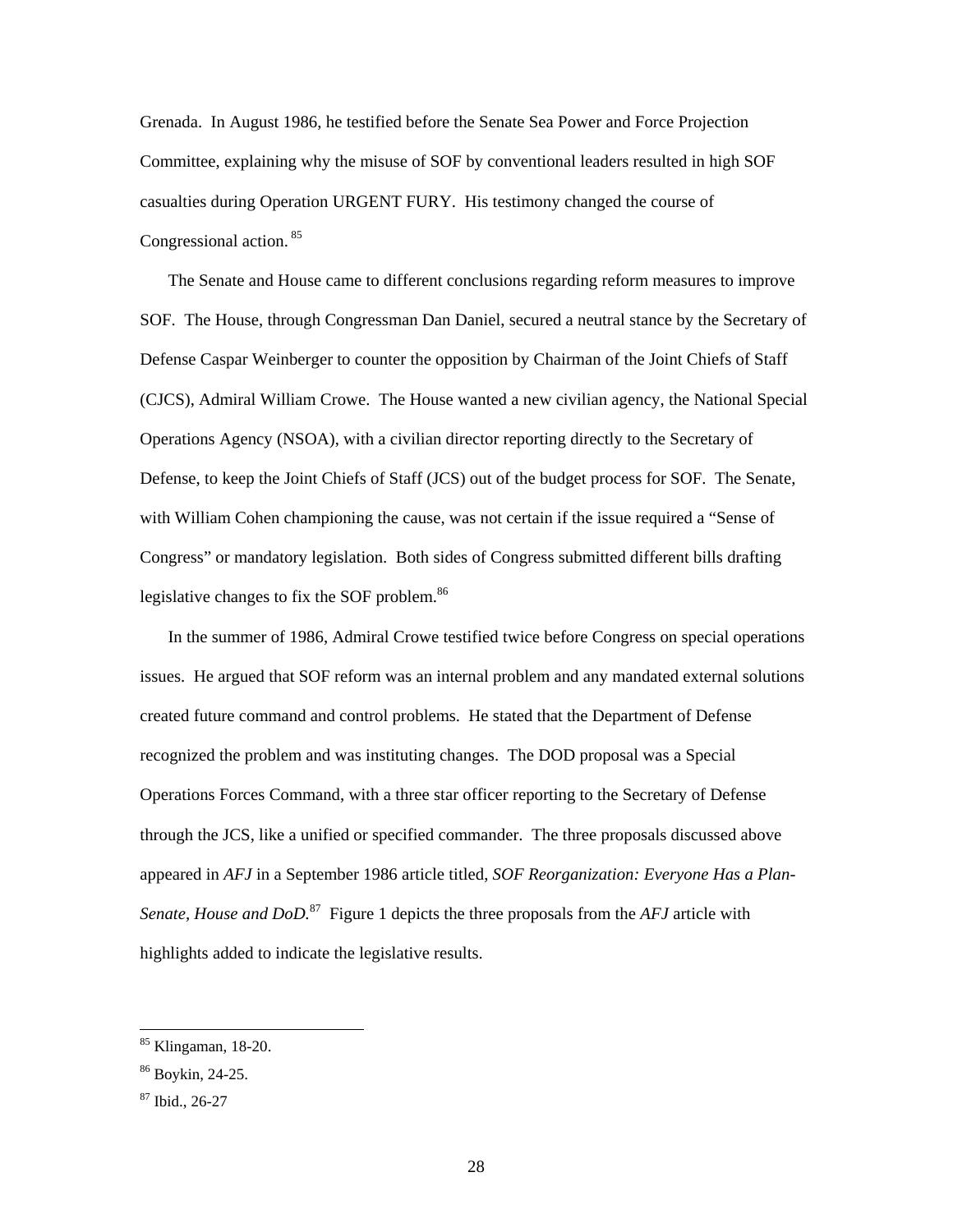<span id="page-36-0"></span>

| <b>FUNCTION</b>                     | <b>JCS</b>                                                                | <b>SENATE</b>                                                                             | <b>HOUSE</b>                          |
|-------------------------------------|---------------------------------------------------------------------------|-------------------------------------------------------------------------------------------|---------------------------------------|
| Organization                        | <b>Special Operations</b><br>Force Command                                | <b>Special Operations</b><br>Unified Command                                              | National Special<br>Operations Agency |
| Commander                           | 3-Star Flag Rank                                                          | 4-Star Flag Rank                                                                          | Civilian Director                     |
| Civilian Oversight                  | Assistant Secretary<br>of Defense for<br>intemational Security<br>Affairs | Assistant Secretary<br>of Defense for Special<br>Operations and Low<br>Intensity Conflict | Director NSOA                         |
| National Security<br>Council        | Not Addressed                                                             | Board for<br>Unconventional<br>Warfare                                                    | Not Addressed                         |
| Active SOF, US-<br><b>Based</b>     | Assigned                                                                  | Assigned                                                                                  | Assigned                              |
| Reserve SOF                         | Assigned                                                                  | Assigned                                                                                  | Assigned                              |
| <b>JSOC</b>                         | Not Assigned                                                              | Not Assigned                                                                              | Assigned                              |
| <b>Budget Control</b>               | <b>Services</b>                                                           | <b>Services</b>                                                                           | <b>NSOA</b>                           |
| Defense Resources<br>Board Advocacy | Cmdr SOFC, CJCS,<br>ASD (ISA)                                             | Cmdr Unified Cmd,<br>CJCS, ASD (SO/LIC)                                                   | <b>NSOA</b>                           |

#### **Figure 1. Proposed SOF Structure[s88](#page-36-1)**

Sam Wilson also testified before Congress in 1986, disagreeing with Admiral Crowe and the DOD. Wilson felt only legislation could solve what DOD could not. The most compelling testimony, though, came from MG Scholtes. His remarks described how the command relationship between SOF and the conventional forces changed prior to execution of Operation URGENT FURY, and SOF was subsumed under the larger JTF. His testimony in 1986 also explained how the special operations forces were misused, resulting in relatively significant casualties. Senator Cohen took MG Scholtes to the chambers of numerous Senators not present at the hearings. After these private meetings, Senator Cohen was certain that a "Sense of the Senate" was insufficient to overhaul SOF and he determined to mandate the change through legislation.<sup>[89](#page-36-2)</sup>

The DOD (JCS) plan was no longer an option. Noel Koch resigned, fed up with the resistance and parochialism in the Pentagon regarding SOF reform. Neither the House nor Senate intended to compromise on their plan. It looked as if SOF reform needed a miracle to get over

<span id="page-36-1"></span> <sup>88</sup> Odorizzi, Charles D. "SOF Reorganization: Everyone Has a Plan – House, Senate, and DOD," *Armed Forces Journal International* (September 1986): 18.

<span id="page-36-2"></span><sup>89</sup> Boykin, 28-29.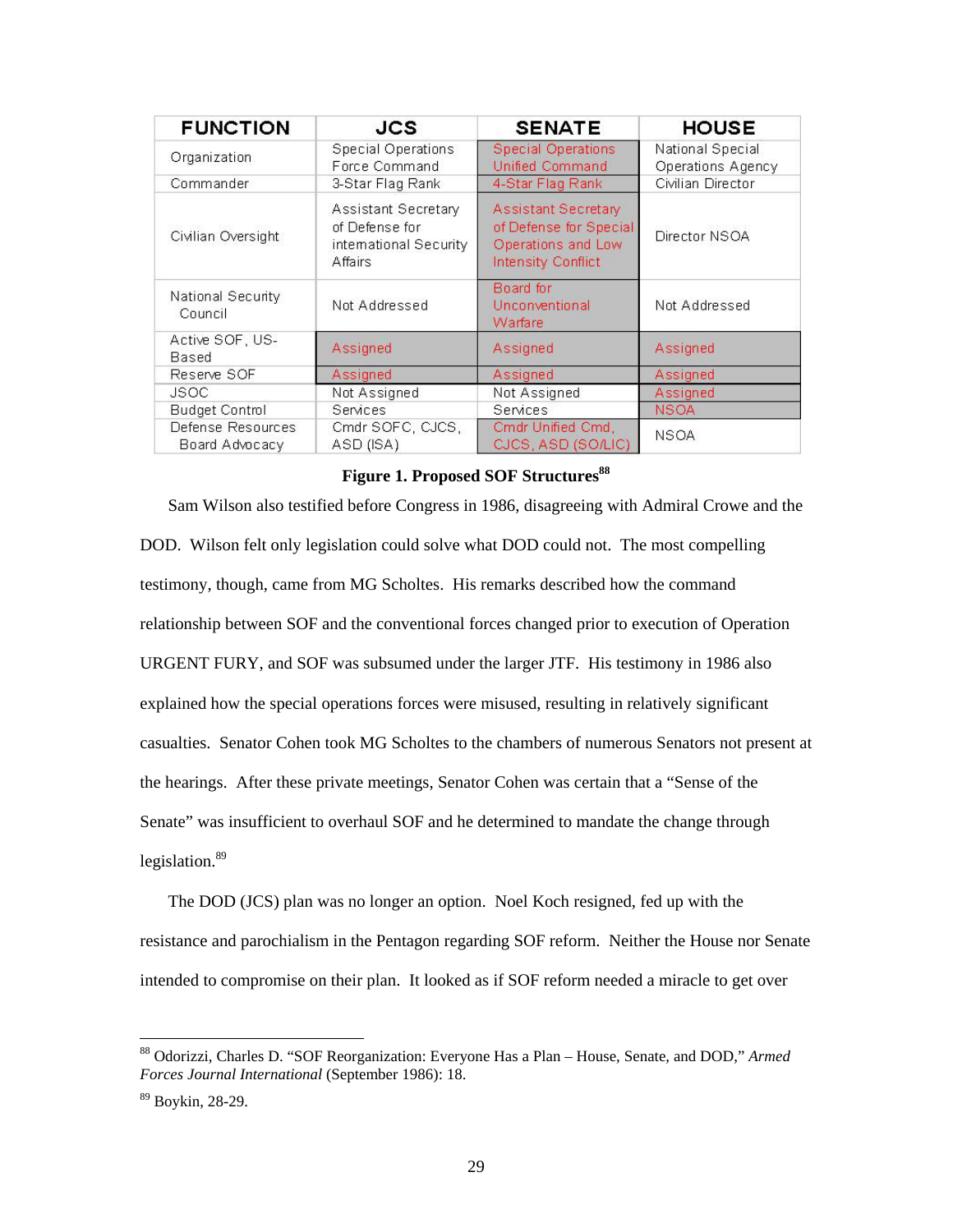<span id="page-37-0"></span>the last hurdle. Congress convened a Conference Committee to find a compromise between the two different versions. Sam Wilson, at Congressman Daniel's invitation, led the negotiations. It was determined that the House proposal with the NSOA was inconsistent with the pending Goldwater-Nichols legislation. Jim Locher and members of the SOF Liberation Front, Ted Lunger, Chris Mellon, and Ken Johnson, attended the conference. LTG Wilson focused this opinionated group on the issues and fixated their attention on reforming rather than winning. The group agreed and it decided that Jim Locher was best qualified to rewrite the SOF legislation based on his involvement in the Goldwater-Nichols bill.<sup>90</sup> Both sides remained firm on different issues for reform, and it took him numerous drafts over a ten-day period to integrate the Senate's proposed structure for reorganizing SOF with the House's desire for near fiscal autonomy from the military Services. $91$ 

#### **REALIZATION – PUBLIC LAW AND THE ESTABLISHMENT OF USSOCOM**

Public Law 99-433, *The Goldwater-Nichols Department of Defense Reorganization Act of 1986*, directed DOD to review the missions and functions of the unified commands and consider "creation of a unified combatant command for special operations missions which would combine the special operations missions, responsibilities, and forces of the armed forces."<sup>92</sup>

SOF reform came one month later, the final bill passed as an attachment to Public Law 99- 661, *The 1987 Defense Authorization Act* amending the Goldwater-Nichols Act*.* The attachment, nicknamed the Nunn-Cohen amendment, called for a unified combatant command headed by a four-star general for all SOF, an Assistant Secretary of Defense for Special Operations and Low-Intensity Conflict [ASD (SO/LIC)], a coordinating board for low-intensity conflict within the National Security Council, and a new Major Force Program (MFP-11) for special operations

<span id="page-37-1"></span> <sup>90</sup> Ibid., 30-33.

<span id="page-37-2"></span><sup>91</sup> Marquis, 145; Boykin, 32.

<span id="page-37-3"></span><sup>&</sup>lt;sup>92</sup> Goldwater-Nichols Department of Defense Reorganization Act of 1986, PL 99-433 (1986), quoted in Boykin, 7-8.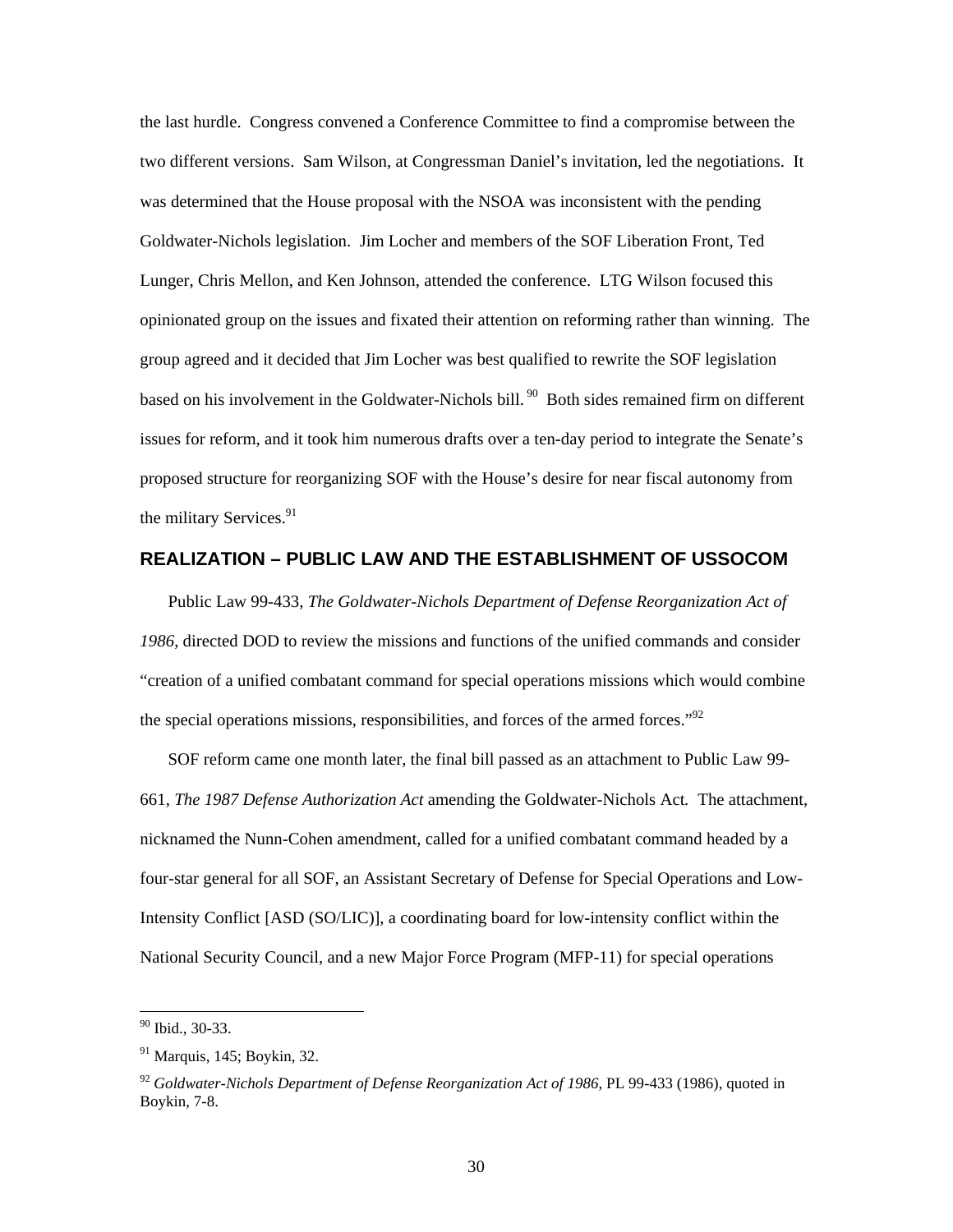<span id="page-38-0"></span>unique requirements. The Nunn-Cohen amendment changed the Goldwater-Nichols Act, and for the first time Congress mandated the creation of a combatant command.<sup>[93](#page-38-1)</sup>

There was much debate on the actual establishment of USSOCOM. Finally accepted was a plan to designate an older and underutilized command, the United States Readiness Command (USREDCOM) at MacDill Air Force Base, as the new home for special operations. The USREDCOM commander at that time was General James Lindsay who had special operations experience. President Reagan approved the Command's establishment on 13 April 1987, and DOD activated USSOCOM on 16 April 1987, with General Lindsay as its first commander.<sup>94</sup>

The Nunn-Cohen amendment required legislators to pass two additional laws to ensure proper implementation. The first, Public Law 100-180, directed that Secretary of the Army serve as the ASD (SO/LIC) until DOD actually filled the position and gave USSOCOM "Head of Agency" status to better manage its MFP-11 funds and fulfill its Service-like responsibilities. Public Law 100-456 provided "Program and Budget Authority for USSOCOM," therefore closing the issue of managing USSOCOM's budget and removing the JCS from the process. Other issues included the assignment of the SEALs, CA and PSYOP units, and the status of units in the Reserves. Ultimately all were assigned to the new command.<sup>[95](#page-38-3)</sup>

#### **SOF RENAISSANCE**

As the command was getting organized and adapting to its new role as a Service-like headquarters for special operations, its newly assigned forces were called upon for operations throughout the world. Early operations for the newly created command included the integration of SOF to support operations in the Persian Gulf and Panama. SOF support to Operation EARNEST WILL in the Persian Gulf and Operation JUST CAUSE in Panama provided unique capabilities needed by the combatant commanders. Successful operations by SOF supporting

<span id="page-38-1"></span> <sup>93</sup> History, 5.

<span id="page-38-2"></span> $94$  Ibid., 5-6.

<span id="page-38-3"></span> $95$  Boykin, 38-45.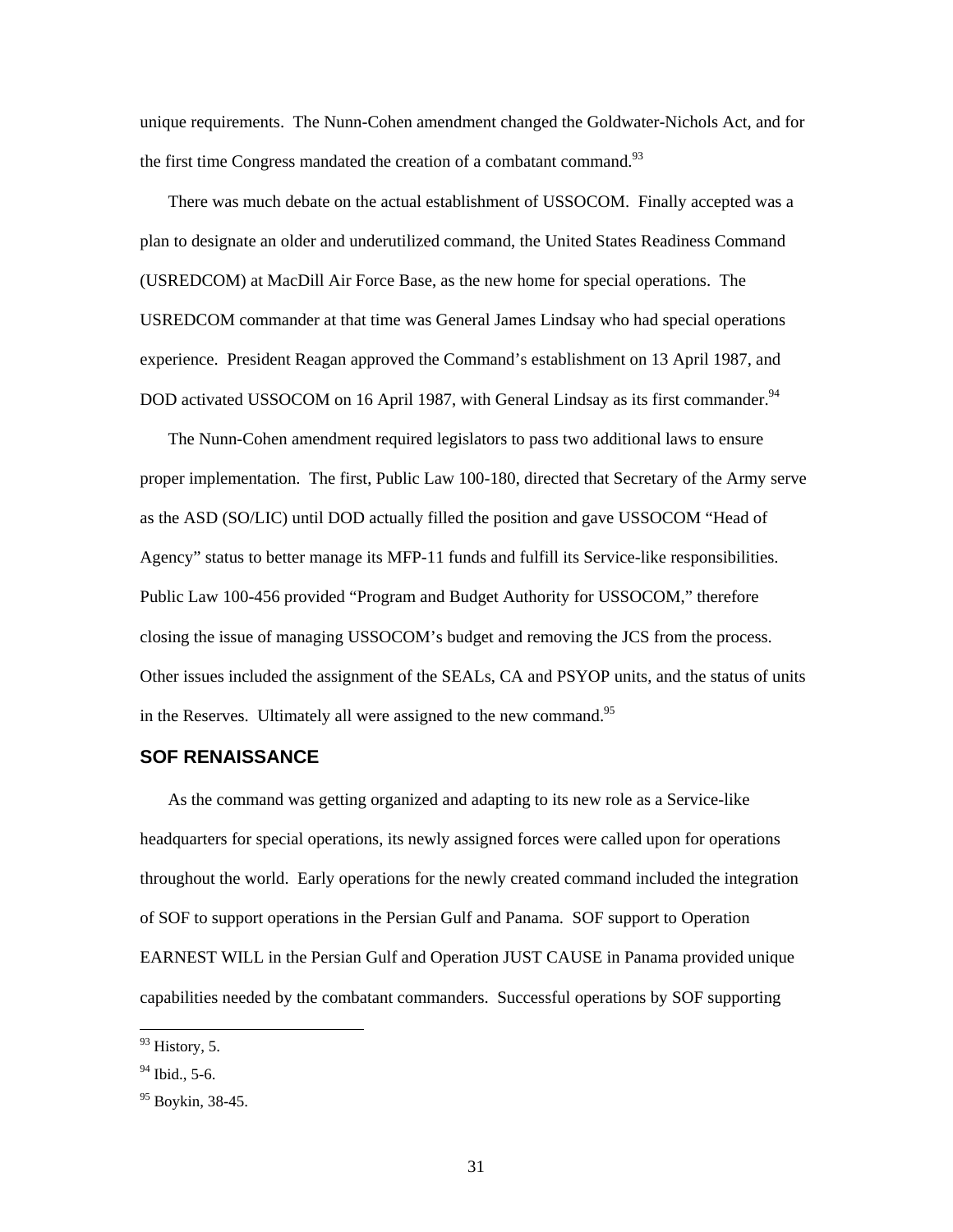<span id="page-39-0"></span>these operations during USSOCOM's infancy helped realize the efficacy of the legislation and acceptance of SOF. Operation DESERT SHIELD/DESERT STORM displayed the flexibility of SOF and their unique capability to capitalize on the human dimension of warfare, and to adapt to new challenges beyond their primary legislated tasks. Coalition Warfare was not a primary role for SOF, but training, reconstituting, and integrating coalition forces was vital to the overall campaign.<sup>96</sup> The language skills, cultural understanding, and knowledge of command and control required for SOF's primary tasks made them uniquely qualified to support coalition warfare.

As the reputation and demands on SOF continued to grow during the 1990s, so did the requirements for USSOCOM to provide sufficient resources to meet the increasing taskings. On 4 January 1998, the fifth USSOCOM Commander, General Peter J. Schoomaker, reorganized the headquarters away from the typical J-staff found in a combatant command, into functional centers in an attempt to better fulfill its Service-like obligations to organize, train, and equip SOF.<sup>97</sup> This organization still exists today with one addition. A new center for managing the Command's new war fighting role was added. The Center for Special Operations is, "Responsible to the Commander, USSOCOM for planning, directing, and executing special operations in the conduct of the War on Terrorism in order to disrupt, defeat, and destroy terrorist networks that threaten the United States, its citizens, and interests worldwide."<sup>98</sup>

#### **SPECIAL OPERATIONS IN THE FUTURE**

The military is wrestling with "transformation" to meet future requirements brought about by the changes in the global environment after the fall of communism. This military change focused on military force's ability to handle low intensity conflicts. The concerns of the military leaders and legislators that pursued SOF reform in the '80s are the same issues SOF faces today. To

<span id="page-39-1"></span> <sup>96</sup> History, 17-35.

<span id="page-39-2"></span> $97$  Ibid., 10.

<span id="page-39-3"></span><sup>98</sup> *SOF Posture Statement*, 107.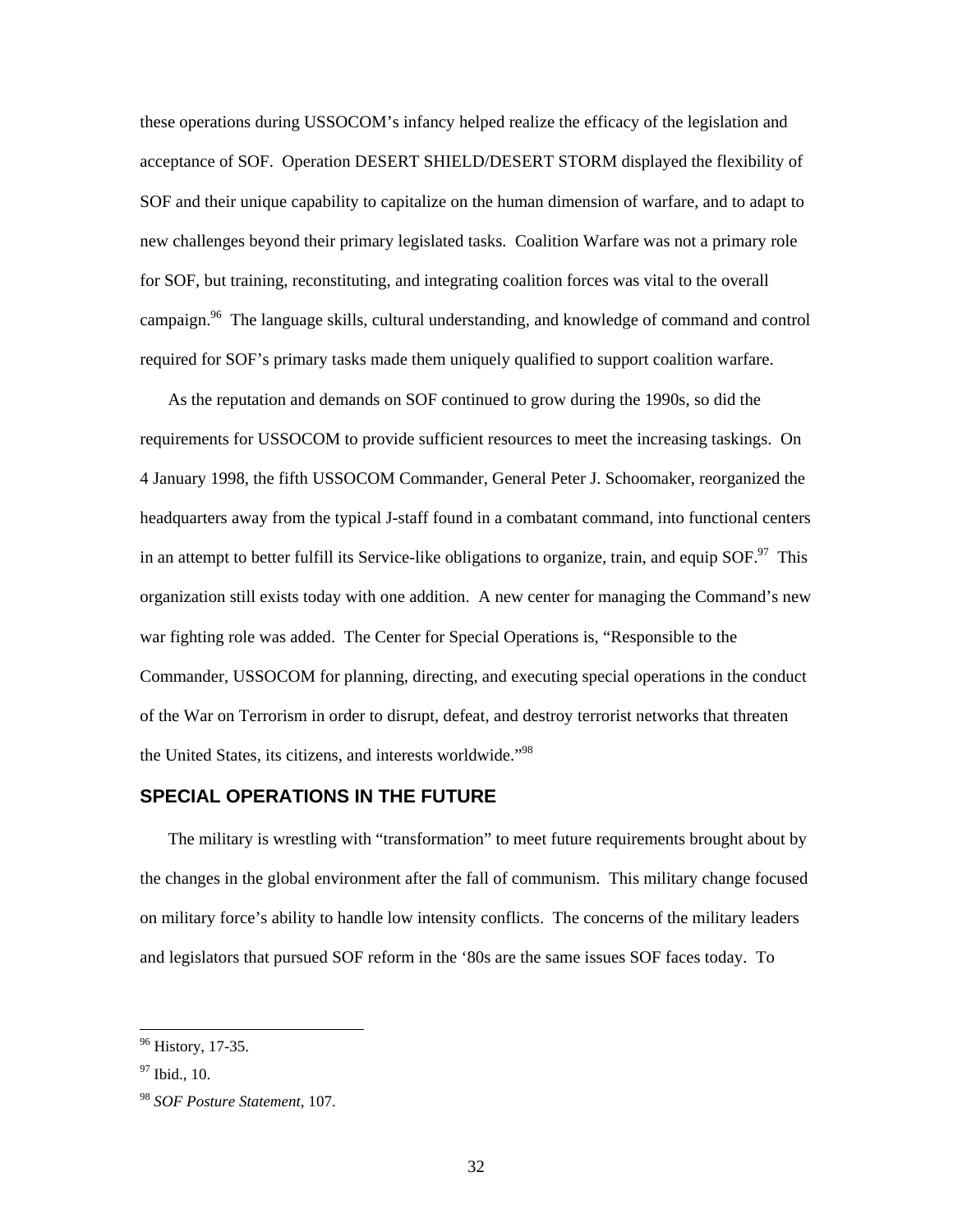adequately analyze the future role for SOF requires an analysis of change and America's historical ability to meet future challenges.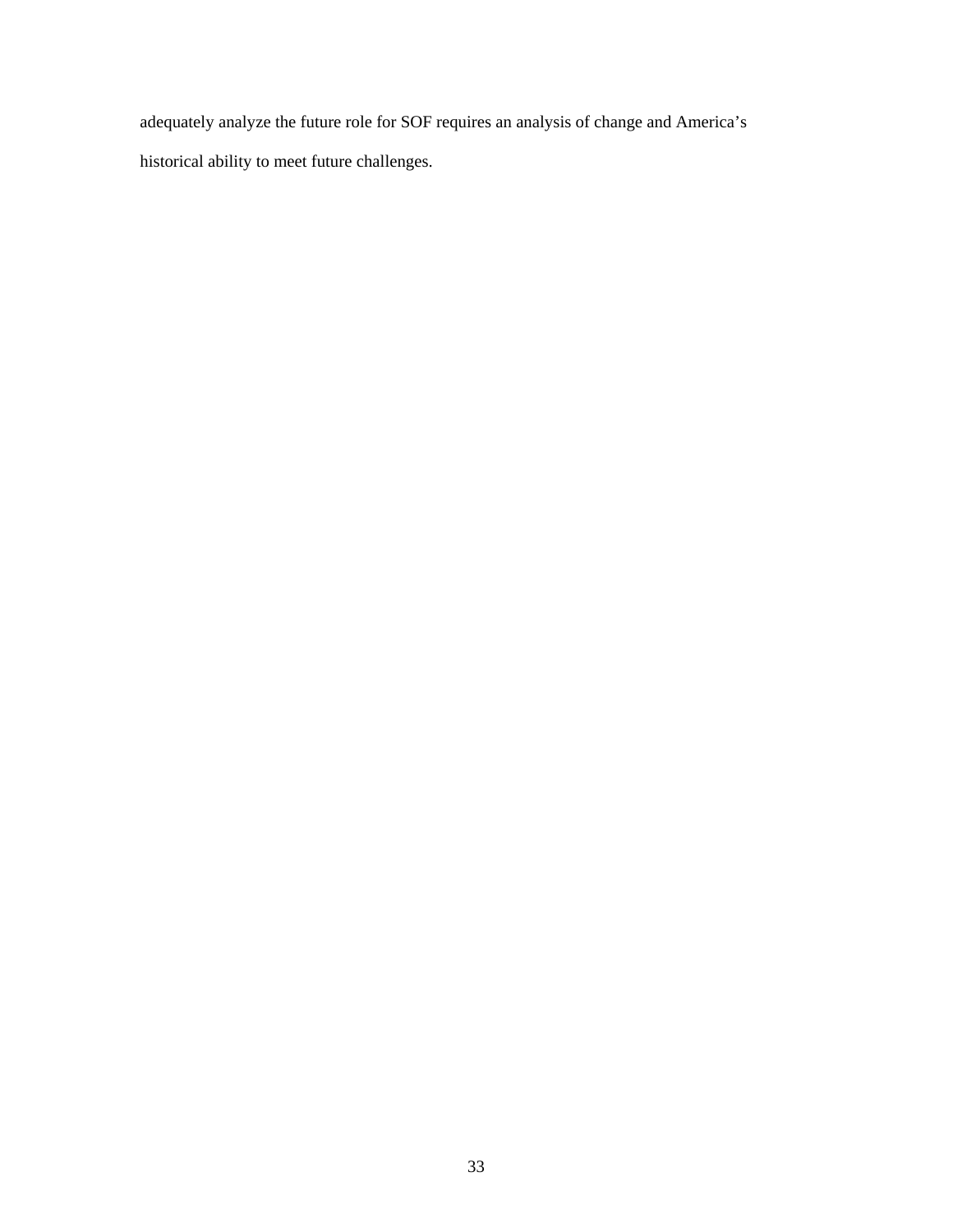#### CHAPTER THREE

## **ANALYSIS**

#### <span id="page-41-0"></span>**TRANSFORMATION**

The entire Department of Defense is currently involved in various stages of transformation. Change is nothing new to the military and the various Services are dealing with another period where change is required to meet future threats on the battlefield. Transformation is the title for the latest round of change within the Department of Defense. The Army launched its transformation under CSA General Eric K. Shinseki when he published the *Objective Force*  White Paper.<sup>99</sup> The focus for the Army's effort was an Objective Force, with an Interim Force as a provisional measure, which is better suited to the emerging operational environment and support to Joint Force Commanders.<sup>100</sup> The Department of Defense published its *Transformation Planning Guidance* in April 2003 to unify transformation among the Services. In this guidance, the Secretary of Defense identified the critical elements of transformation, assigned roles and responsibilities, and described how the Department will organize to implement transformational capabilities.<sup>101</sup> This guidance focuses each Service's independent efforts to transform into a more capable joint force consisting of mutually supporting components ready for the new challenges in an uncertain future. Each Service supports the overall transformation program in their cornerstone documents: the Army's *Objective Force White Paper*, The *U.S. Air Force Transformation Flight Plan*, and the *Naval Transformation Roadmap* (which also covers the Marine Corps). USSOCOM, as a service-like command, provides transformation guidance in its

<span id="page-41-1"></span> <sup>99</sup> U.S. Department of the Army, *Objective Force White Paper.* [On-line], (U.S. Army Objective Task Force, n.d., accessed 15 March 2003). Available from [http://www.monroe.army.mil/futurescenter/oftf/Key%20Docs/white\\_paper.htm;](http://www.monroe.army.mil/futurescenter/oftf/Key Docs/white_paper.htm) Internet.

<span id="page-41-2"></span><sup>&</sup>lt;sup>100</sup> United States Army White Paper, *Concepts for the Objective Force*, with a foreword by GEN Eric K. Shinseki (n.p., n.d.), ii-5.

<span id="page-41-3"></span><sup>&</sup>lt;sup>101</sup> Department of Defense, *Transformation Planning Guidance*, with a foreword by Secretary Donald H. Rumsfeld (Washington, D.C., April 2003), 1.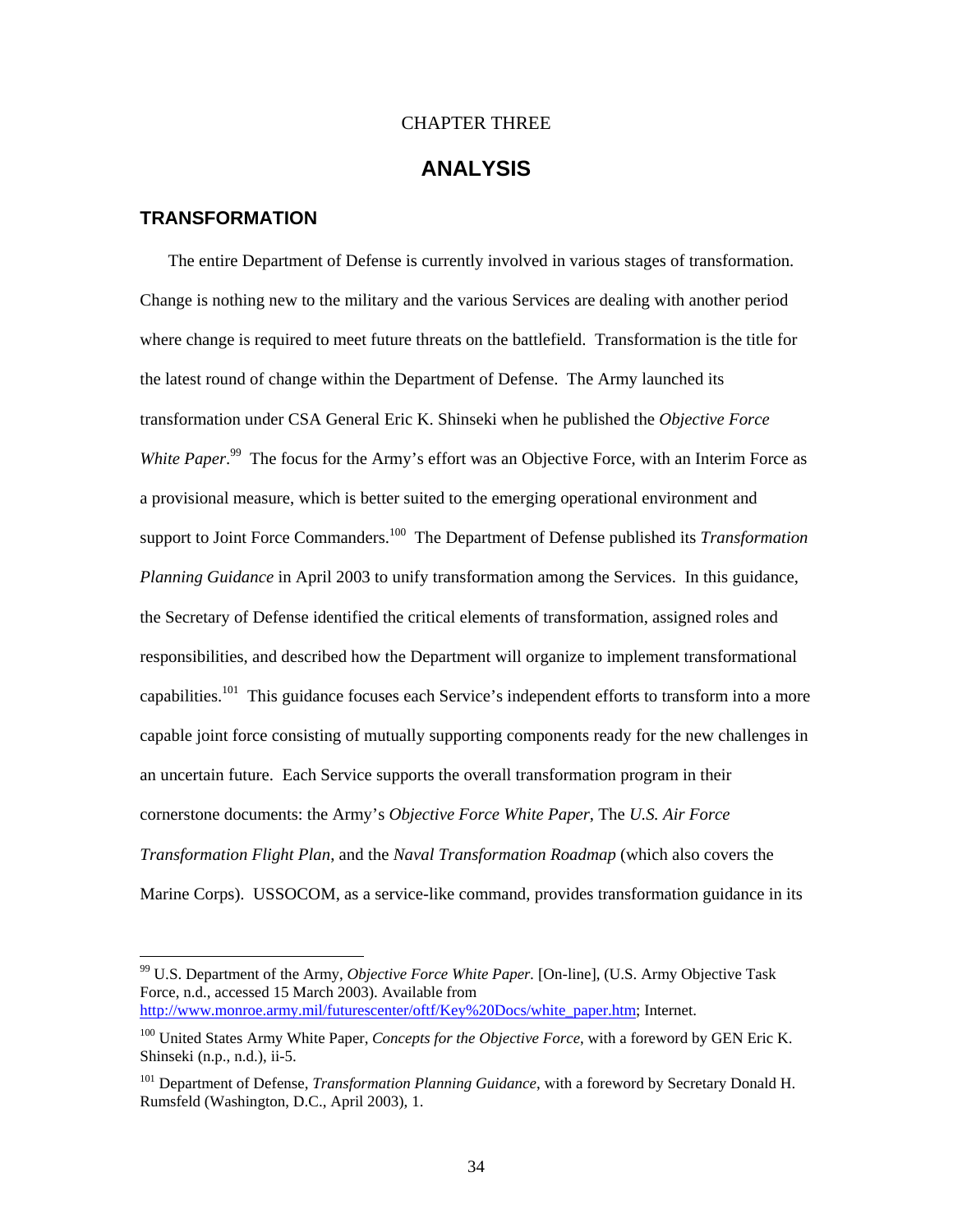<span id="page-42-0"></span>Posture Statement. Changing the military to better support and defend the United States is a major focus within the Department of Defense as a whole, each of the Services, and USSOCOM.

#### **DYNAMICS OF MILITARY CHANGE**

There are different categories of military change, influenced by many factors, producing varying degrees of success and results. At one end of the spectrum are major changes within the military. These come in the form of either a military revolution or a revolution of military affairs (RMA). A military revolution is, "[Changes] which are driven by vast social and political changes." <sup>102</sup> Examples include; the creation of the modern nation-state in the seventeenth century, the French Revolution of the late eighteenth century, the Industrial Revolution, and the advent of nuclear weapons. These changes occurred naturally with little control or predictability and their impact continued over a long period, affecting society, the state, and the military. A revolution in military affairs on the other hand is, "[Changes] which military institutions have directed, although usually with great difficulty and ambiguous results."  $103$  Examples include, Napoleonic warfare, technological advances of telegraph for communications, railroads for transport, automatic weapons, and combined arms tactics. These changes often occur as a result of military revolutions, but the implementation time often revolves around the military's willingness to embrace the change and are often difficult because of human factors.

Another category of change is innovation. Innovations incorporated by the Western military began as early as the fourteenth century and follow a cyclical path from then to the present. This category of change, innovation in military affairs (IMA), represents a potential to modernize warfare and the organizations that fight. Influencing IMAs are the rapid advancements in technology, the large sums of money spent on military research, and the military's ability to evaluate performance and their weapons systems. One such period is outlined in the book by

<span id="page-42-1"></span><sup>&</sup>lt;sup>102</sup> MacGregor Knox and Williamson Murray, The Dynamics of Military Revolution: 1300-2050 (Cambridge: Cambridge University Press, 2001), i, 6-7.

<span id="page-42-2"></span><sup>103</sup> Ibid., i, 12-14.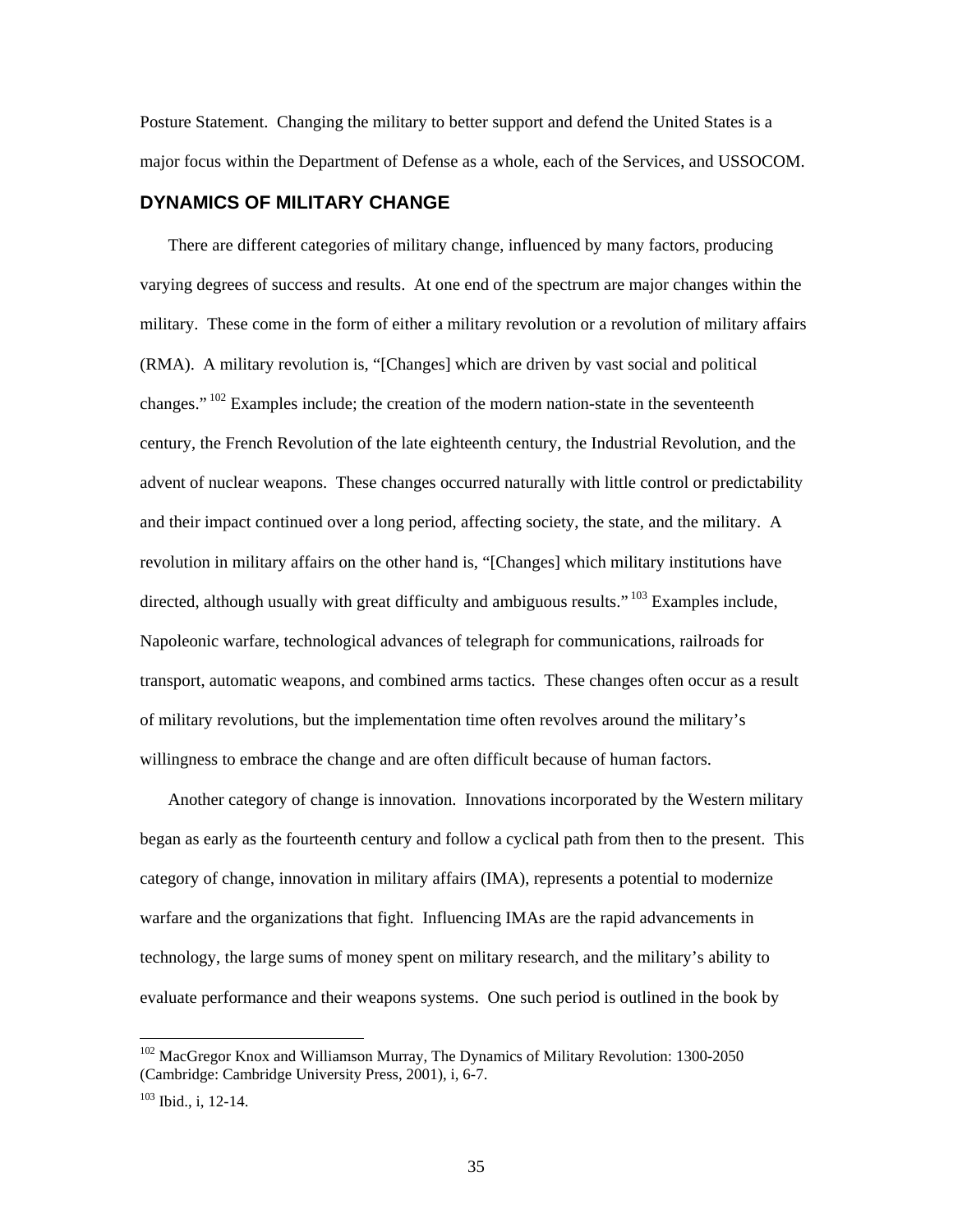<span id="page-43-0"></span>Williamson Murray and Allan Millet, *Military Innovation in the Interwar Period*. During the interwar period between WWI and WWII, the military received little fiscal support or direction while faced with rapid advancement of technological and tactical innovations. This resulted in some successes and failures at the onset of WWII. Examples of IMAs during the interwar period include: armored warfare, amphibious warfare, strategic and tactical bombing, the introduction of the aircraft carrier, submarine warfare, and the advent of radar. This period of change showed the major Axis and Allied differences in their attempts to gain asymmetrical advantages over the other by incorporating new technology and weapons into their doctrine and organizations.<sup>104</sup> The difficulties of change during war are complicated, but changes during peacetime are historically more difficult because of a lack of foresight or sense of urgency. When the threat is unclear, the result is less funding and external backing.

The final category of change is an evolution of military affairs (EMA). This category of change is influenced by military revolutions, RMAs, and IMAs. The distinguishing characteristic of this type of change is the amount of time involved before actualization. An example of an EMA is the evolution of the third dimension of warfare and the resulting creation of the Air Force as a separate branch of Service. This evolution in military affairs was a byproduct of the industrial revolution, combined arms and joint warfare, strategic and tactical bombing, and the advent of nuclear weapons. Regardless of the category of military change, the system and the influences are the same.

#### **MODEL FOR CHANGE**

True change, beyond changing tactics or adapting a new weapon system, is complex. "All human institutions must inevitably deal with the tension between continuity and change, between preserving that which has met the needs of the past and adapting to the challenge of change in a confusing present and uncertain future. . . . this tension is particularly evident in military

<span id="page-43-1"></span> <sup>104</sup> Williamson Murray and Allan R. Millett, eds., *Military Innovation in the Interwar Period*. (Cambridge: Cambridge University Press, 1996), i-5.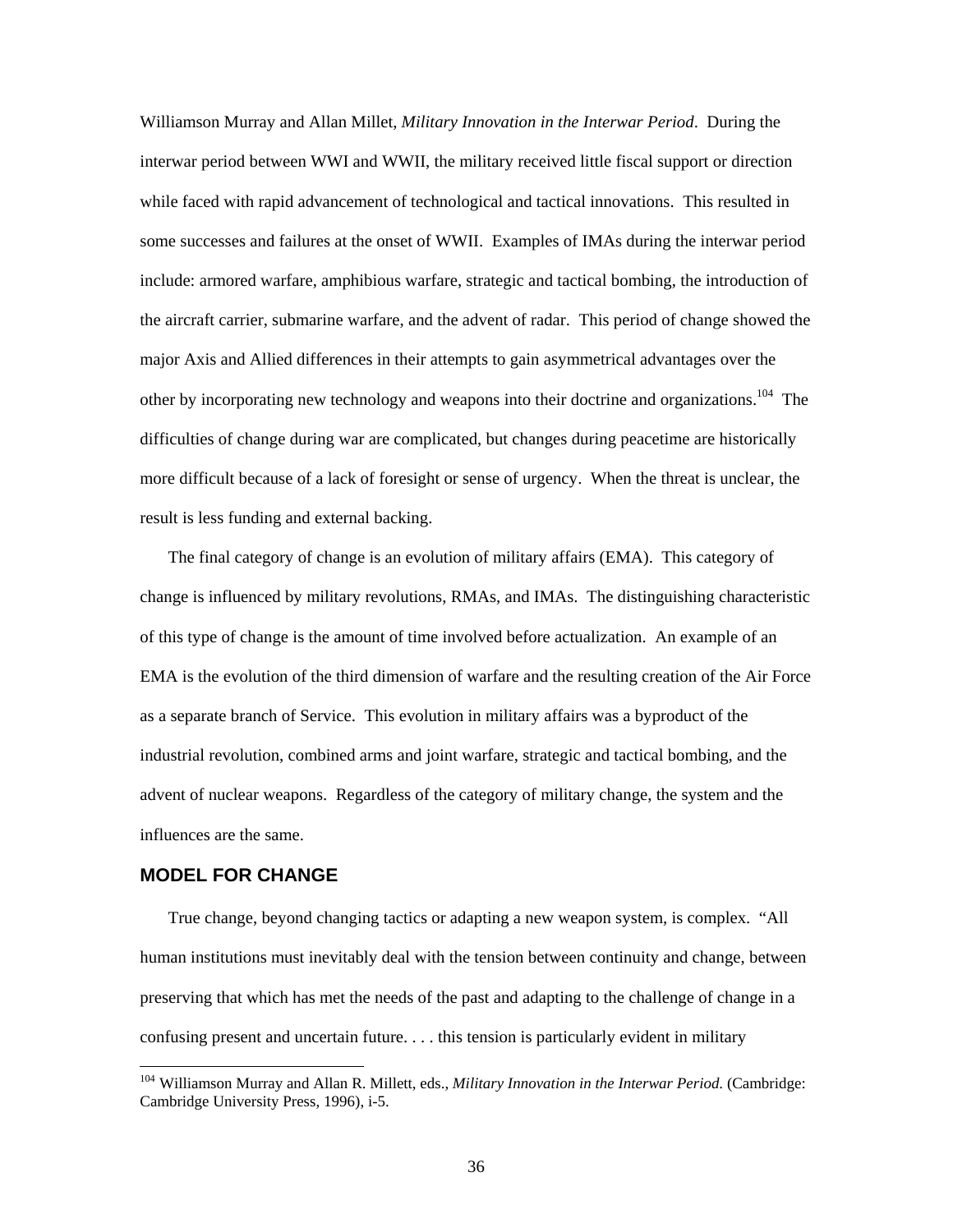<span id="page-44-0"></span>institutions  $\ldots$ <sup>105</sup> To position the military to win future wars requires a top down approach that leverages the system to begin change at the strategic level. This approach requires determining an accurate picture of the nature of future war, formulating operational concepts likely to bring victory, and translating the operational concepts into doctrine. With the endemic uncertainty of the future strategic environment, it is critical to determine where the military is likely to fight, against whom, under what circumstances, and for what purpose.<sup>106</sup> Determining the threat is key to successful change. Figure 2, created by the author, depicts the impact of a threat on external influences and the military change process.



**Figure 2. Change Model** 

Besides future threats, influencing or external factors to military change are the political structure (politics) within which the military exists, social and environmental factors that influence the military, and the institution itself. The political arm of change determines the strategic requirements, ensures resource availability, and unifies political institutions towards a common goal. The social and environmental factors include cultural and societal norms, the

<span id="page-44-1"></span> <sup>105</sup> Harold R. Winton and David R. Mets, *The Challenge of Change: Military Institutions and New Realities, 1918-1941* (Lincoln: University of Nebraska Press, 2000), xi.

<span id="page-44-2"></span><sup>106</sup> Murry and Knox, 175-194.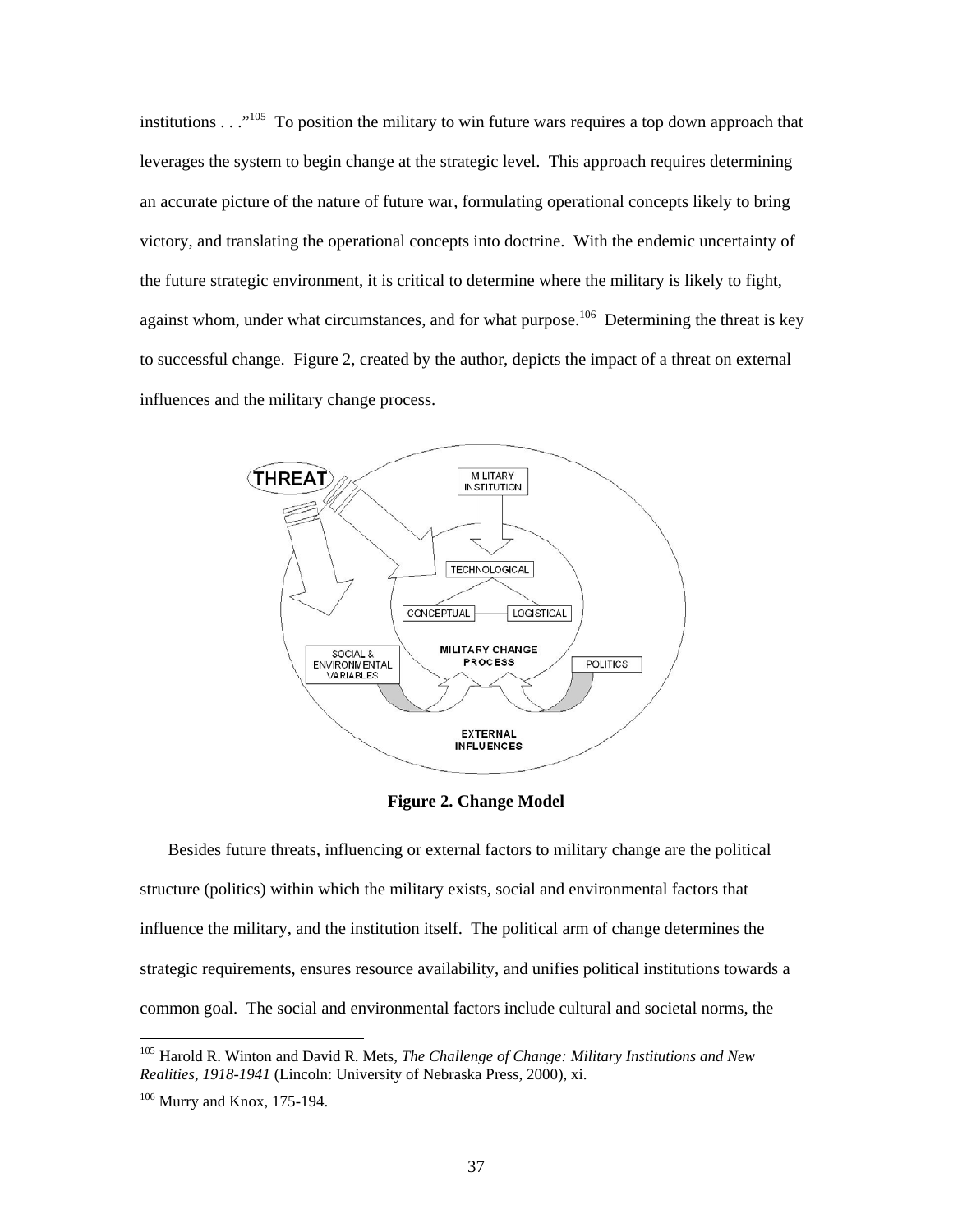<span id="page-45-0"></span>support of the populace, and the geography of the anticipated battlefield. The final influence is the military institution itself with its characteristics, values, and historical experiences.<sup>107</sup> Internally, military changes are based on a balance of three categories: conceptual (changing doctrine and tactics), technological (adaptation of advanced or emerging systems), and logistical (acquisition and fielding).<sup>108</sup> In a utopian environment, change starts at the strategic level by anticipating future requirements and providing direction and resources. The military then implements the change through its internal mechanism while enjoying the support of the institution and society. As seen in the interwar period between WWI and WWII, this is not always the case and the military can make changes based on its evaluation of the most likely threat and future requirements, thus leading the transformation process with little influence from external factors. Regardless of the source of determination or where the process begins, the key to success in military change is anticipating the strategic environment and threats to ensure the military is prepared for future conflicts.

#### **THE CURRENT THREAT ENVIRONMENT – A PARADIGM SHIFT**

The bipolar strategic environment and threat the United States faced for nearly 45 years emerged after WWII. The Soviet Union fought as an ally, while maintaining an eye on the spread of communism in Eastern Europe and to some degree countries in Asia and other parts of the world. The threat to the spread of communism was democracy, represented by the United States as a democratic superpower with nuclear weapons. The Soviet Union's response was to develop the same nuclear technology and achieve parity with the United States. This resulted in an arms race by both countries, chasing a strategy of deterrence through mutually assured destruction.

The U.S. realized the power of strategic bombing coupled with atomic weapons and its new role for the future, deterrence. To support the strategy, the National Security Act of 1947 created

<span id="page-45-1"></span><sup>&</sup>lt;sup>107</sup> Winton and Mets, xi-xix.

<span id="page-45-2"></span><sup>108</sup> Scott Stephenson, *A Tentative Trinitarian Model of Military Adaptation*. (Draft paper, United States Army Command and General Staff College, n.d.)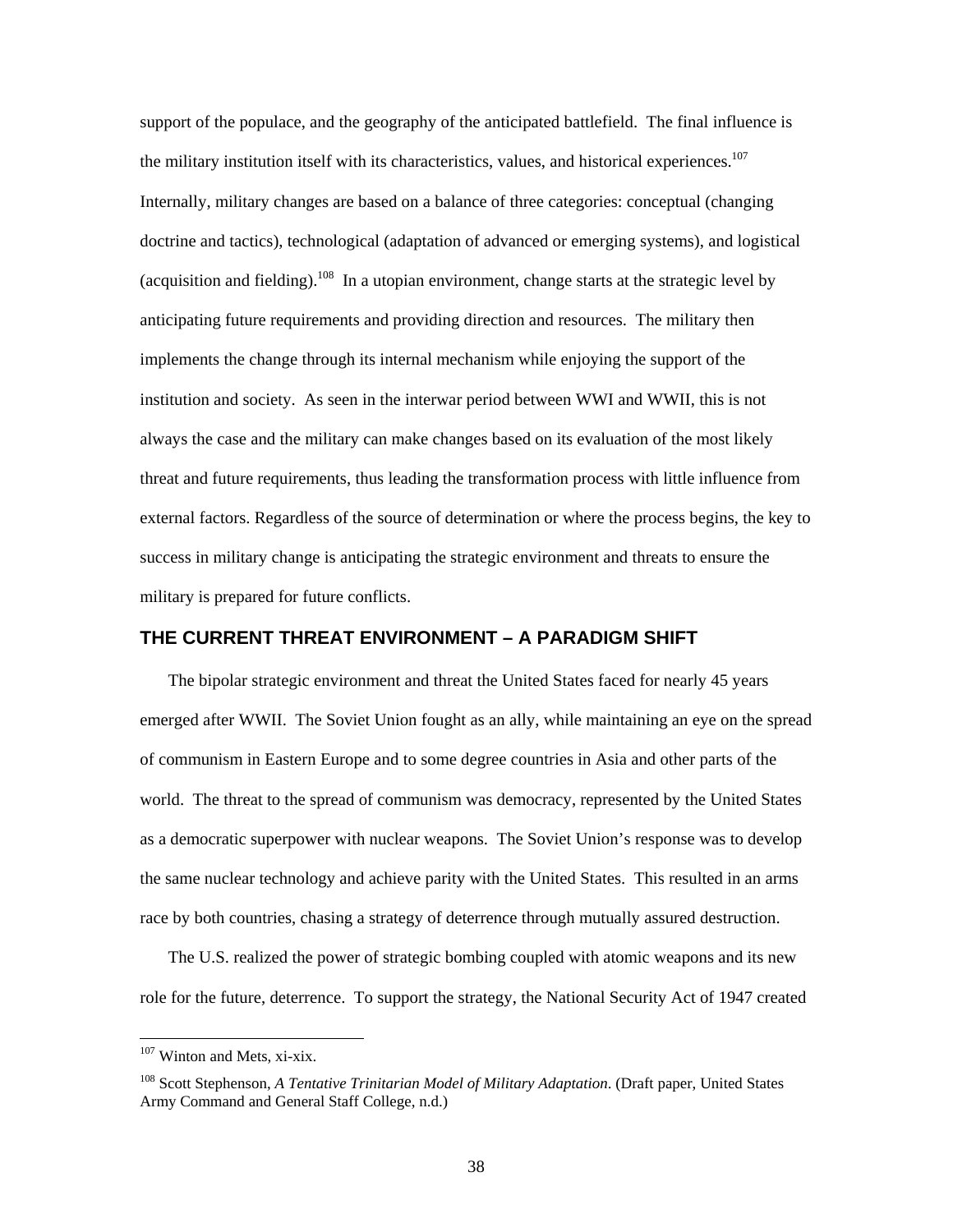an independent Air Force from the nearly autonomous Army Air Forces. The Air Force's number one priority was its long-range bombers and the use of air refueling to lengthen their reach. The Soviets continued with atomic research and detonated their first atomic bomb in 1949, while the U.S. sought advancements in ballistic missile technology. The Air Force would soon control two of the elements of the strategic "Triad," bombers and land-based missiles, with the Navy providing the third element using submarine-launched missiles.<sup>109</sup> The U.S. led the arms race until the '60s when the Russians achieved parity, resulting in a virtual stalemate. This turned both sides attention back to conventional warfare and the proxy wars that characterized the remainder of the Cold War.

The Berlin Wall opened on 9 November 1989, and a few days later the last slabs of the wall were lifted away, marking the end of the Cold War and the reunification of Germany. This single event serves as a symbolic point in history, marking the end of a communist system that was already coming apart in Poland, Yugoslavia, and Hungry. Bulgaria, Czechoslovakia, and Romania followed suit shortly.<sup>110</sup> The Soviet Union was last to reject communism, disintegrating in 1991, and removing any clear threat to the United States. The joyous occasions surrounding the fall of the Berlin wall, the collapse of Communism, and the fall of the Soviet Union also presented a new problem for the U.S. government and military that had focused on a single threat for over four decades. This marked the beginning of a new strategic environment – a paradigm shift from a bipolar world to a multi-polar world without a clear threat.

The rapid change in the strategic environment in the aftermath of the Cold War caught the United States by surprise, and it had no plan for the "Cold Peace." There was little chance of simply reverting to pre-WWII status quo. Scholarly debate searched for the new threat and theories or paradigms explaining the changes occurring and predicting the future strategic

<span id="page-46-0"></span> <sup>109</sup> *16th Special Operations Wing Commando Heritage*

<span id="page-46-1"></span><sup>110</sup> Andreas Ramos, *A Personal Account of The Fall of the Berlin Wall: The 11th and 12th of November, 1989*. [On-Line], (accessed 15 March 2003). Available from <http://www.andreas.com/berlin.html>; Internet.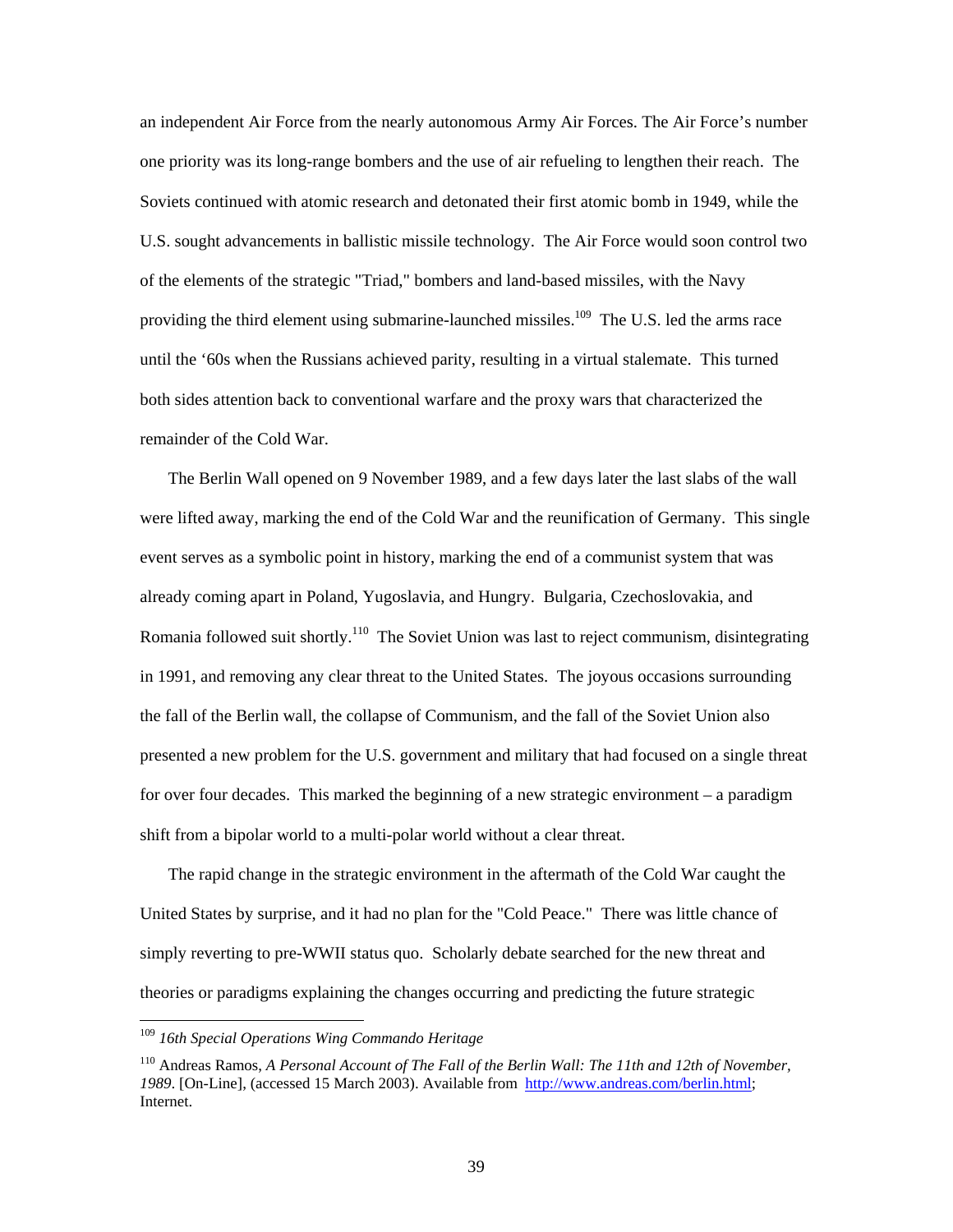environment proliferated. Potential paradigms ranged from a world of peace and harmony to a world in chaos. The end of the Cold War shifted global politics to a multi-civilizational and multi-polar paradigm. Previously suppressed cultural identities now shape the patterns of cohesion, disintegration, and conflict in the post-Cold War world.<sup>111</sup> Imposed on top of the clashes of culture and ideology is the issue of globalization brought on by rapid advances in technology and the fusion of world economic markets. The reality of the situation is that the future is complicated and the multi-polar strategic environment brought on by the end of the Cold War requires the United States to determine new threats to America and its interests, and create the measures necessary to protect them.

This change to the global strategic setting provides challenges to the national security planning community. It must determine where the military is likely to fight, against whom, under what circumstances, and for what purpose. A week-long conference brought the military and civilian policy communities together to address *The Roles and Missions of Special Operations Forces in the Aftermath of the Cold War* in mid-November 1994.<sup>[112](#page-47-1)</sup>

USSOCOM hosted and planned the conference in association with the International Security Studies Program of the Fletcher School of Law and Diplomacy, Tufts University, and the institute of Foreign Policy Analysis. The focus was on the sources and types of conflicts for the military and SOF. They found that the global political setting characterized by political fragmentation, proliferation of weapons of varying levels of destructiveness, and difficulty of identifying enemies along distinctive lines of battle was likely to present new and additional requirements for SOF. Issue areas included proliferation and counter-proliferation, ethnic conflict, low-intensify conflict, international criminal organizations, counter-terrorism operations, and the requirement

<span id="page-47-0"></span> <sup>111</sup> Huntington, Samuel P, *The Clash of Civilizations and the Remaking of World Order* (New York: Simon and Schuster, 1996), 20-35.

<span id="page-47-1"></span> $112$  Shultz & Pfaltzgraft, ix-x.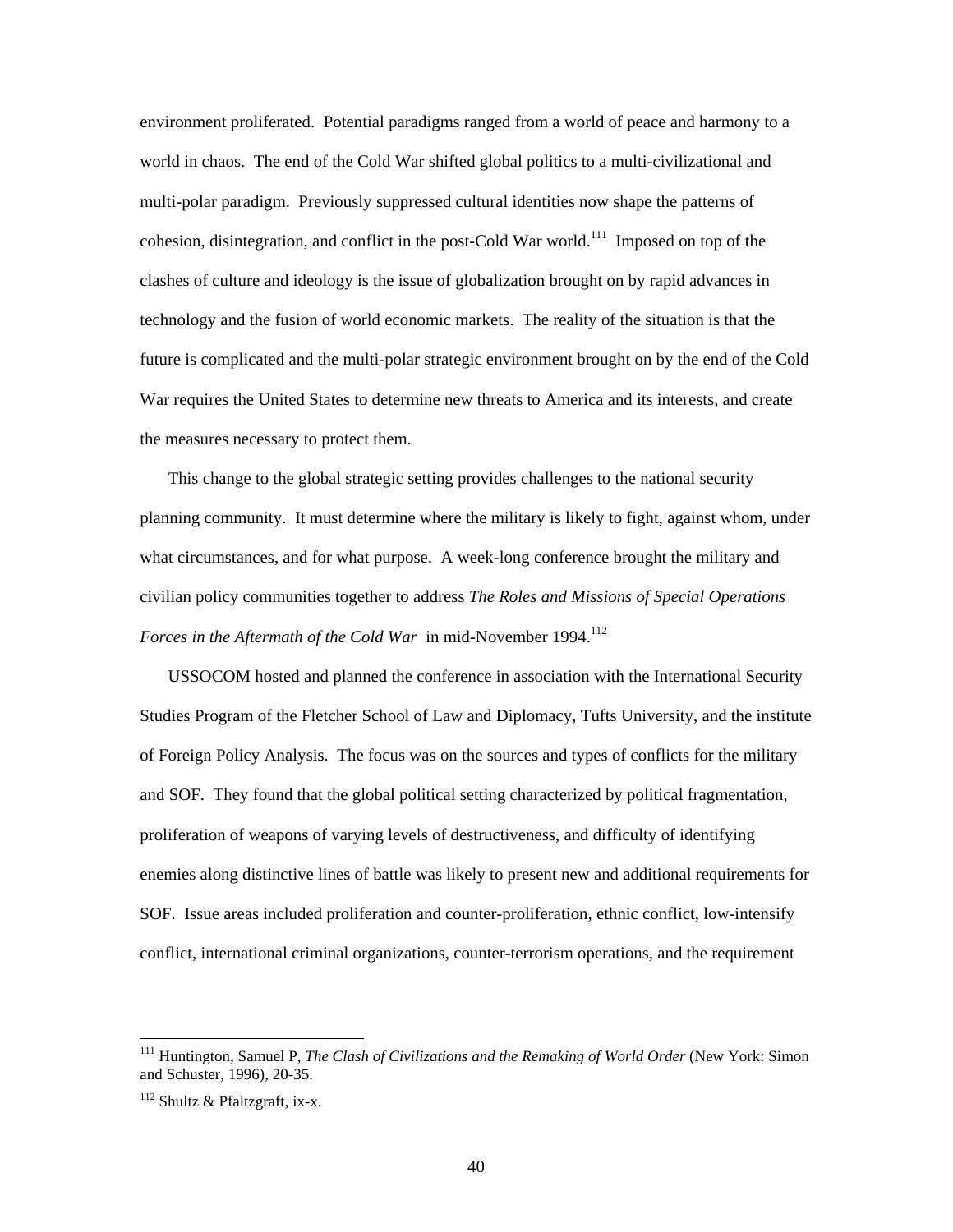for power projection and forward presence in regional security settings of national importance.<sup>113</sup> The results of the conference were published in 1995, *Roles and Missions of SOF in the Aftermath of the Cold War*.

Six years later, the terrorist attacks by Al Qaeda on the World Trade Center and the Pentagon were the crescendo of strikes against U.S. interests. They punctuated the change in the global environment and helped identify an immediate threat. Precursory attacks like the first attack on the World Trade Center in February 1993, the terrorist attack on the Khobar Towers in Riyadh, the embassy bombings in Nairobi, Kenya and Dar es Salaam, Tanzania, and the bombing of the USS *Cole* were an evolution in terrorist tactics. Kidnappings, hostage taking, and assassinations sponsored by rogue states evolved into suicide bombings and attacks focused on bending America's will by transnational actors.<sup>114</sup>

In the study by USSOCOM and the Fletcher School, two areas would resonate as prophetic. Dr. Richard H. Shultz wrote that, ". . . radical ethnonational and religious conflict has escalated dramatically and must be considered among the primary causes of post-Cold War regional and trans-regional instability." Portions of the world, like the Middle East, struggle with various multiethnic regimes that are a by-product of colonialism or post-war modifications to a region. As a result, various movements choose violence to address local and international policy. Dr. Schultz emphasized that sub-state and transnational actors using terrorism are a serious threat to U.S. interests within our borders and abroad. <sup>115</sup> General Wayne A. Downing, commander of USSOCOM during the study, stated in the preface that SOF's regional orientation, capability to meet unique missions in operations other than war, and strategic strike forces deployable on short notice can have a significant influence in the new strategic environment across the entire range of

<span id="page-48-0"></span> $113$  Shultz & Pfaltzgraff, ix-x.

<span id="page-48-1"></span><sup>114</sup> Evaluation based on chronology of terrorist attacks from David C. Martin and John Walcott, *Best Laid Plans: The Inside Story of America's War Against Terrorism* (New York: Harper and Row, 1988), xi-xxii; *Islamic and Arab Terrorist Attacks on Americans*. [On-Line], (accessed 17 March 2003). Available from [http://www.geocities.com/Colosseum/Stands/5008/victims.html;](http://www.geocities.com/Colosseum/Stands/5008/victims.html) Internet.

<span id="page-48-2"></span> $115$  Shultz and Pfaltzgraff, 75 & 81.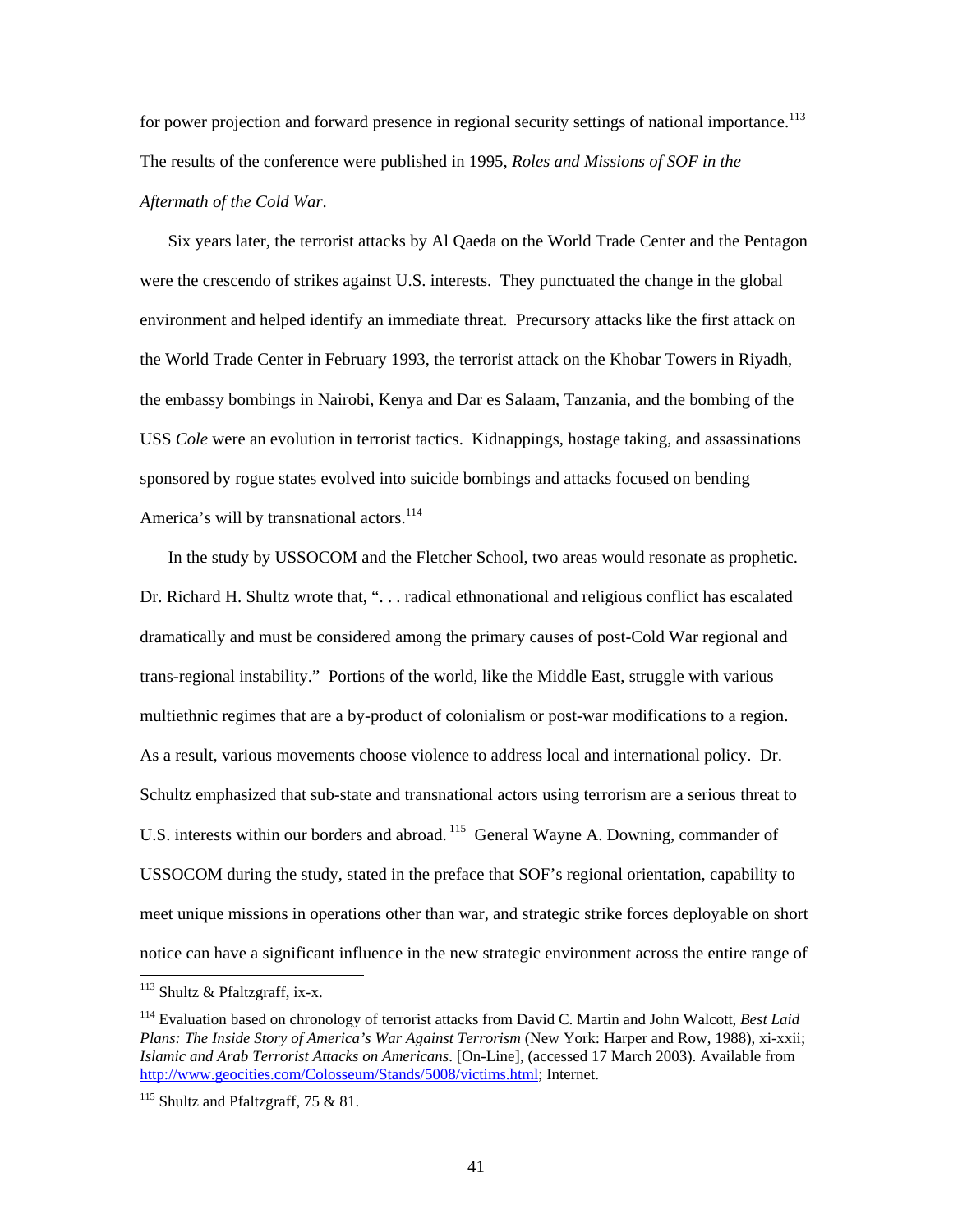<span id="page-49-0"></span>military operations from peace to war.<sup>116</sup> Currently America's focus is on GWOT and USSOCOM has the lead. The last time the U.S. faced a major shift in the strategic environment was at the end of the Second World War. The impact of this strategic shift resulted in the creation of the Air Force. This case study has merit in the issue of SOF as a separate Service, and warrants examination.

#### **EVOLUTIONARY MODEL – THE AIR FORCE**

Man's desire to fly is evident in mythology and in the works of the famed scientist and inventor Leonardo da Vinci. The impact of this third dimension on warfare in the United States was initially in the form of hot-air balloons used during the Civil War. Used for both reconnaissance and telegraphy, ballons were placed under the Signal Corps in the post-Civil War Army. Interest turned towards a heavier-than-air flying machine around the turn of the century. The War Department was considering an offer from Wilbur and Orville Wright, while the Signal Corps was working with Samuel P. Langley for an airplane. Initial failure at producing an airplane turned the focus to dirigible balloons of the Zeppelin type used by Germany, but the patent granted to the Wrights in 1906 and the interest of President Theodore Roosevelt resulted in the delivery of a Wright plane to the Army in  $1909$ <sup>[117](#page-49-2)</sup>

The advancement of aviation was slow during the early days. The value of military aviation emerged during the First World War, though. The armies of Europe sought control of the air using balloons for artillery spotting, airplanes for reconnaissance over enemy territory, and both dirigible airships and airplanes for bombing. During this period, air warfare doctrine and theory began to evolve. Differences emerged between "strategic" air operations deep into enemy territory that targeted industry or the civilian's will, and "tactical" operations against military targets in support of ground forces. By the time America declared war against Germany on 6

<span id="page-49-1"></span> $116$  Ibid., 5.

<span id="page-49-2"></span><sup>117</sup> Air Force History Support Office, *Evolution of the Department of the Air Force.* [On-Line], (Washington, D.C., n.d., accessed 21 October 2003). Available from http://www.airforcehistory.hq.af.mil/PopTopics/Evolution.htm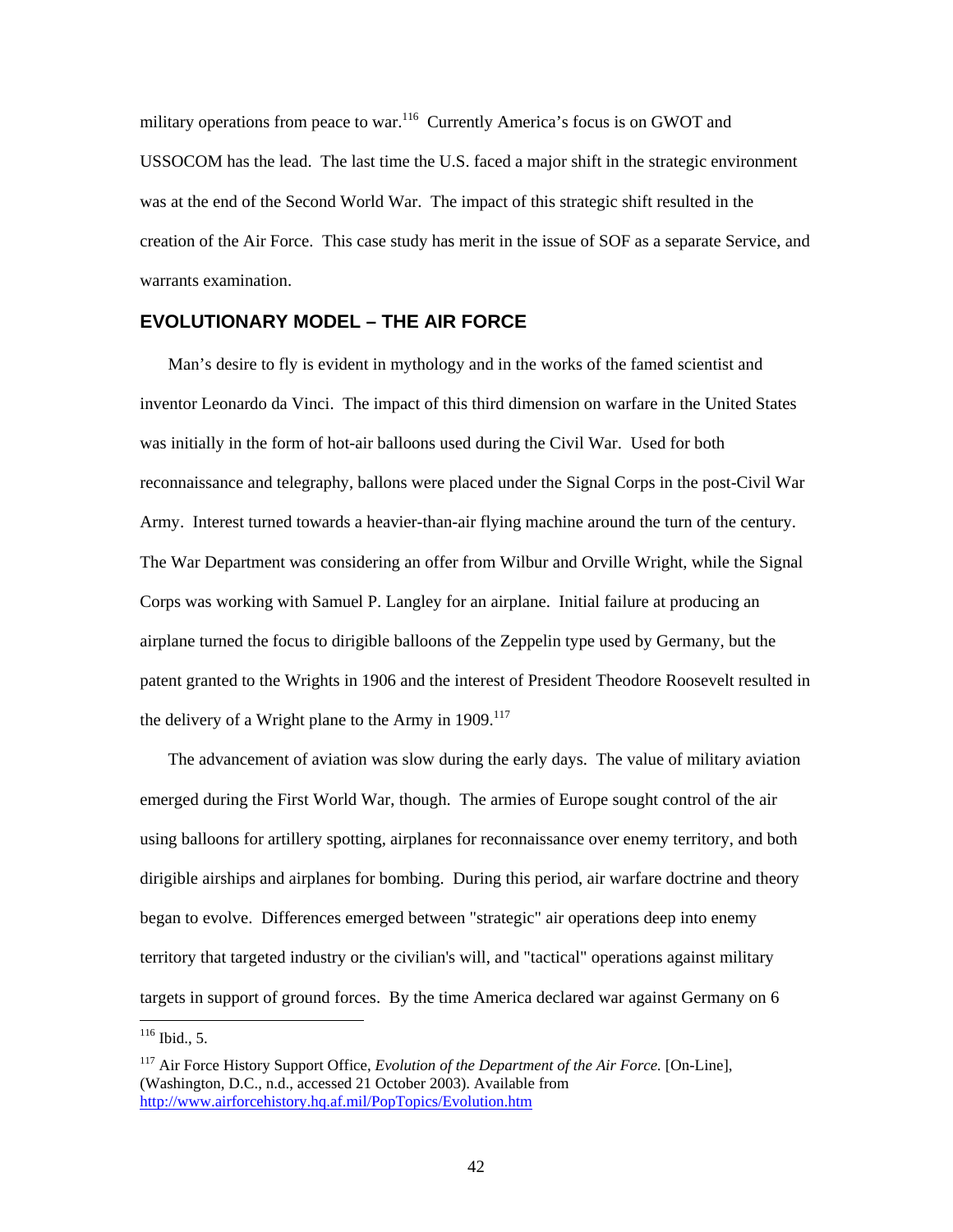April 1917, the military's Aeronautical Division of the Signal Corps consisted of 250 airplanes, 5 balloons, and 1,200 officers and men with little or no knowledge of the air war over Europe. This marginal section of the military plunged forward trying to fulfill the French request for the U.S. to provide a 4,500 airplane and a 50,000 man air force. The endeavor failed and the War Department moved aviation from the Signal Corps into an Air Service with both a civilian and military department to assist with the expansion. President Woodrow Wilson appointed an Assistant Secretary of War for aviation.<sup>[118](#page-50-0)</sup>

By the Armistice on 11 November 1918, America had distinguished itself in action against the Germans, but the majority of the 740 U.S. aircraft at the front were European made. In 1918, Great Britain combined the separate air components of its Army and Navy into the independent Royal Air Force (RAF) under an Air Ministry. This had little influence on U.S. leaders who saw the airplane as another weapon system to support ground forces. Aviation during this period was another branch in the Army, like field artillery or the engineers, but commanded by officers who were not aviators. External examination of military aviation concurred with the military's perception and the only result was to change the name of Army aviation to the Air Corps.<sup>[119](#page-50-1)</sup>

As theories continued to evolve on the role of strategic bombing, the argument continued for an independent air force like the RAF. Brigadier General William (Billy) Mitchell, who distinguished himself in WWI, was a revolutionary within the military arguing for such a change. He saw the need for an independent air Service as a primary force with the freedom to conduct strategic or long-range bombing to destroy an enemy's industry and war-making potential. He took his argument and radical methods to court-martial in an attempt to prove and publicize his position. His actions were viewed unfavorably by the War Department, however his actions

<span id="page-50-0"></span> $118$  Ibid.

<span id="page-50-1"></span><sup>119</sup> Ibid.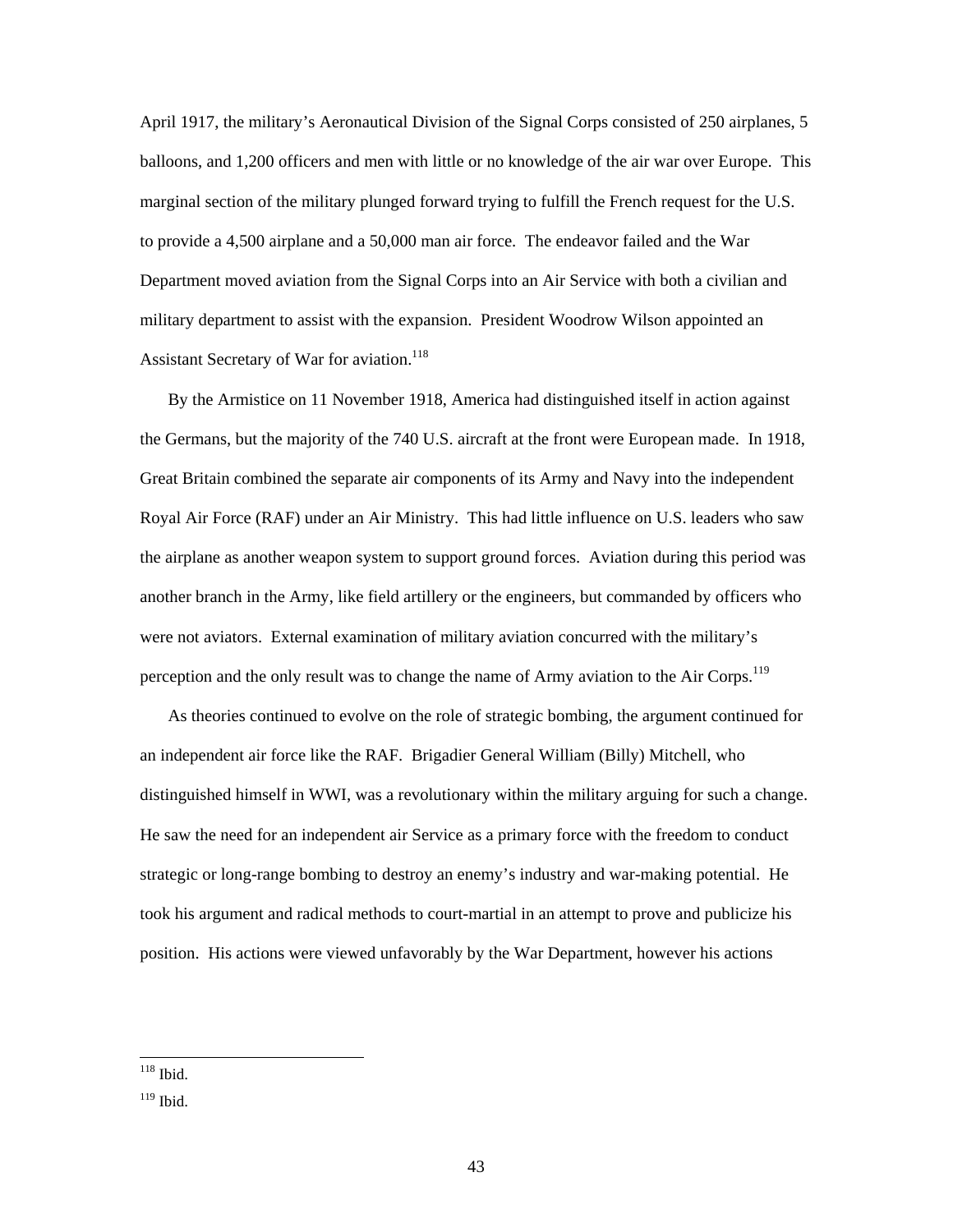gained political support for the Air Corps' "strategic" bombing doctrine using heavily armed long-range aircraft to attack an adversary's war-making capacity and national will.<sup>[120](#page-51-0)</sup>

Aviation continued to advance and early reports during the initial stages of WWII in Europe demonstrated the significant role of independent aviation on the "modern" battlefield. Quasiindependence for U.S. military aviation emerged in the twilight of this new war. Major General Henry H. Arnold, chief of the Air Corps, assumed a new role as the Commanding General of Army Air Forces (AAF) on 20 June 1941. When the U.S. entered the war after the attack on Pearl Harbor on 7 June 1941, MG Arnold essentially became co-equal to the Chief of Staff of the Army – General George C. Marshall. Both Marshall and Arnold became advocates for autonomy of the AAF as an independent Service within the War Department, but agreed that it should wait until the end of the War. During the war, aviation experienced great support and became the world's most powerful air force. The Air Corps expanded from 2,400 planes and 20,000 men before the war to a wartime high of 80,000 aircraft and 2.4 million personnel. The air forces supported both the strategic campaign and the ground forces in the European and Asian theaters of the war. The atomic bombs dropped on Hiroshima and Nagasaki demonstrated the full capability of air power to be decisive. These bombings helped shape the debates over armed forces unification and national strategy after the war. The debate over the organization of the military and the role of aviation ended with the National Security Act of 1947, creating an independent Service for air power which played a significant role in the new strategic environment and the Cold War.<sup>121</sup>

<span id="page-51-0"></span> $120$  Ibid.

<span id="page-51-1"></span> $121$  Ibid.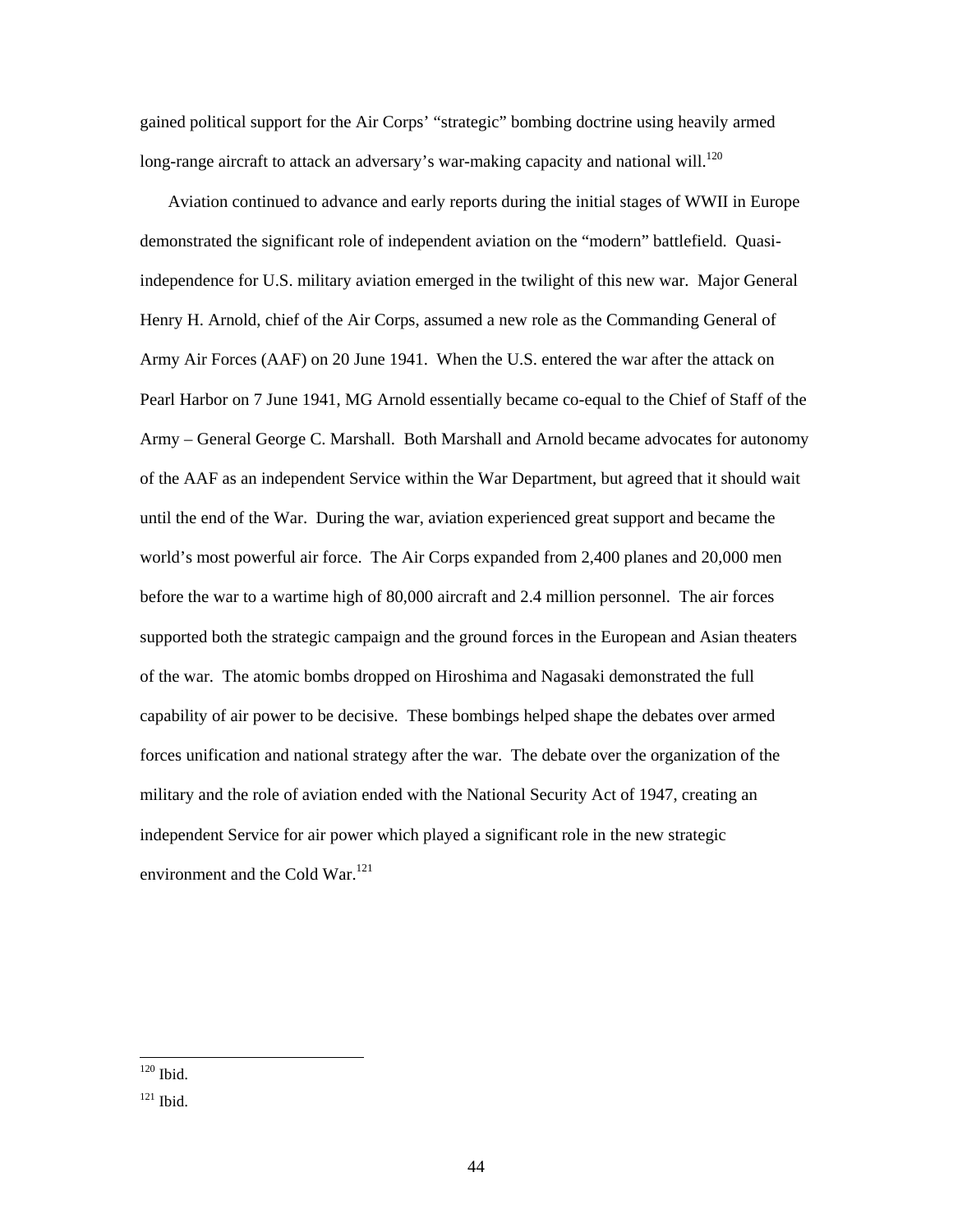### <span id="page-52-0"></span>**COMPARISON OF AIR FORCE AND SOF EVOLUTION**



**Figure 3. Comparison of Air Force and SOF Evolution** 

Figure 3 presents a diagram comparing the major similarities between the evolution of the Air Force and SOF. In both cases, the military adopted a new organization to better address the new strategic environment. Their trial by fire and post-war periods shaped individuals that saw a greater future for their respective organizations, while the military and administration were coping with a return to normalcy. These men helped shape the future of warfare in their areas that led to a liberating event and the realization of the significance of aviation and special operations' unique support to national strategy. The emergence of a catalyst in close proximity to a change in the strategic environment ultimately led to the creation of a new Service, the Air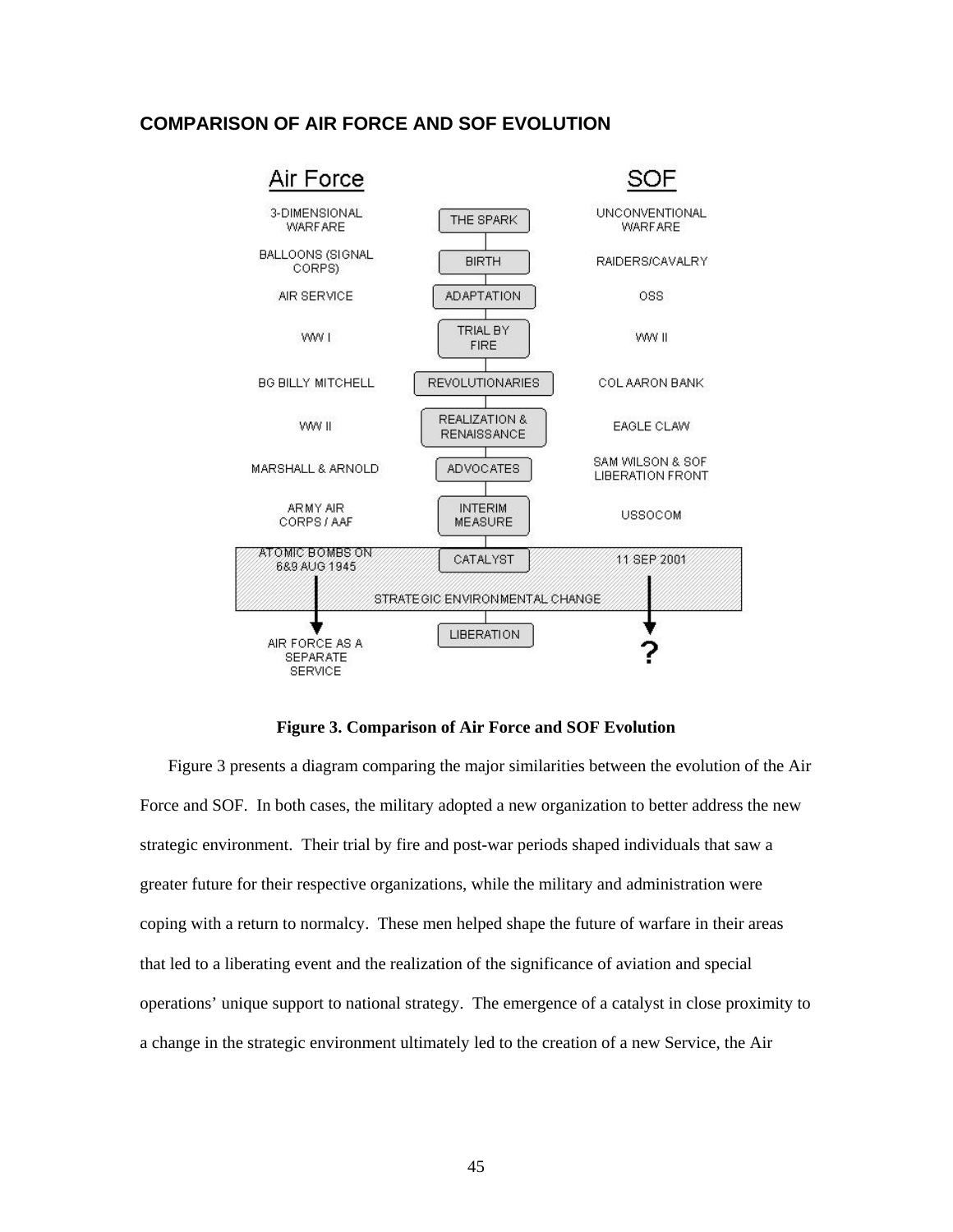<span id="page-53-0"></span>Force, in 1947. This new organization, the independent Air Force, was a significant factor in the eventual U.S. victory in the Cold War.

September 11th was the catalyst in close proximity to the latest strategic environmental shift. The result is a new war and a new strategic environment, the Global War on Terrorism. Operation Enduring Freedom (OEF) validated SOF's role in the new strategic environment. Just as the Army Air Corps achieved greater autonomy and its status in relation to the Army changed on the eve of WWII, USSOCOM's status changed from a supporting command to the supported command for this new war. And, like the end of the Second World War, the strategy changes to meet future requirements fell to an individual "Service," USSOCOM, while the remainder of the military adjusts to their new role and requirements. The Secretary of Defense memo cited earlier questions the military's ability to deal with the new 21st century security environment and raises the possible need for a new organization or institution as an alternative to fighting the war with the status quo. $^{122}$ 

## **SOF'S INTERIM MEASURE – USSOCOM, TITLE X, AND THE UNAAF[123](#page-53-2)**

The Department of Defense has three Military Departments and five Services. The Army, Air Force, Navy, and Marine Corps make up the Department of the Army, Department of the Air Force, and Department of the Navy. The Coast Guard is the fifth Service and is a branch of the Armed Forces at all times. Established separately by law in the Department of Transportation, the Coast Guard operates as part of the Department of the Navy during war or when directed by the President. Each of the Services and USSOCOM fulfill the broad and enduring purpose which they were established for in law (their roles). The primary function of the Services and USSOCOM is to provide forces organized, trained, and equipped to perform their  $roles – to be$ </u> employed by the combatant commander in the accomplishment of a mission.<sup>[124](#page-53-3)</sup>

<span id="page-53-1"></span> <sup>122</sup> *Defense Memo: A Grim Outlook* 

<span id="page-53-2"></span><sup>&</sup>lt;sup>123</sup> Joint Publication 0-2.

<span id="page-53-3"></span> $124$  Ibid., I-6, I-9.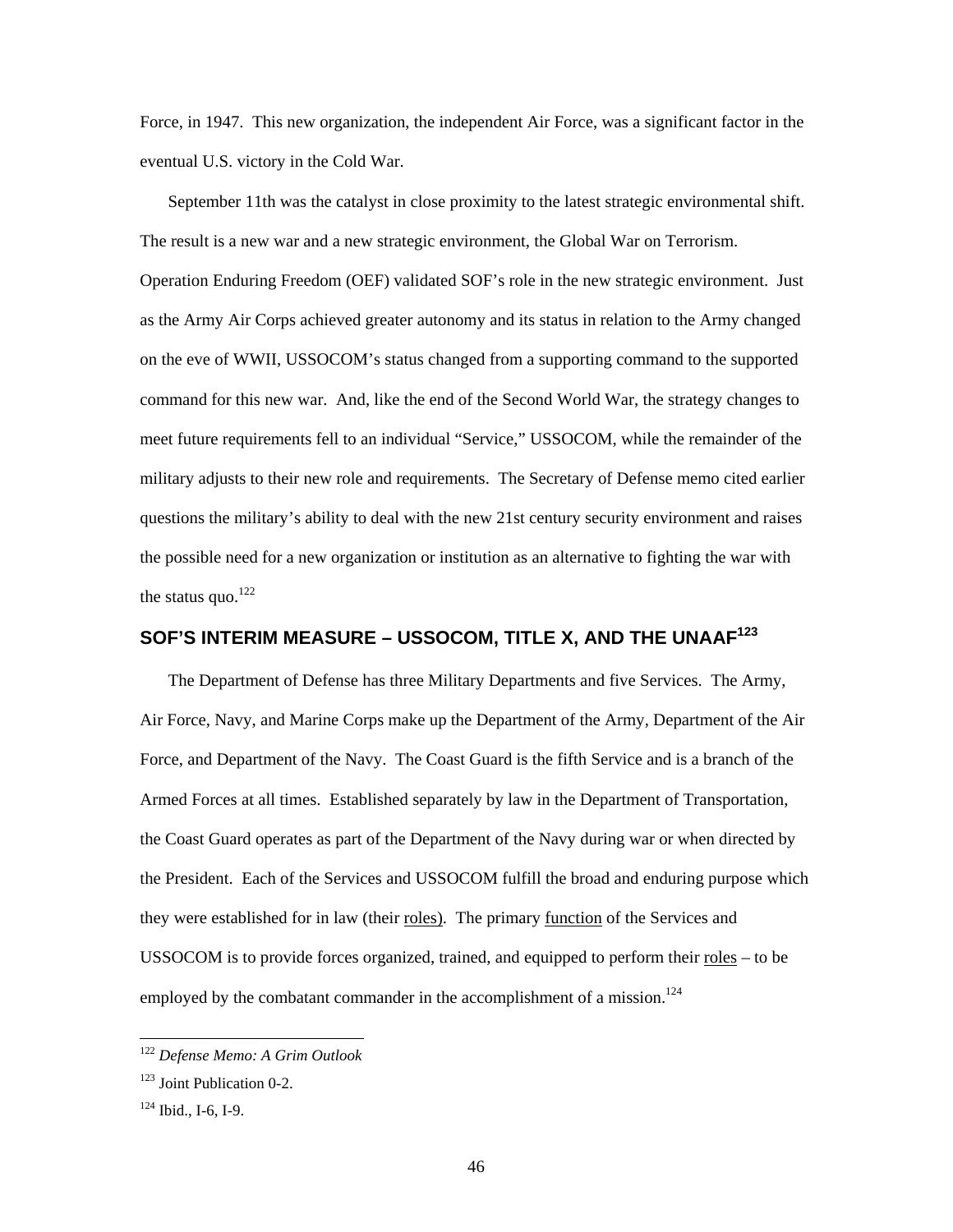The President, through the Secretary Of Defense and with the advice and assistance of the Chairman of the Joint Chiefs of Staff, establishes combatant commands, geographic and functional, for the performance of military missions and prescribes the force structure of such commands. The President approves the Unified Command Plan (UCP) that establishes the missions, responsibilities, force structure, and general area of responsibility for the geographic combatant commanders, as well as the responsibilities for functional combatant commanders.<sup>125</sup>

All forces (except as noted in Title 10 U*.S. Code*, Section 162) are assigned to combatant commands by the Secretary of Defense's "Forces for Unified Commands" memorandum. The majority of CONUS-based forces are assigned to Joint Forces Command (JFCOM), a functional command comprised of Service component commands providing forces to the geographic combatant commands as required. Combatant commanders have combatant command (COCOM) authority over assigned forces. This authority is not automatically transferred when forces are shifted from one combatant command to another. The authority must be specified based on permanence or duration of the transfer.<sup>126</sup> USSOCOM exercises COCOM authority over all special operations forces not assigned to a geographic combatant command.

Pacific Command, Southern Command, Central Command, and European Command are four of the five geographic combatant commands and each command has Service component commands and a subordinate unified command for special operations (SOC). The SOCs serve a similar role to the Service component commands. Theater SOCs normally exercise operational control (OPCON) of SOF forces assigned to a geographic combatant command. Command and control of SOF during operations is exercised by a joint force special operations component commander (JFSOCC) or by the commander of a joint special operations task force.<sup>127</sup> Northern

<span id="page-54-0"></span> <sup>125</sup> Ibid., xvi, I-3, I-8.

<span id="page-54-1"></span> $126$  Ibid., x, II-14, III-3.

<span id="page-54-2"></span><sup>&</sup>lt;sup>127</sup> Department of Defense, Joint Publication 3-05.1, Joint Tactics, Techniques, and Procedures for Joint Special Operations Task Force Operations (Washington D.C. 2001), III-1.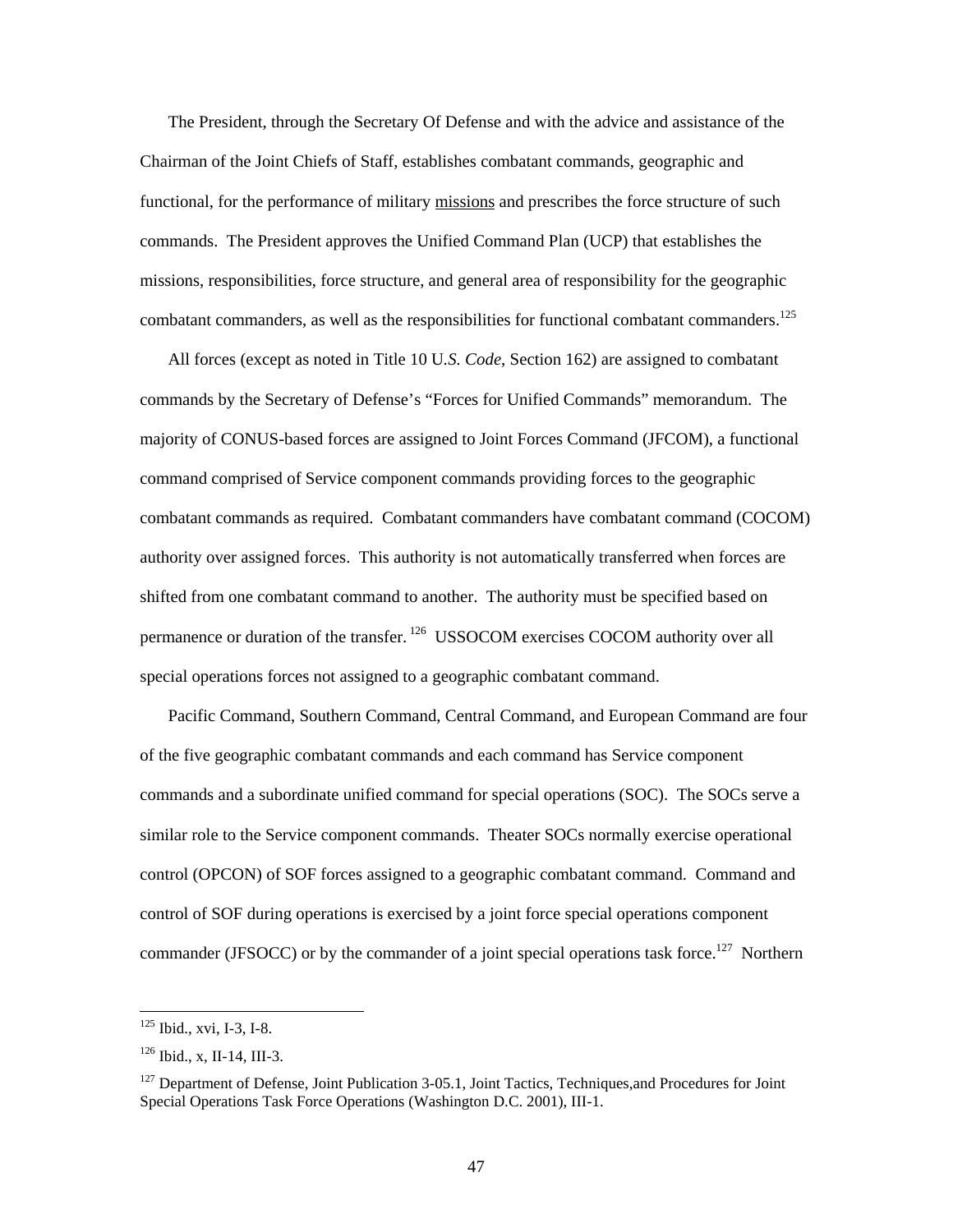Command is the fifth and newest geographic command, with a unique mission and organization in response to the events of September 11th. It has no special operations forces assigned.

Special operations may be conducted as a single-Service operation, but routinely require joint support and coordination provided by a JFSOC or a JSOTF subordinate to a joint force commander (JFC) or joint task force (JTF).<sup>128</sup> The assignment of special operations forces from three Services into a JFSOC or JSOTF makes them inherently joint, but when subordinate to a JFC or JTF makes them "double jointed." The baseline special operations warfighting organization is the JFSOC or JSOTF, charged with integrating SOF from three Services that are not stationed together and rarely have a habitual relationship with each other. When a JFSOC or JSOTF is subordinate to a JTF, it must also focus on integrating its joint force into the joint conventional structure. Other Services' baseline organizations come to a JTF as divisions, wings, and Marine air-ground task forces which routinely train and operate together. SOF have to be "double jointed" in order to effectively fight as joint SOF, and also as the special operations component of the JTF's joint team.

Examining the military's current transformation through a historical lens with theoretical analysis finds the creation of the Air Force not just as a precedent for creating a separate Service, but shows that both experienced similar evolutions with regard to U.S. strategy. Meeting the challenges and opportunities of the new strategic environment requires new ways to organize, train, and equip SOF, and a new institution to focus on the 21st century security environment as outlined by Secretary Rumsfeld.<sup>[129](#page-55-1)</sup>

<span id="page-55-0"></span> $128$  Ibid., I-2.

<span id="page-55-1"></span><sup>&</sup>lt;sup>129</sup> Defense Memo: A Grim Outlook.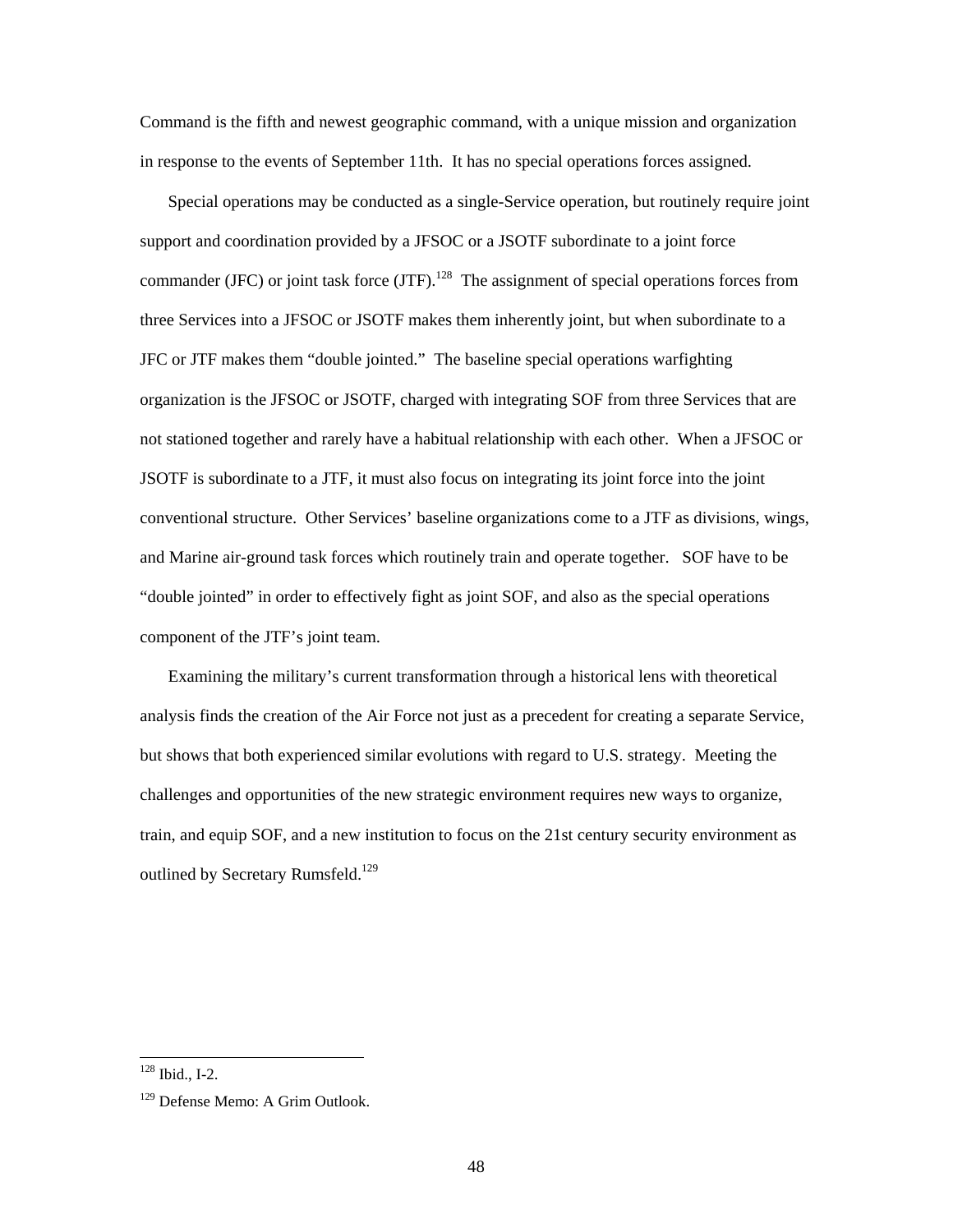#### CHAPTER FOUR

### **CONCLUSION AND RECOMMENDATIONS**

#### <span id="page-56-0"></span>**FULFILLING THE CHARTER: REACHING SOF'S POTENTIAL**

After the fall of communism, the U.S. no longer faced the primary enemy it had focused on after WWII. The U.S. was the lone superpower at the end of the Cold War and it was unlikely that the Cold War military was the military force required for America's future. The military had to transform and analyzing change from a theoretical standpoint, the key is identifying the threat. While academia and the military wrestled with future requirements as a result of the shift in the global strategic environment, the events of 11 September provided the answer to the question of the threat. This event punctuated the growing threat to the U.S. as a result of the paradigm shift from a bi-polar world to a multi-polar world. The threat is not limited to Al-Qaeda, requiring a temporary solution, the threat is nations, groups, and transnational actors waging war in a way that the Cold War era military is not prepared for. Military change comes in different categories depending on perceived future threats and the best way to determine the required change is through historical analysis.

Waging war using guerilla tactics or through indirect means is not new. The U.S. military encountered this form of warfare from the time of America's westward expansion through Vietnam. Each time we encountered this form of warfare, the lessons and changes made were short lived and discarded to return to more conventional doctrine and organization. Forces organized for unconventional warfare and special operations were the victims of this return to a more traditional military during each period. To correct this cycle of creation and dismantling, legislation created a combatant command for special operations.

Historical analysis of the last major change in the strategic environment, the emergence of a bi-polar world during the Cold War, finds that America's response was the final step in the evolution of air power, a separate Air Force, to respond to the Soviet threat. Comparing the

49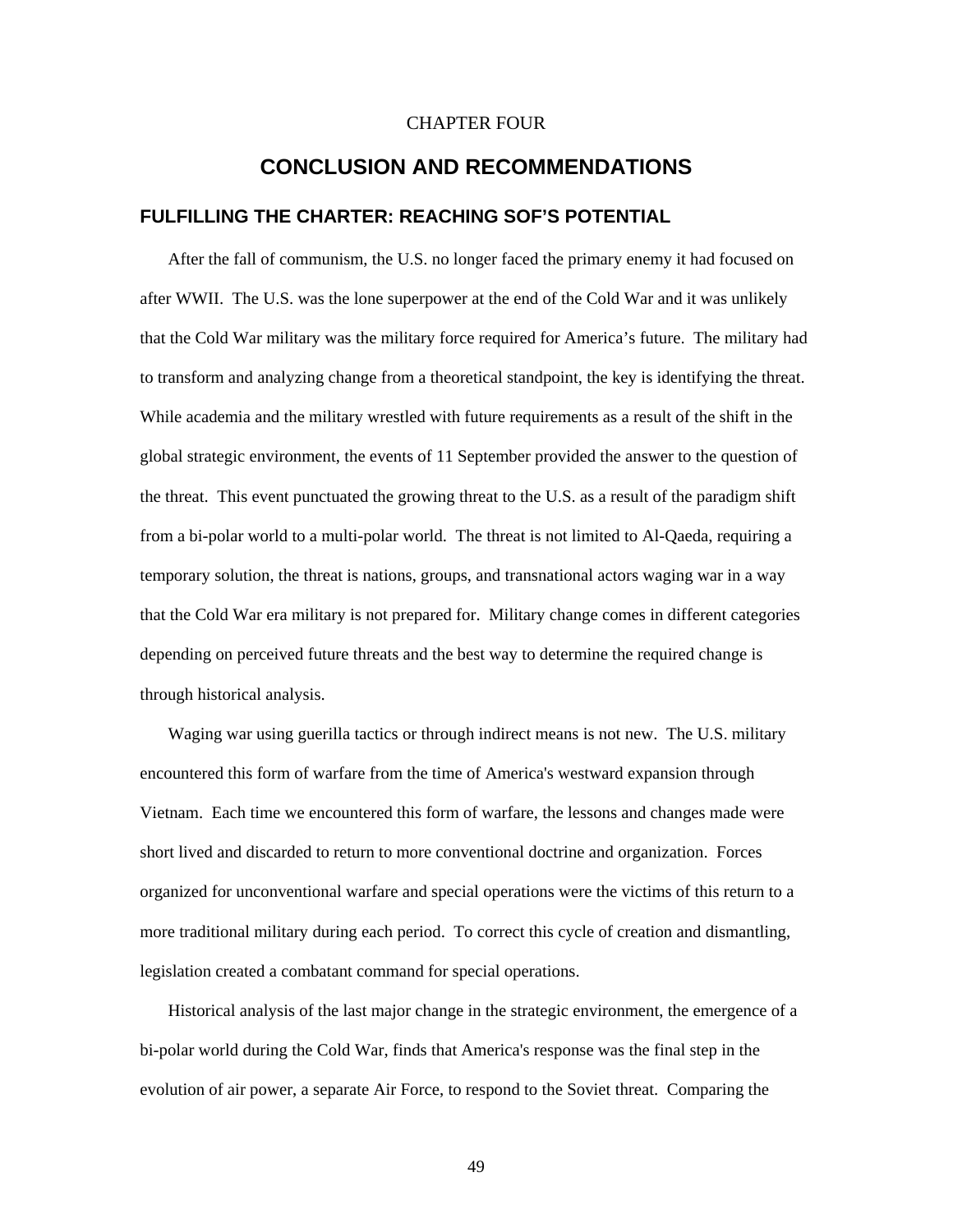evolution of the Air Force and its successful role in the Cold War with the current environmental shift, the Global War On Terrorism, the evolution of SOF is parallel and provides a solution to the new and evolving future threat.

USSOCOM, as a combatant command, is unique in its requirement to also perform certain functions of a military department, functions and roles of a Service as outlined in legislation and doctrine, as well as the missions of a combatant command and COCOM of its forces. This creates difficulties in identifying the true focus for USSOCOM because it must pay attention to everything. This problem is exacerbated by its new role as the supported command for the GWOT. There is little doubt that USSOCOM and SOF are uniquely suited to handle this global insurgency and the threat from low intensity conflicts in this new strategic environment. But, the current structure and organizational focus hinders effectiveness.

Stripping USSOCOM of its departmental and Service-like requirements so it can focus on the mission of a combatant command is to return to the period of competing military demands that plagued SOF for years. This is not an appropriate solution. Nor is redirecting the mission for GWOT and future threats to another organization so USSOCOM can better manage its roles and functions. USSOCOM is the only organization with the capability and experience to meet the requirements of the Global War On Terrorism and global insurgency. The solution is to complete SOF's evolution by creating the sixth independent Service Congressman Dan Daniel originally proposed for special operations forces. This solution allows the other Services to maintain their primary focus on conventional threats from countries like Korea and China without transforming to a force that must meet all threats in the contemporary and evolving operating environment. Creating a sixth Service also answers the question posed by the Secretary of Defense about the need for a new organization. The answer is not a new organization for the GWOT, but changing the best-suited organization, USSOCOM, into the sixth independent Service so it can better meet the challenges of the new security environment.

50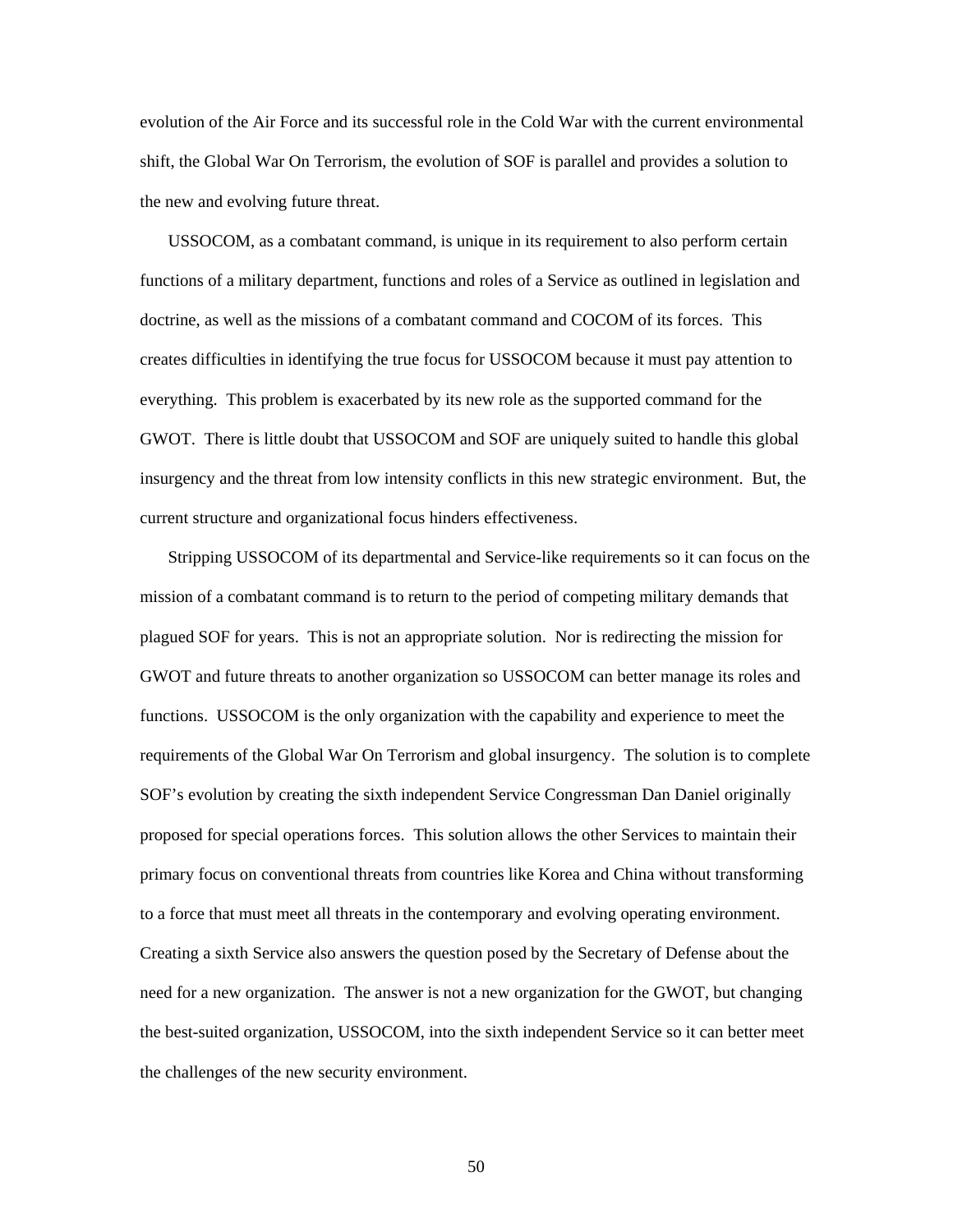#### <span id="page-58-0"></span>**SECONDARY CONCLUSIONS**

While the situation and requirements point towards creating a new Service, the answer is not clear where to put it within DOD. Three possibilities include creating a new department from the ASD SO/LIC, placing the new Service under an existing department, or keeping the Service separate without a department. The creation of a Service was the primary conclusion allowing for a separate command to fulfill missions and a Service with a Secretariat to manage the roles and functions.

Special operation's organizational culture is separate and distinct from the conventional military. Philip Selznic in *Leadership in Administration* describes the role of an organization's history and the importance of membership-selection criteria in defining and maintaining a distinct organizational culture. He says, "[It], is the result of a unique organizational history supported by selectivity in recruiting new organizational members and the use of training to inculcate organizational doctrine. The result is the emergence of special capabilities, or 'distinct competence,' and special limitations."<sup>130</sup> While USSOCOM has advanced SOF's organizational culture, the soldiers, sailors, and airmen identify themselves with their more dominant subculture as "Green Berets", Rangers, SEALS, and "Air Commandos" to mention a few. Combining SOF into a Service will help unify SOF's organizational culture without discarding their unique identities.

SOF doctrine resides generally in joint doctrine or within Services' doctrine. To date, only two doctrinal publications, USSOCOM Pub 1, *Special Operations in Peace and War* and USSOCOM Pub 3-11, *Multiservice Tactics, Techniques, and Procedures for Special Operations Forces in Nuclear, Biological, and Chemical Environments* were found during this research. SOF needs its own doctrine to better deal with the complexity of special operations. The current

<span id="page-58-1"></span><sup>&</sup>lt;sup>130</sup> Marquis, 44-45.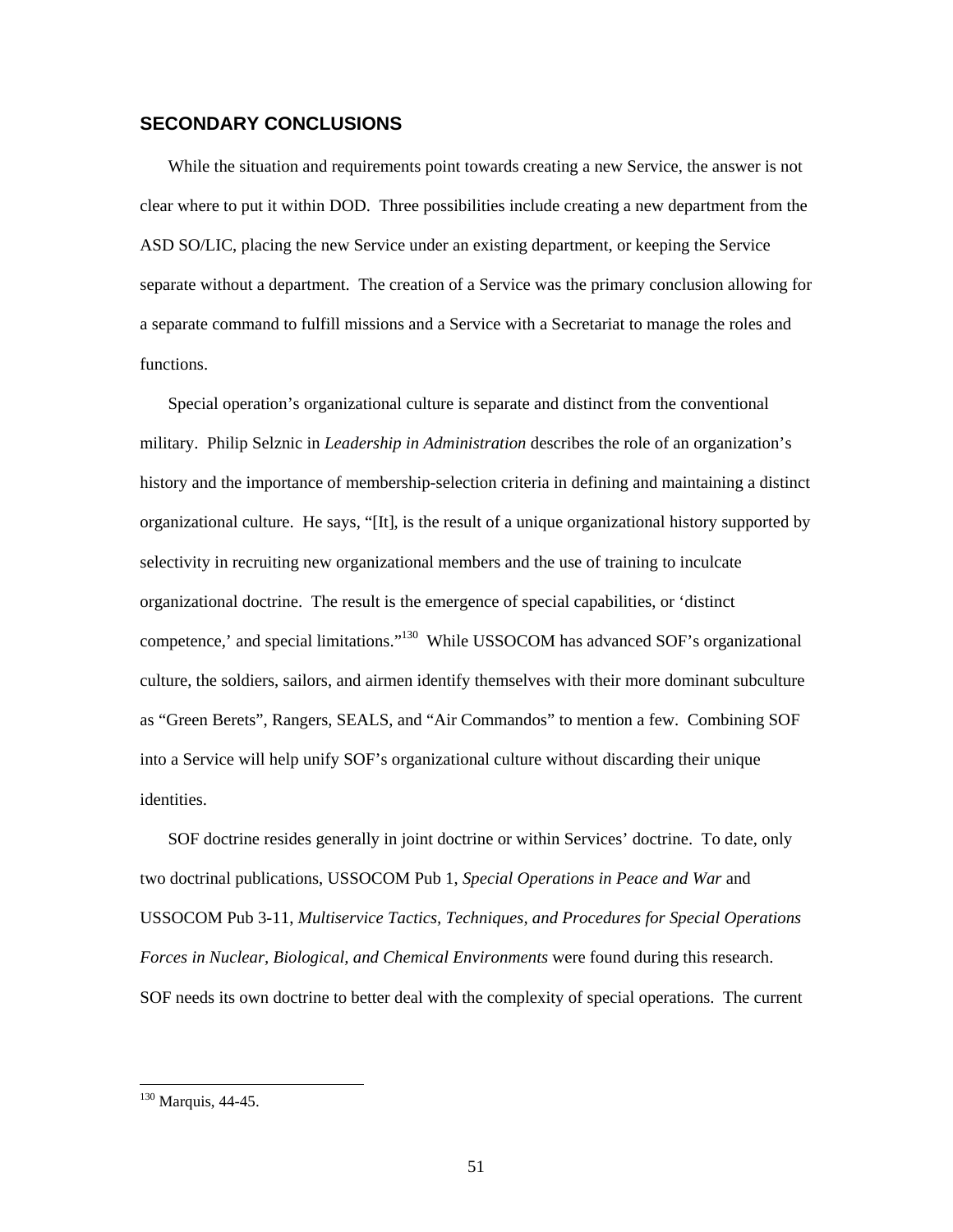<span id="page-59-0"></span>system of joint publications and supporting Service doctrine does not provide the comprehensive, integrated body of knowledge necessary to deal with the new and evolving strategic environment.

#### **ADDITIONAL RECOMMENDATIONS**

USSOCOM Pub 1 should be updated to incorporate changes in the strategic environment, emerging threats, and the impact on SOF. Borrowing from Marine Corps Doctrinal Publication 1, *Warfighting*, the revision should capture the philosophy and essence of special operations warfare. This publication, put into the hands of all SOF warriors, will also aid in advancing SOF's organizational culture.

As SOF moves forward into this new environment, many of the doctrinal publications that deal with guerilla warfare and counterinsurgency are outdated or out of print. As an aid to SOF employment, a USSOCOM Pub for SOF in counterinsurgency ensures unity of action and unity of effort instead of separate Service doctrines.

The final recommendation is for a budget analysis and an analysis of the impact of realizing SOF's final evolutionary step of creating a separate Service with regards to SOF's enduring truths: humans are more important than hardware, quality is better than quantity, SOF cannot be mass-produced, and competent SOF cannot be created after emergencies occur.<sup>[131](#page-59-1)</sup>

<span id="page-59-1"></span> <sup>131</sup> SOF *Posture Statement*, 30.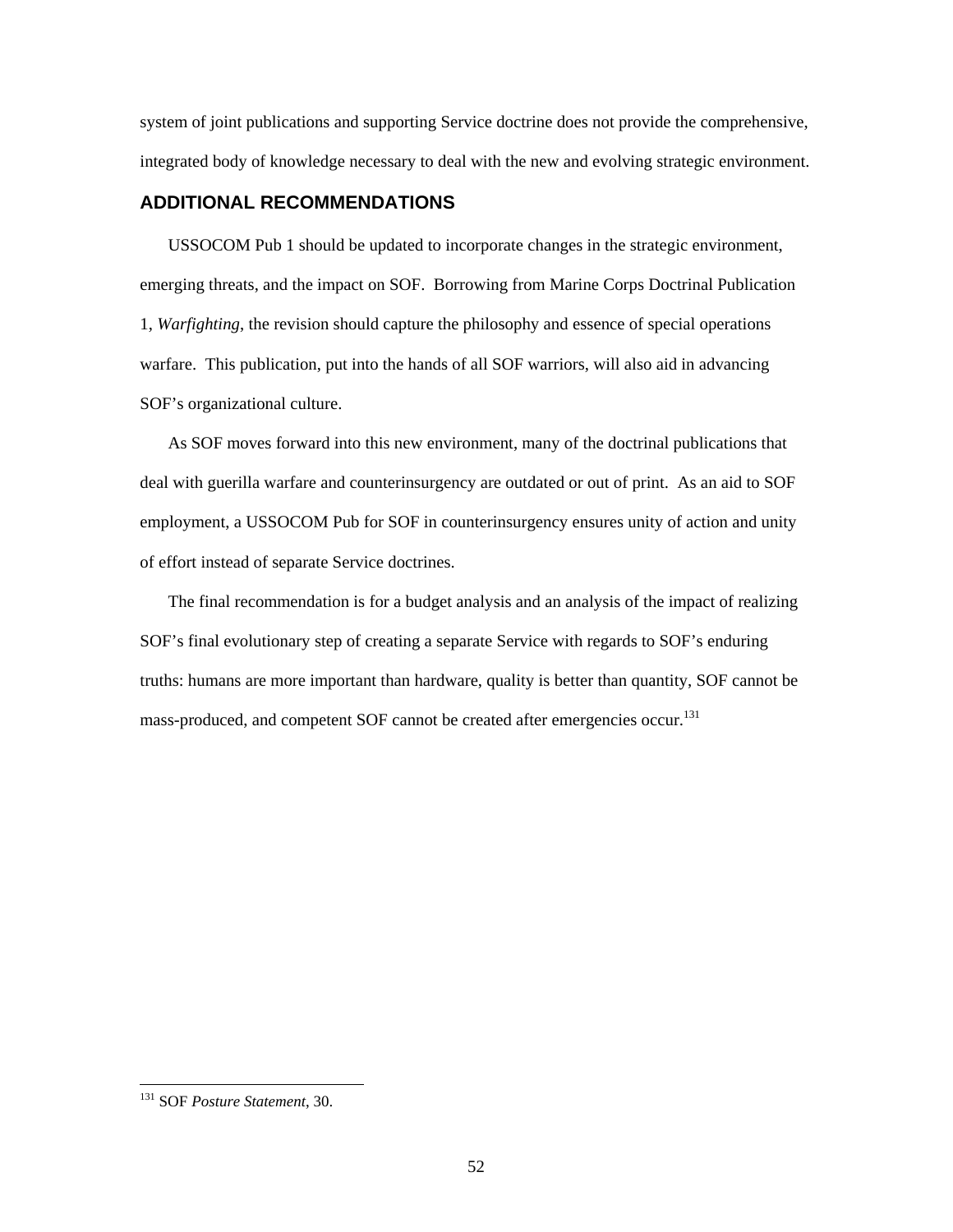## **BIBLIOGRAPHY**

- <span id="page-60-0"></span>Adams, Thomas K. *US Special Operations Forces in Action: The Challenge of Unconventional Warfare*. Portland, OR: Frank Cass, 1998.
- Addington, Larry H. *The Patterns of War Since the Eighteenth Century*, 2d ed., Bloomington: Indiana University Press, 1994.
- Air Force History Support Office, *Evolution of the Department of the Air Force.* [On-Line], (Washington, D.C., n.d., accessed 21 October 2003). Available from http://www.airforcehistory.hq.af.mil/PopTopics/Evolution.htm
- Beckwith, Charlie A. and Donald Knox. *Delta Force*. San Diego: Harcourt Brace Jovanovich Publishers, 1983.
- Boykin, Willam G. "Special Operations and Low-Intensity Conflict Legislation: Why Was it Passed and Have the Voids Been Filed?" Individual Study Project, U.S. Army War College, 1991.
- Clancy, Tom, Carl Steiner and Tony Koltz. *Shadow Warriors: Inside the Special Forces*. New York: G. P. Putnam's Sons, 2002.
- Cohen, William S. "A Defense Special Operations Agency: Fix for a SOF That is Most Assuredly Broken." *Armed Forces Journal International* (January 1986): 38-45.
- Daniel, Dan. "U.S. Special Operations: The Case for a Sixth Service." *Armed Forces Journal International* (August 1985): 70-75.
- Department of Defense, Joint Publication 0-2, *Unified Action Armed Forces (UNAAF)*. Washington, D.C. 2001.
- Department of Defense, Joint Publication 1-02, *DOD Dictionary of Military and Associated Terms* (Washington D.C., as amended thru 17 December 2003).
- Department of Defense, Joint Publication 3-05, *Doctrine for Joint Special Operations*. Washington, D.C. 2003.
- Department of Defense, Joint Publication 3-05.1, *Joint Tactics, Techniques,and Procedures for Joint Special Operations Task Force Operations*. Washington D.C. 2001.
- Department of Defense, *Transformation Planning Guidance*. With a foreword by Secretary Donald H. Rumsfeld. Washington, D.C., April 2003.
- Department of the Navy, *Naval Transformation Roadmap: Power and Access…From the Sea*. With a foreword by Secretary Gordon England, Adm Vern Clark, and Gen James Jones. Washington D.C., n.d.
- Hogan, David. *U.S. Army Special Operations in World War II*. Center of Military History Department of the Army, Washington, D.C., 1992.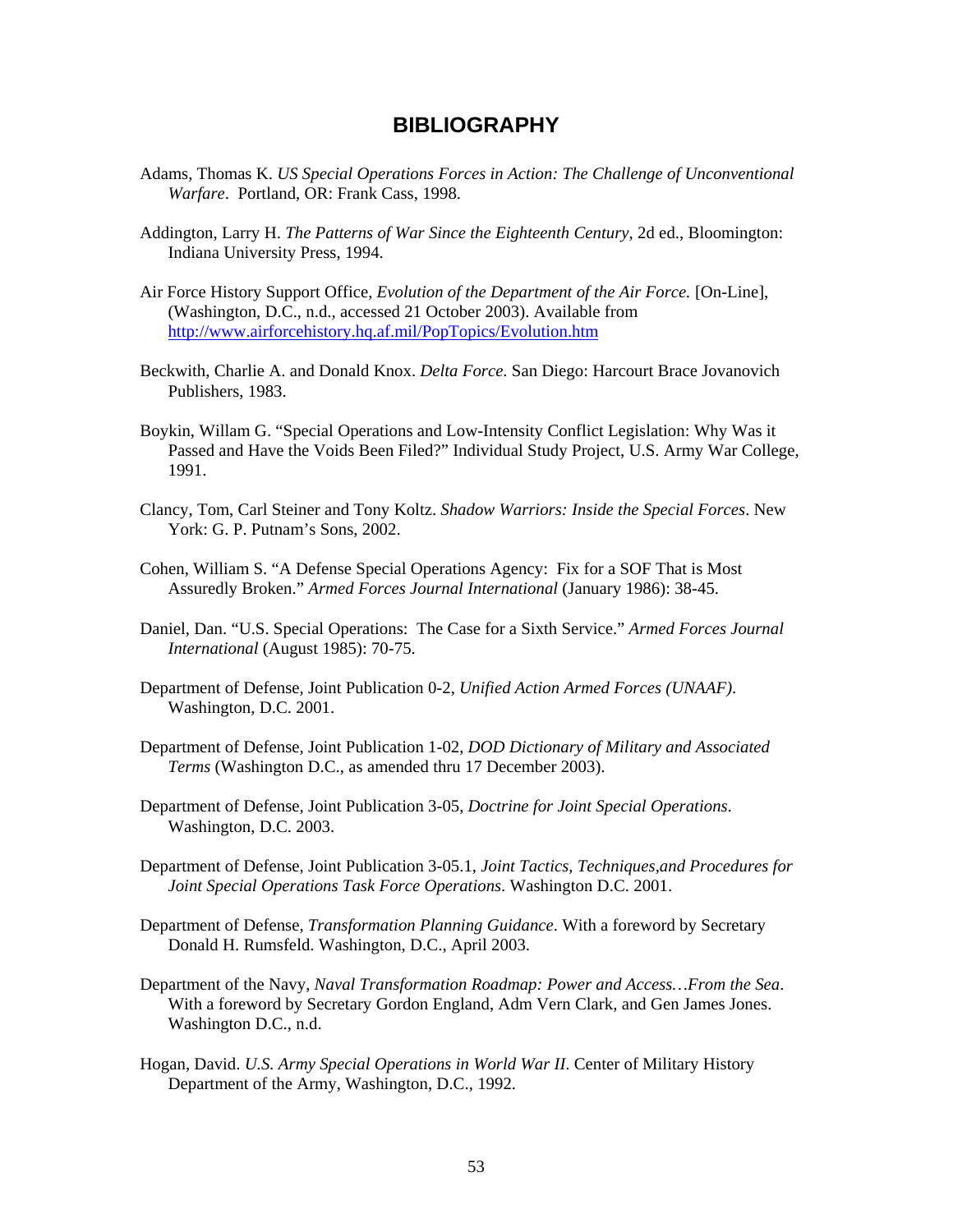- Huntington, Samuel P. *The Clash of civilizations and the Remaking of World Order*. New York: Simon and Schuster, 1996.
- *Islamic and Arab Terrorist Attacks on Americans*. [On-Line], (accessed 17 March 2003). Available from <http://www.geocities.com/Colosseum/Stands/5008/victims.html>; Internet
- Kelly, Orr. *Brave Men Dark Waters: The Untold Story of the Navy SEALs*. Presidio: Presidio Press, 1992.
- Klingaman, James J. "Prepotency for Military Operations Other Than War: The Case for the United States Special Operations Command." Thesis, U.S. Army Command And General Staff College, 1995.
- Knox, MacGregor and Williamson Murray. *The Dynamics of Military Revolution: 1300-2050*. Cambridge: Cambridge University Press, 2001.
- Kyle, James and John Eidson. *The Guts to Try*. New York: Ballantine Books, 1995.
- Martin, David C. and John Walcott. *Best Laid Plans: The Inside Story of America's War Against Terrorism*. New York: Harper and Row, 1988.
- Marquis, Susan L. *Unconventional Warfare: Rebuilding U.S. Special Operations Forces*. Washington, D.C: Brookings Institute Press, 1997.
- Meyer, Deborah G. and Benjamin F. Schemmer. "An Exclusive Interview with Noel C. Kock." *Armed Forces Journal International* (March 1985): 36-52.
- Murray, Williamson and Allan R. Millett, eds. *Military Innovation in the Interwar Period*. Cambridge: Cambridge University Press, 1996.
- Napier, William B. "USSOCOM Legacy," (briefing conducted during the Joint Special Operations Intermediate Seminar at Hurlburt Field, Florida, 16 April 2002), JSOIS 2002 CD.
- Odorizzi, Charles D. "SOF Reorganization: Everyone Has a Plan House, Senate, and DOD." *Armed Forces Journal International* (September 1986): 17-18.
- Ramos, Andreas. *A Personal Account of The Fall of the Berlin Wall: The 11th and 12th of November, 1989*. [On-Line], (accessed 15 March 2003). Available from [http://www.andreas.com/berlin.html;](http://www.andreas.com/berlin.html) Internet.
- Ryan, Baul B. *The Iranian Rescue Mission: Why It Failed*. Annapolis: Naval Institute Press, 1985.
- Schemmer, Clinton H. "House Panel Formed to Oversee Special Operations Forces." *Armed Forces Journal International* (October 1984): 17-18.
- Shultz, Richard H., Robert L. Pfaltzgraff, Jr., and W. Bradley Stock, eds. *Special Operations Forces: Roles and Missions in the Aftermath of the Cold War*. Tampa: USSOCOM, 1995.